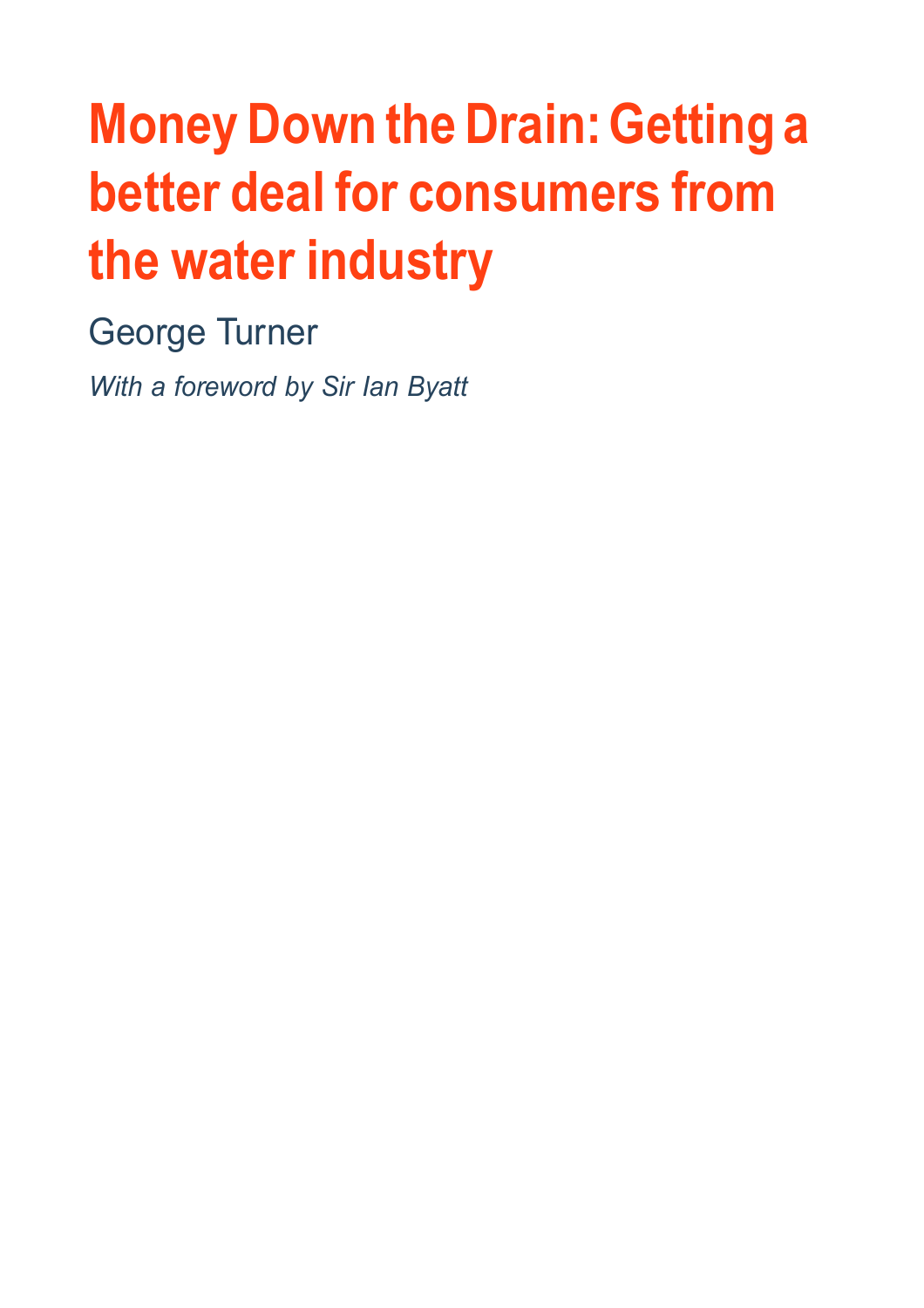#### **Contents**

#### Foreword

| <b>Executive Summary</b>                    | p6             |
|---------------------------------------------|----------------|
| <b>Introduction</b>                         | р9             |
| Privatisation and the need for investment   | p <sub>9</sub> |
| Water today                                 | p10            |
| Why are companies running into difficulties | p11            |
| <b>Financing water companies</b>            | p12            |
| Debt and equity                             | p12            |
| Why choose debt                             | p13            |
| More tax                                    | p15            |
| Why choose equity                           | p16            |
| Defining credit risk                        | p17            |
| Other factors affecting credit risk         | p19            |
| Optimal capital structure                   | p20            |
| The capital structure of the water industry | p20            |
| <b>Regulation</b>                           | p23            |
| Government regulation of the water industry | p23            |
| Price regulation                            | p24            |
| Regulation and capital structure            | p25            |
| The maximum level of debt                   | p26            |
| How have companies managed to outperform    |                |
| debt assumptions?                           | p26            |
|                                             |                |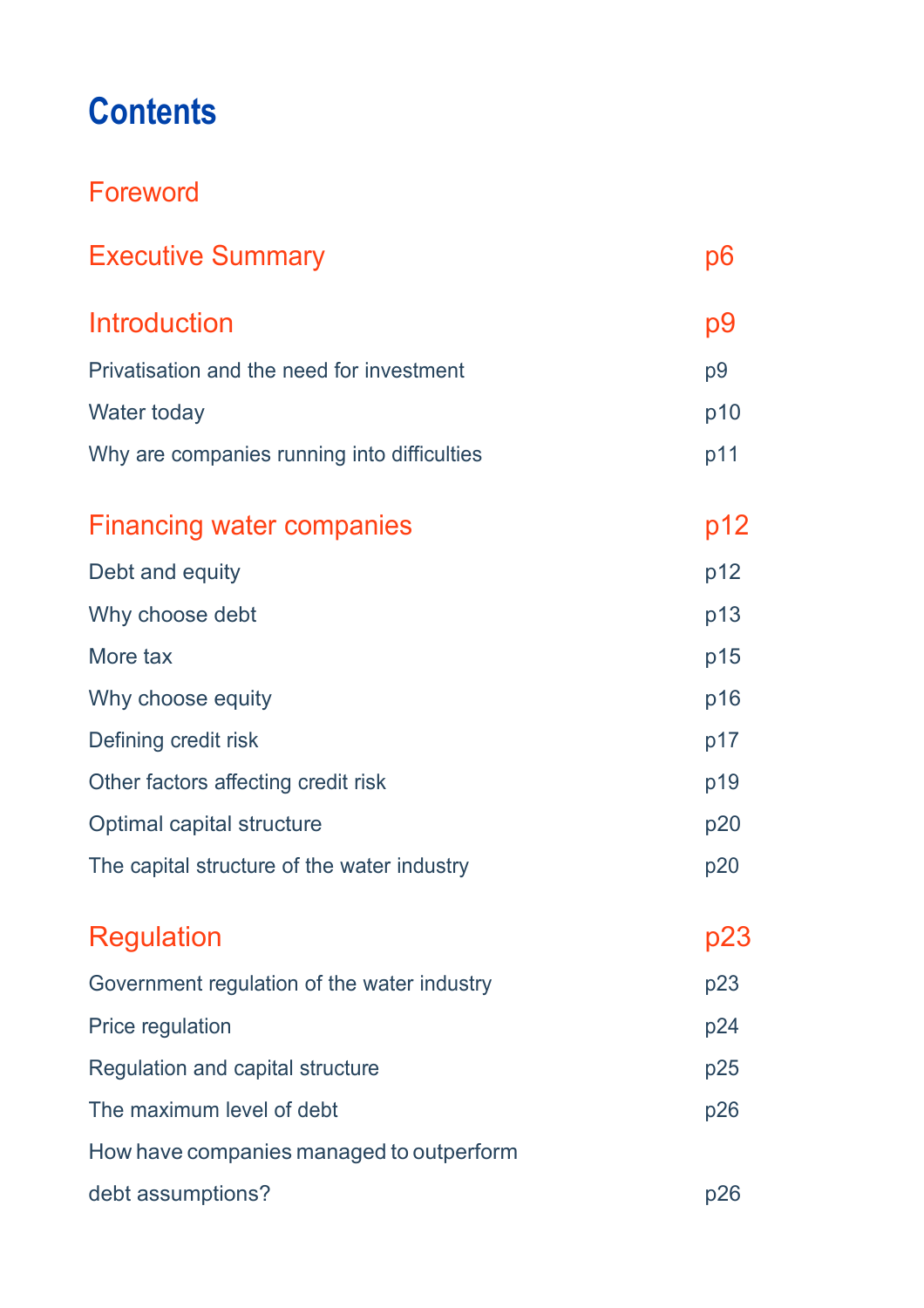| Debts, profits and private equity                    | p28 |
|------------------------------------------------------|-----|
| Why have companies got themselves into so much debt? | p28 |
| Capital restructuring                                | p29 |
| Dividends and the regulator                          | p32 |
| Enter private equity                                 | p33 |
| Locking in debt                                      | p35 |
| Betting against the regulator                        | p36 |
| Failure of price regulation                          | p38 |
| Weak regulation and the cost of capital              | p39 |
| <b>Conclusions</b>                                   | p42 |
| Is there an alternative?                             | p43 |
|                                                      |     |
| <b>Recommendations</b>                               | p44 |
| <b>Flexibility</b>                                   | p44 |
| Tax                                                  | p45 |
| <b>Profits</b>                                       | p46 |
| <b>Transparency</b>                                  | p47 |
| Accountability                                       | p48 |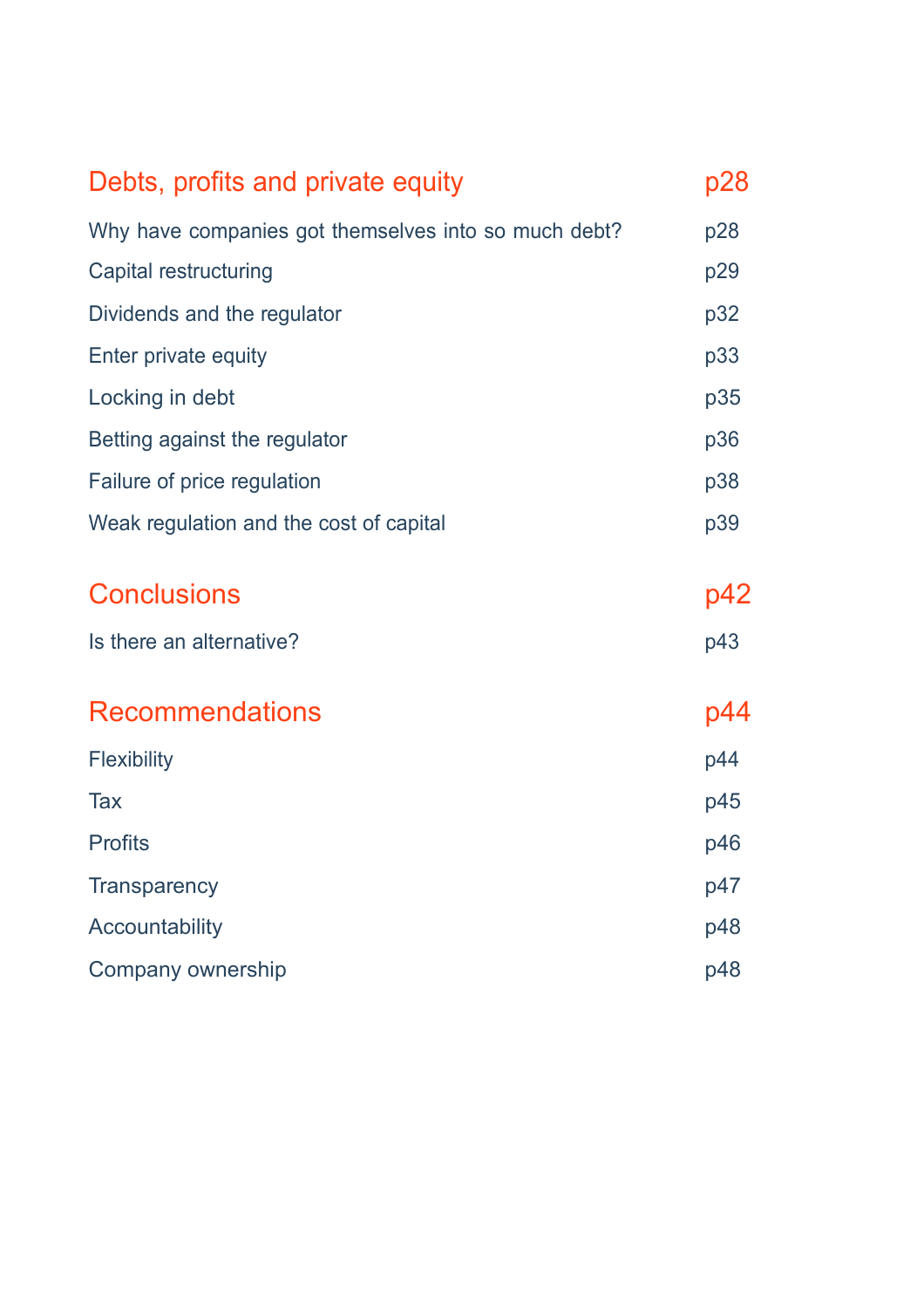## **Foreword**

This is a very timely paper.

The first decade of the regulation of the newly privatised<sup>1</sup> water industry set up an operational system that enabled overdue investment to take place while protecting customers pockets through price controls.

In the second decade, regulation delved into the details of delivering environmental investment, while leaving new issues, such as the introduction of greater competition, and the challenges resulting from the entry of private equity infrastructure funds into the industry, to one side2.

The third decade, with a new Chairman and Board at Ofwat, provides the opportunity of making progress on these issues. 3 In current economic circumstances, when personal incomes are under stress, regulation also needs to ensure stability, or reductions, in tariffs.

George Turner sets out the issues involved in the financing of investment in the water sector with great clarity, making them accessible to non-expert readers, while providing a set of well-thought out suggestions for action both by Parliament and the regulator.

My own experience, at Ofwat during the 1990s and in Scotland from 2005 to 2011, leads me to emphasise the uncertainties in any estimates of the cost of capital, particularly in current financial and economic circumstances, the tendency of the industry to over-estimate it and the need to ensure that the companies are held to deliver the requisite investment without making excessive profits, and removing their money through large dividends.

Particular problems have arisen in relation to dividends. Regulatory practice has emphasised the need to finance ring-fenced water companies as if they were free-standing PLCs. This implies that companies should behave responsibly and, in particular, retain sufficient funds to enable them to invest of the scale needed to provide enhanced environmental standards.

<sup>1</sup> The former Water Authorities, responsible for the supply of water and the collection and disposal of waste water were privatised in 1989, to join the existing Statutory Water Companies in the private sector.

<sup>&</sup>lt;sup>2</sup> There were reports into the extension of competition, notably Martin Cave's Independent report but any implementation has been slow..

<sup>3</sup> See Jonson Cox *Observations on the Regulation of the Water Sector* Lecture 5th march 2013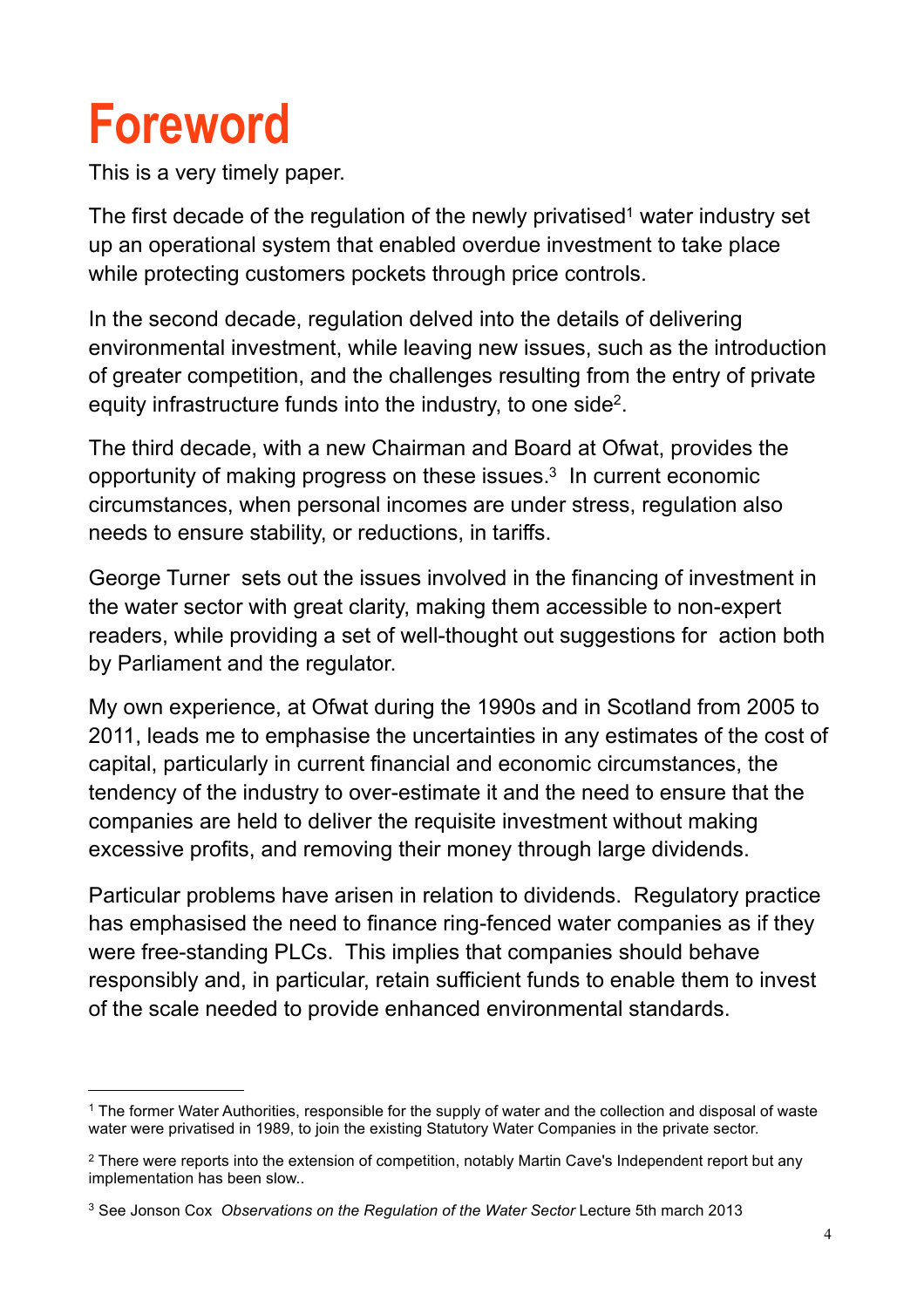In practice, many companies, especially the private equity infrastructure funds, have paid out excessive dividends to their owners. In the case of Thames Water , this has damaged its credit rating, leading to requests to Government for guarantees to enable the company to carry out the Thames Tideway sewerage project.

Companies should be held to the terms of their Licences, through the use of, or threat of, Special Administration. But I believe that, in the interests of customers, changes are required to the regulation of the financing of infrastructure investment. George Turner sets out a number of helpful proposals. They all deserve serious consideration and examination, both by regulators and by Parliament.

My own favourite would be the negotiation of some form of dividend control. I worried about the scale of dividends paid by water companies in the later 1990s and considered writing "excessive" dividends back into company balance sheets for the purpose of setting price limits. Instead I imposed a 12% reduction in prices at the 1999 Price Review.

I would now like to see a return to the kind of sliding scale control of dividends used to regulate the British Gas industry in the 19th century, whereby payments of dividends above those assumed by the regulator when setting price limits, would be accompanied by reductions in the tariffs paid by customers.4

July 2013 **Ian Byatt** 

<sup>4</sup> See Burns, Turvey & Weyman-Jones *The Behaviour of the Firm under Alternative Regulatory Constraints* Scottish Journal of Political Economy May 1998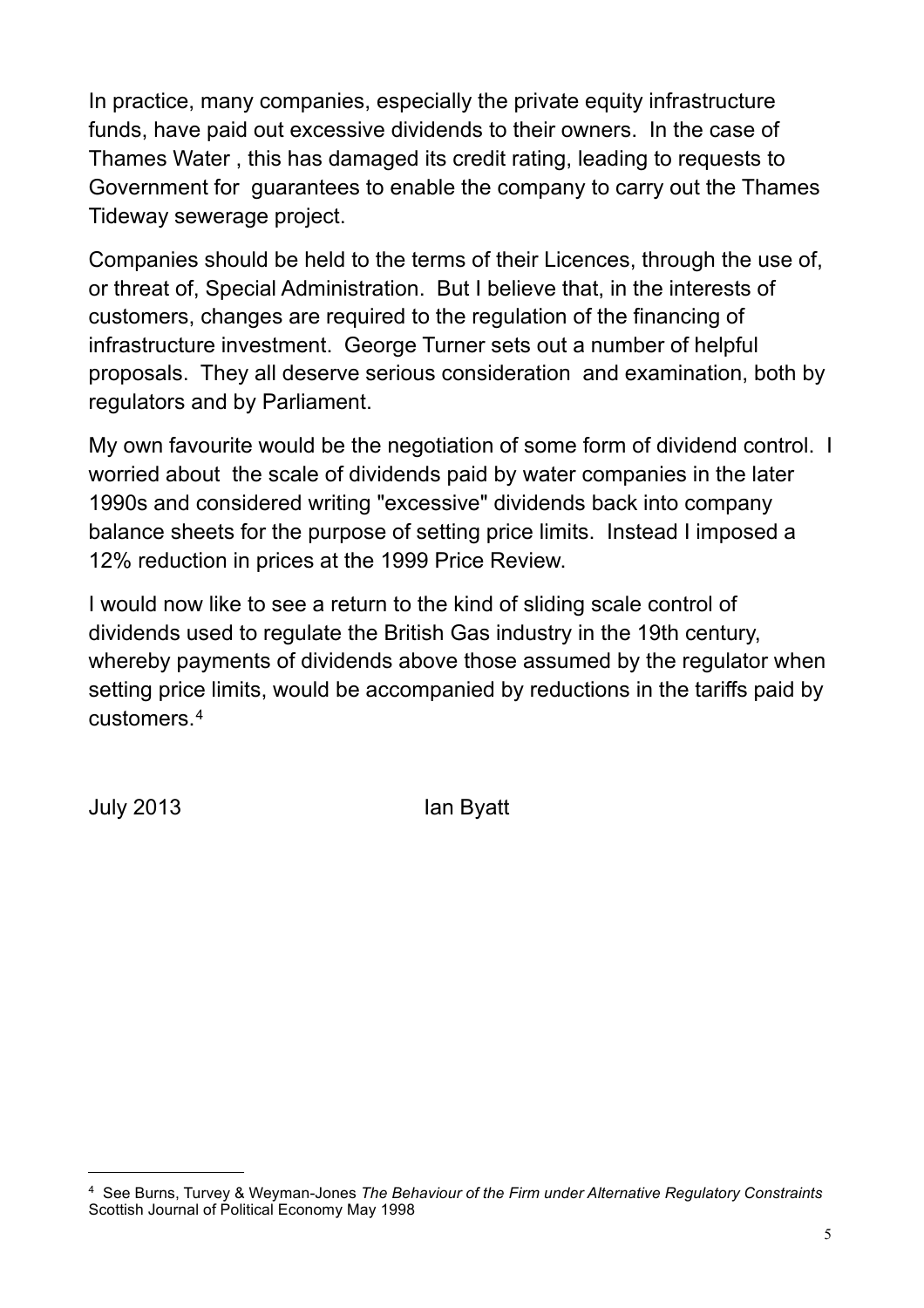# **Executive Summary**

Water is one of the essential industries. We literally cannot live without it. However, anyone who looks at today's water industry would find it difficult to come to the conclusion that it is acting in the public interest.

There are allegations of widespread tax avoidance. The level of corporate borrowing is becoming unsustainable. The ownership structure means that there is very little public accountability. Most of our largest companies are owned by private equity funds and there are no public meetings where management can be held to account. The ownership structures are murky to say the least with strings of companies dotted around the world's island secrecy jurisdictions and tax havens. This makes it difficult for the public to know what is going on with its water suppliers.

The situation has come to a head with Thames Water, which has come to the government asking for support to build its super sewer through London. Despite making very healthy profits for a number of years the company is financially too weak to carry out the project alone.

This paper seeks to explain how we got into this situation. It explores the theory behind how water companies finance their activities and how this interacts with the regulator. It has been written with the intention of allowing the reader to understand the financial structure of the water industry without prior knowledge of corporate finance theory.

The argument of this paper is that since 2005 prices for water have been too high, more than required to run a decent service for customers whilst providing a reasonable return for investors. This has lead to very high profits for water companies. These profits, which are funded out of consumer bills, have not been spent on improving customer service or for investing in infrastructure but have been transferred straight to shareholders who have seen extraordinary returns on their investment.

Under competitive market conditions these profit levels would be difficult to sustain, and prudent companies would tend to hold back at least some of these profits for investment, research and development. But in a water company, which has monopoly control over a basic resource which we all need these incentives do not exist. Instead the customer relies on the regulator, Ofwat, to keep prices low by setting price limits.

This paper looks at how, after a successful price review in 1999 which imposed the first price cut on the privatised water industry, Ofwat got things wrong in subsequent price reviews by overestimating the cost of capital for water companies.

This should be easy enough to fix in subsequent reviews though a sizeable price cut, but some companies have made a bad situation much worse by using financial engineering.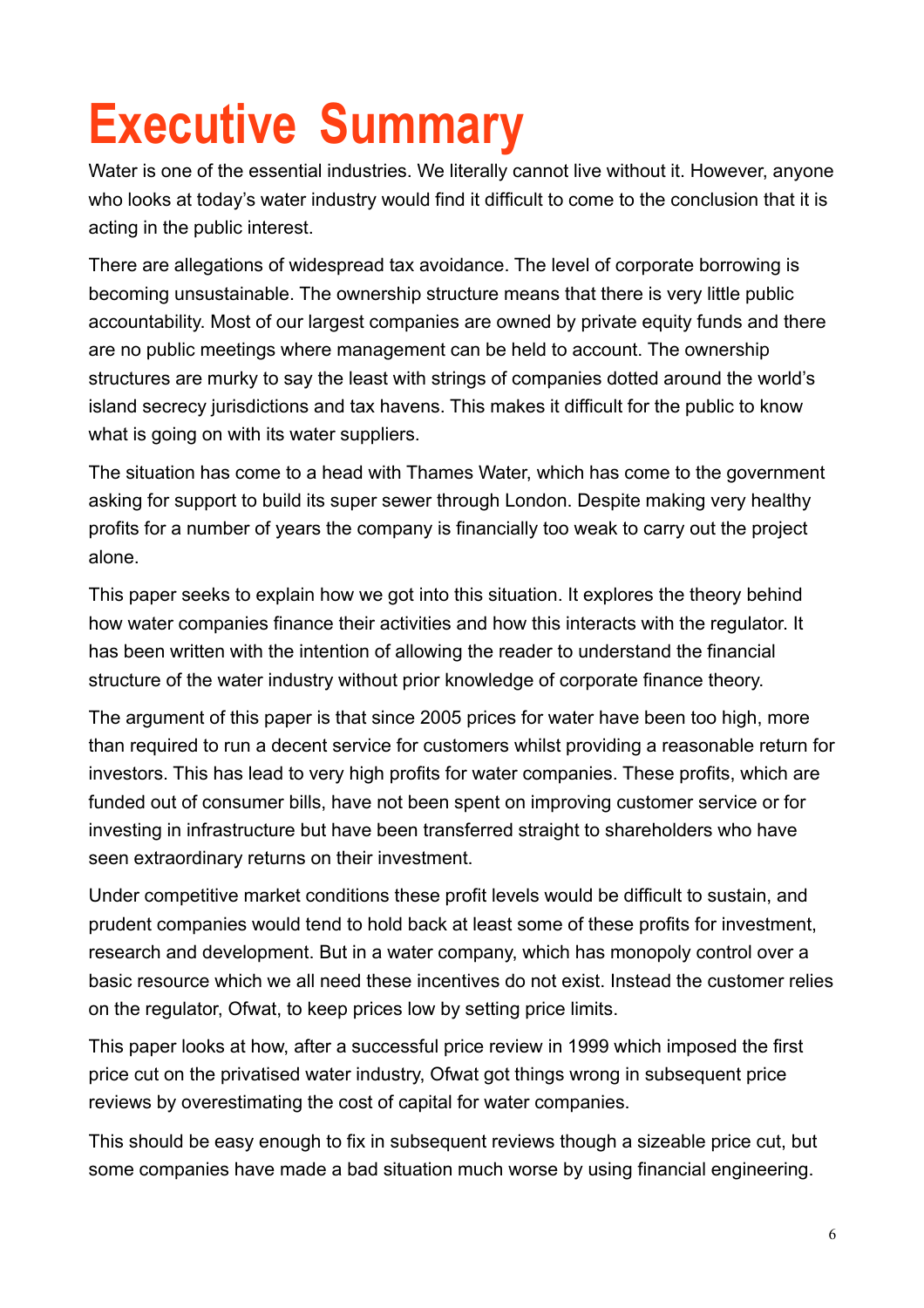Many water companies have taken out large amounts of debt in order to artificially increase the risk of their companies and inflate shareholder returns still further.

In doing this they have also greatly weakened their financial strength which has impaired their ability to finance long term investment, and also makes future price cuts very difficult given the large debt servicing requirement these companies now have.

When the industry was privatised in 1991 the kind of things happening today could not have been foreseen. All of the companies were floated on the stock exchange and the discipline of the financial markets would help make sure companies behaved responsibly with their finances

However in the 2000s water companies have been largely taken over by private equity funds which have taken them off the stock exchange. This has insulated them from the discipline of the equity market.

The winners have been the shareholders who have used this extra revenue to borrow billions and transfer it out of the company through very large dividend payments. The losers are undoubtedly the public who are paying for it.

Thankfully the tide is already turning. Jonson Cox, the new chairman of the industry regulator Ofwat has been making some encouraging statements on his views about pricing and transparency in the industry. We encourage him to continue to be bold. It will not be easy. After years of inflated prices which have fuelled lavish returns to shareholders the industry is hooked on high levels of debt and high risk financial structures. Forcing these very powerful interests to derisk and accept a much lower profit level is bound to meet with fierce resistance and is technically difficult.

As we approach the next price review there must be an acceptance that further price rises cannot be an option. Given the returns made by companies in recent years they have no justification. At a time when many people are suffering the effects of poor economic growth, it is now time to cut prices and for the regulator to refocus on the long term financial stability of the industry.

As well as providing encouragement we also give some specific recommendations which will help improve public accountability and ensure that the industry is far more disciplined in the future.

#### **Flexibility**

**Introduce a water levy** on highly geared water companies to take away the incentive to introduce risk into companies though increasing gearing and removing financial flexibility.

**Ofwat should report on the financial situation of Thames Water,** the UK's largest water company to see whether more modest dividend and financial policies would have allowed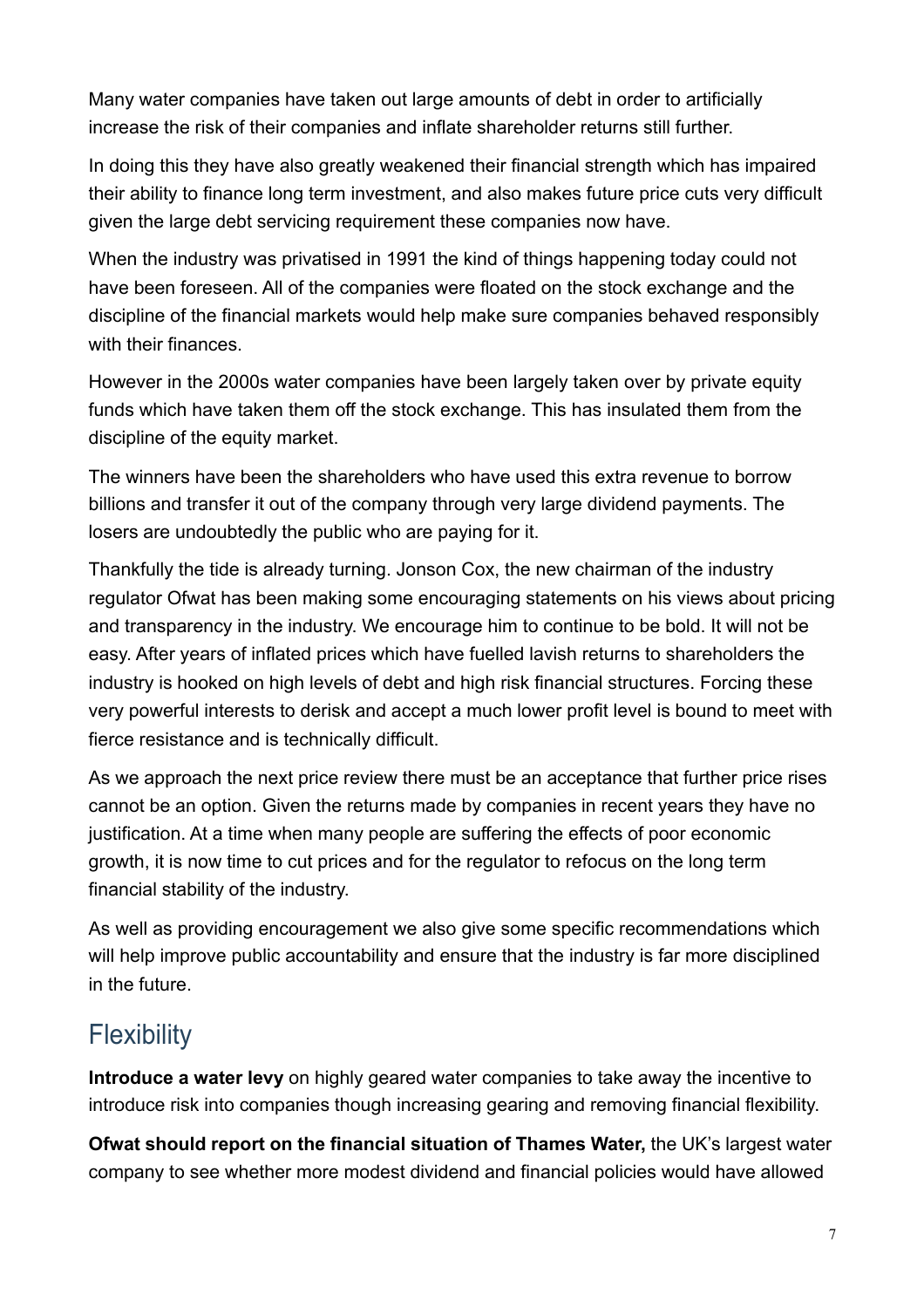it to fund improvements to the Thames without government support. The results of that report should be made publicly available.

#### Tax

**Review the tax treatment of debt in highly geared companies across the economy.** Specifically report on introducing German style earnings stripping rules to prevent companies from taking out excessive loans with the intention of avoiding tax.

#### **Profits**

**Ofwat should announce it is looking into how price cuts can be implemented at the next price review**

**Parliament's Environment, Food and Rural Affairs Committee should hold an inquiry into the profits of the water industry** and the return to shareholders they have generated over the last two price reviews.

#### **Transparency**

**Changing the license conditions of companies to impose London Stock Exchange disclosure requirements on non-stock market listed companies**

**Change license conditions to require public disclosure of all intermediate holding companies and ultimate controlling companies for the water industry.**

#### Accountability

**Encourage water companies to take put the interests of the customer front and centre when making corporate decisions,** either through a consumer representative on the board or by placing a duty on non-executive directors to report on how they have best served the consumer interest.

**Consider introducing mandatory "Annual Customer Meetings" where customers can hold management to account in companies without annual general meetings in the UK.**

#### Company Ownership

**The government should commission a review looking at how different models of corporate ownership have affected management decisions and efficiency in the water industry since privatisation.**

**The government should make it a policy to ensure that the regulator must consider restructuring companies as non-profits when a company has gone into special administration if that is in the best interest of customers.**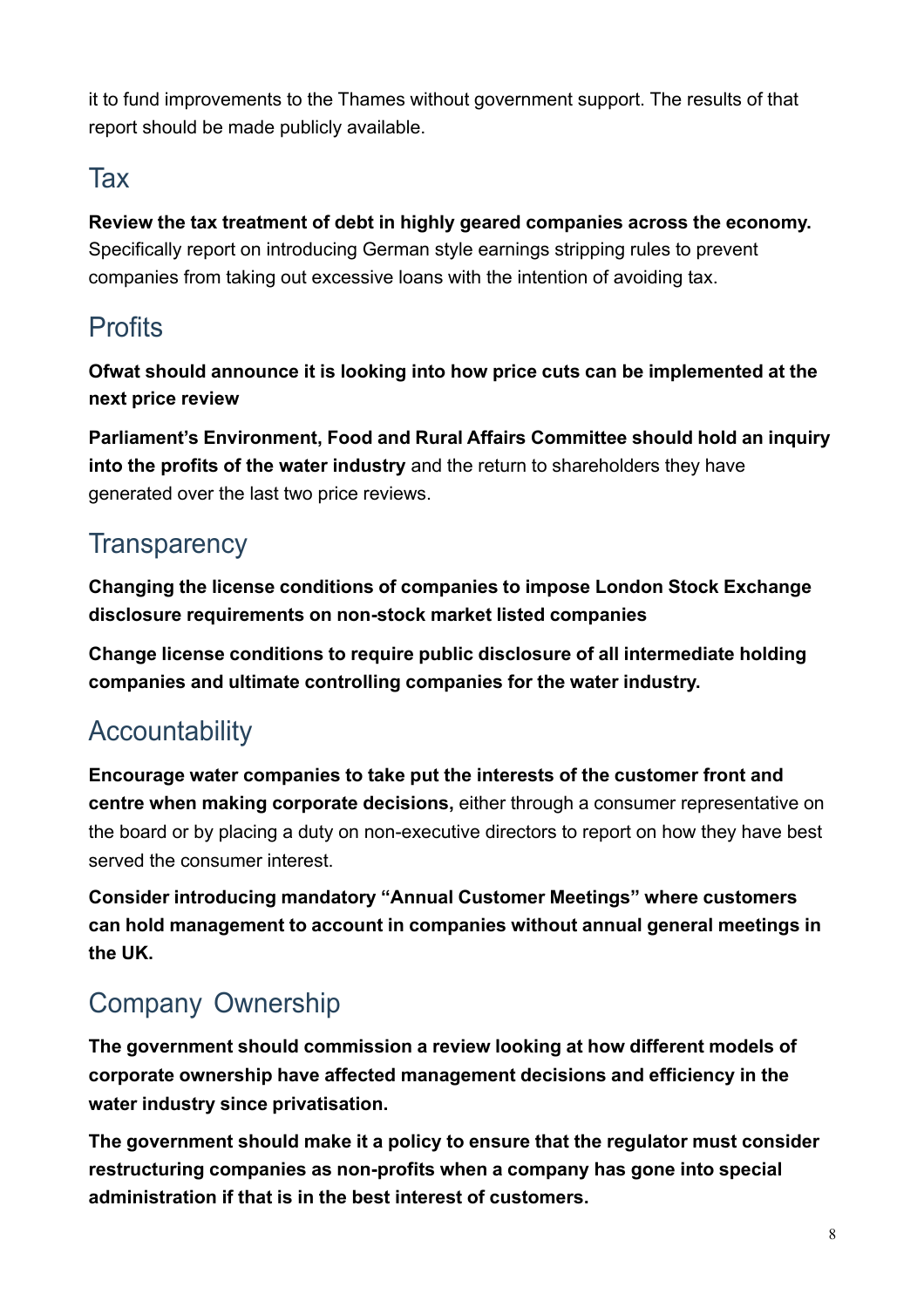## **Introduction**

#### Privatisation and the need for investment

One of the driving forces behind the privatisation of the water industry in 1989 was the need for the industry to undertake a major investment program to improve its pipes, reservoirs, sewers and other capital assets.

By the end of the 1980s Britain had a decaying water system which had suffered a long period of underinvestment. As nationalised industries, any investment by water companies counted as public expenditure and any borrowing counted towards the national debt.

Investment, by its very nature, benefits people in the future rather than the present and in the difficult economic environment of the 1970s and 1980s governments saw cutting investment in the water industry as an easy way to reduce public spending in the short term with less politically damaging consequences than cutting public services. As the government still got to keep the water rates the surplus was effectively a tax on water.

By 1982, high levels of inflation meant that bills had doubled and were just keeping up with costs, whilst capital expenditure was half of what it had been in 1972.<sup>5</sup> This had left water mains corroded, leading to high leakage rates and drinking water acquiring a distasteful colour.

A study by the National Economic Development Office recorded that in 1986 the Yorkshire Water Authority area had 64 significant collapses in the sewage system for every 100km of sewers. <sup>6</sup> In 1988, 743 sewage treatment works discharged more sewage than they were allowed into our waterways. 7

None of this was good for our environment. In Wales, rivers ran black with coal. The river Mersey was declared the most polluted river in Europe in 1982. <sup>8</sup> By the mid 80s surveys showed that the water quality of our rivers was declining for the first time since surveys began in the 1950s.<sup>9</sup> In 1985 a report from the Costal Anti-Pollution League found that more than a quarter (200 out of 690) of British beaches were likely to be affected by raw,

<sup>5</sup> Ofwat and Defra, *The Development of the Water Industry in England and Wales*, (2006) p.22

 $6$  ibid p.23

<sup>7</sup> ibid p.28

<sup>8</sup> EnvironemntAgency, *Ten most improved rivers in England andWales*, from EnvironmentAgencyWebsite *http:// www.environment-agency.gov.uk/news/132754.aspx*

<sup>9</sup> Ofwat and Defra, *The Development of the Water Industry*, p. 28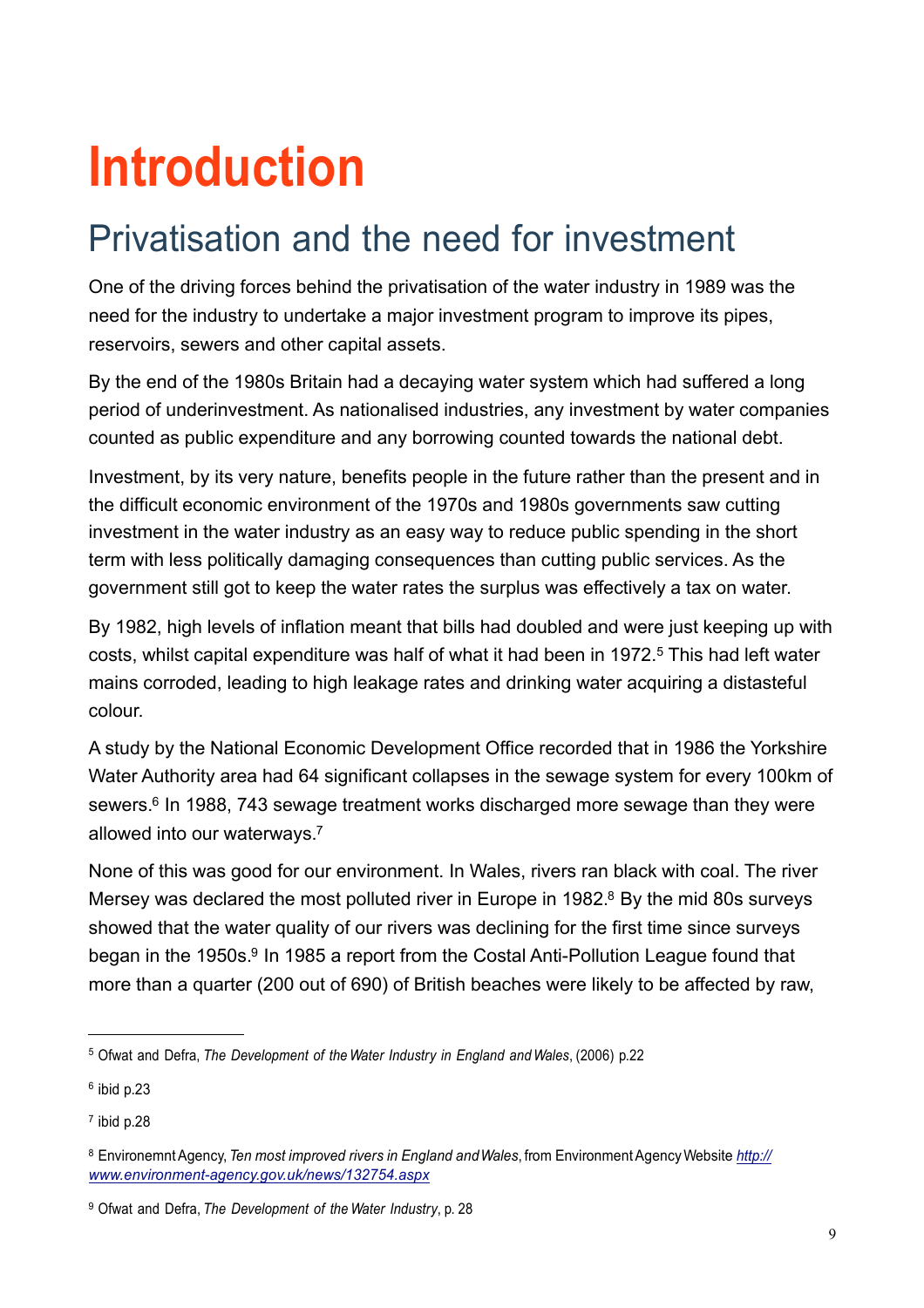untreated sewage. <sup>10</sup> Impending prosecution of the UK by the European Commission for breaking water quality directives forced the need to change.

The idea behind a privatised water system was that water rates would be kept within the company and used to provide a service to households and businesses. Prices would be linked to investment and service so that ratepayers could see what they were paying for. It was hoped that, no longer dependent on the government for finance, the water industry would be able to raise funds from the private capital markets in order to make the large investments needed to improve the water network.

## Water today

Today, privatisation is viewed by many in the industry as a great success. The industry has been able to raise £108bn in order to pay for investment in our water supply and environmental improvements since privatisation over twenty years ago.

Environmental standards have improved and rivers once dead have been brought back to life. The river Wandle in London which was once declared a sewer now forms part of a nature trail. Fish have been brought back to the Thames and many other rivers around the country. Standards on British beaches have improved; today 14% of beaches fail the EU minimum standard (down from 29% in 1985). Service standards have also improved, with fewer leaks and disruptions.

But in financial terms we find ourselves in a similar position to where we were in the mid-1980s.

European directives, particularly on urban waste water, are demanding greater environmental improvements from our water companies and the industry is facing difficulties financing them. However, instead of the industry seeking to free itself from government spending and borrowing constraints, it is turning back to government for help.

London is the first place to face this problem. London's sewage system, built by the Victorians, can no longer cope. Rain is flowing into the sewer and causing it to overflow into the river Thames at the rate of once a week. Europe is once again prosecuting the UK for failing to comply with the Urban Waste Water Directive because of the situation in London.

Whatever solution eventually fixes the problem, large investments in infrastructure are needed to overcome it. Yet Thames Water, which is responsible for managing London's water supply, cannot raise the money to pay for it. It is asking the government for help with

<sup>10</sup> The Times, "Raw Sewage affects 200 beaches", 19 June 1985 p.3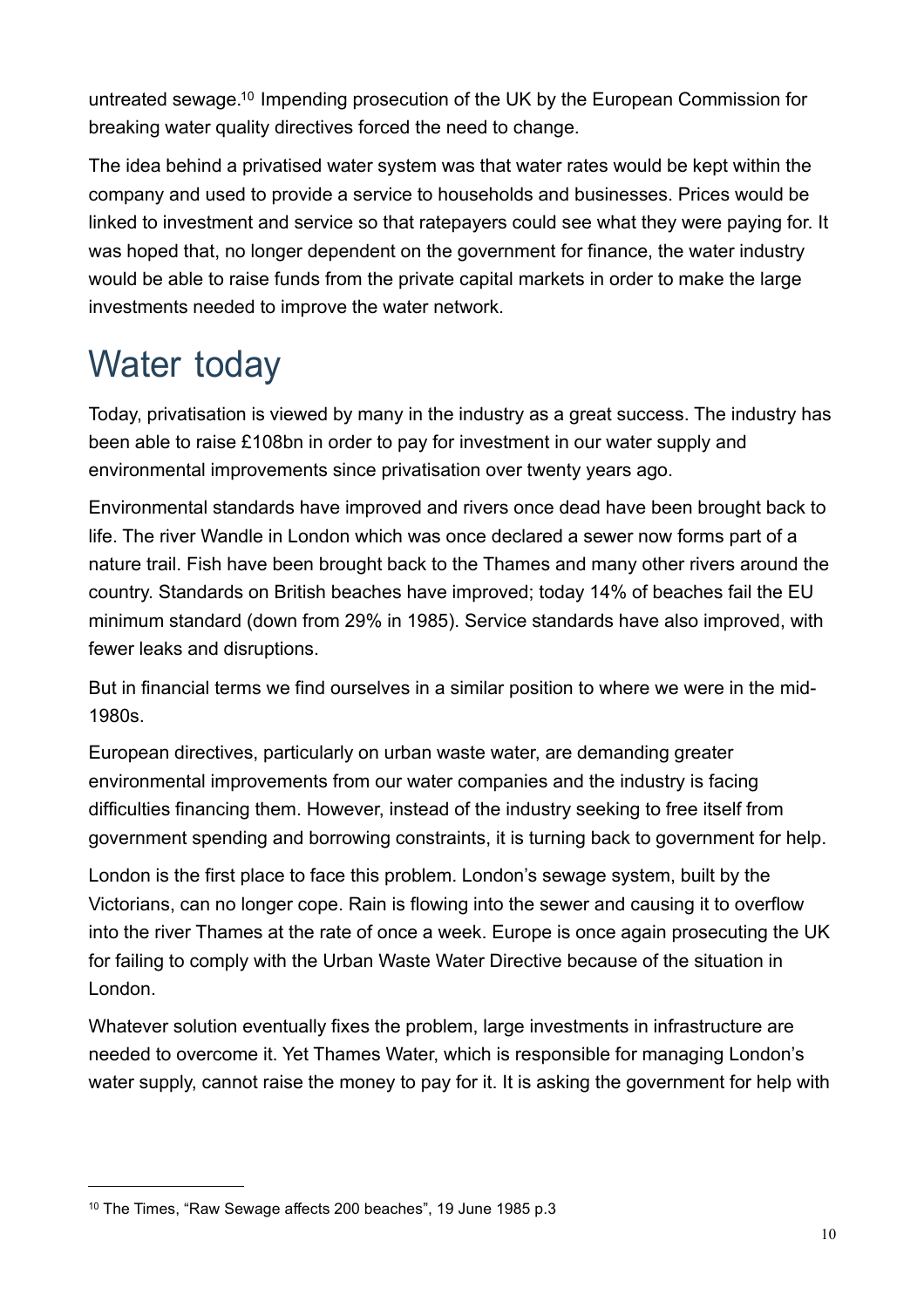loans and for further large increases in bills of up to £80 per household - a 75% increase on the average household sewerage bill in 2010.<sup>11</sup>

Although Thames Water is the first company to run into difficulties, it will most probably not be the last. All water companies will have to continue to make large investments to meet water quality directives and to deal with our changing climate. The last two years have seen drought followed by periods of unusually heavy rain. A study commissioned by Severn Trent in 2010 estimated that another £96bn of investment would be required over the next twenty years. 12

### Why are companies running into difficulties?

Politicians today are fond of using household analogies to describe the national debt crisis. We are told that the country has maxed out its credit card, or that every household knows that you cannot spend more than you earn.

These analogies do not work for the water industry. The industry is not spending more than it earns in order to deliver a service to customers. It is not making an operating loss. Water companies are in fact making large profits and prices are set at a level which allows for an attractive return on investment.

The reason why some companies are facing difficulty is because of the way in which they have decided to finance themselves. The problem is with their capital structure. This has been the result of corporate decisions made by these companies and their owners. The structure of the industry, and the effect this has on companies' ability to raise finance is explored in the following chapter.

<sup>11</sup> Consumer Council for Water, *Thames Tunnel Background,* CCW website, http://www.ccwater.org.uk/server.php? show=ConWebDoc.1802

<sup>12</sup> SevernTrent,Changing Course:*Delivering a Sustainable Future for theWater Industry in England andWales*, p7 (April 2010) available from the Severn Trent website http://www.stwater.co.uk/upload/pdf/ STW Changing Course Exec\_summary.pdf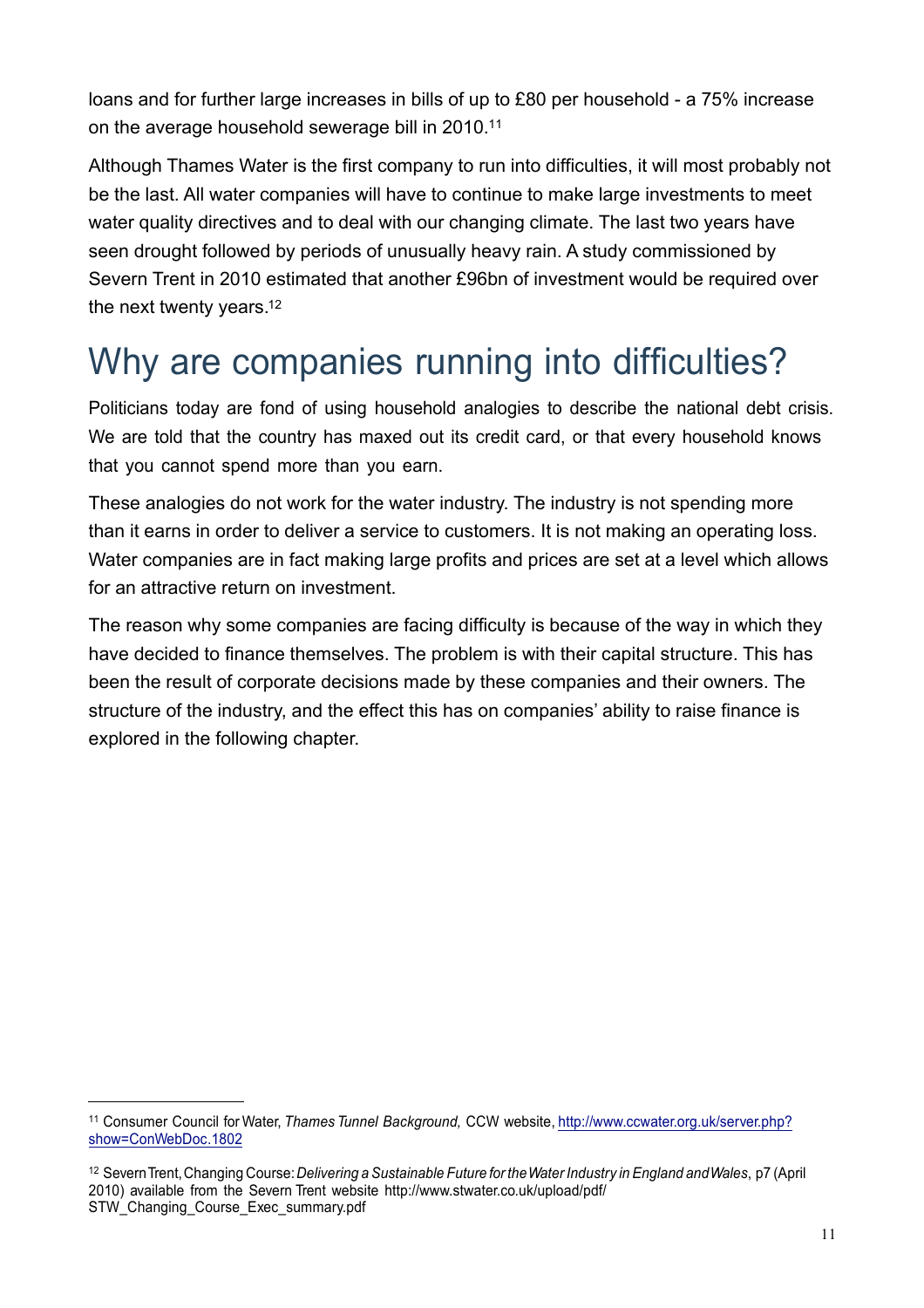# **Financingwatercompanies**

Water is capital intensive. In order to produce clean water that we can drink and bathe in, the company needs to spend a relatively large amount of money on things - pipes, sewers, water treatment plants and reservoirs - compared to the amount it spends on people: employees' wages, training, recruitment, etc.

When companies need to make large investments they require large amounts of cash often much more than they have available though the profits on their business activities. They therefore need to access the financial markets and attract private investors.

### Debt and equity

There are broadly two ways in which private companies can raise cash on the financial markets. They can sell a stake in the company to investors. This is called equity financing or selling shares. It can also borrow the money. A large water company will most commonly do this by issuing bonds. A bond is an agreement which binds the company to repay the bond holder on fixed terms. The amount of money paid to investors through interest and dividends will be different and the reasons for this are explored below.

Shareholders, as part owners of the company, have a role in corporate decision making, in particular through voting rights at the Annual General Meeting. In return for giving their cash to a company shareholders receive a share of the profits of the company; a dividend. However, they are also not guaranteed a return. If the company makes no profit it will have no money to distribute to its shareholders, and is not under any legal obligation to do so. If the value of the company falls, so does the value of their stake in it. If the company goes bankrupt, they can lose their entire investment. Shareholders share the risks of the company as well as the profits.

Debt is different. If a company gets into financial difficulty, creditors (bondholders) are repaid before shareholders. Debt carries with it interest payments which are paid to bondholders: the money they have lent to the company is repaid at an agreed rate, regardless of how the company is performing. If a company is not generating enough cash in order to pay back its debts, it could be declared bankrupt.

The interest rate which is demanded by the bondholder is dependent on the risk of default; the risk that the company will be unable to pay back the loan as it falls due. The higher the risk the greater the interest rate. In normal circumstances, creditors do not have a role in corporate decision making.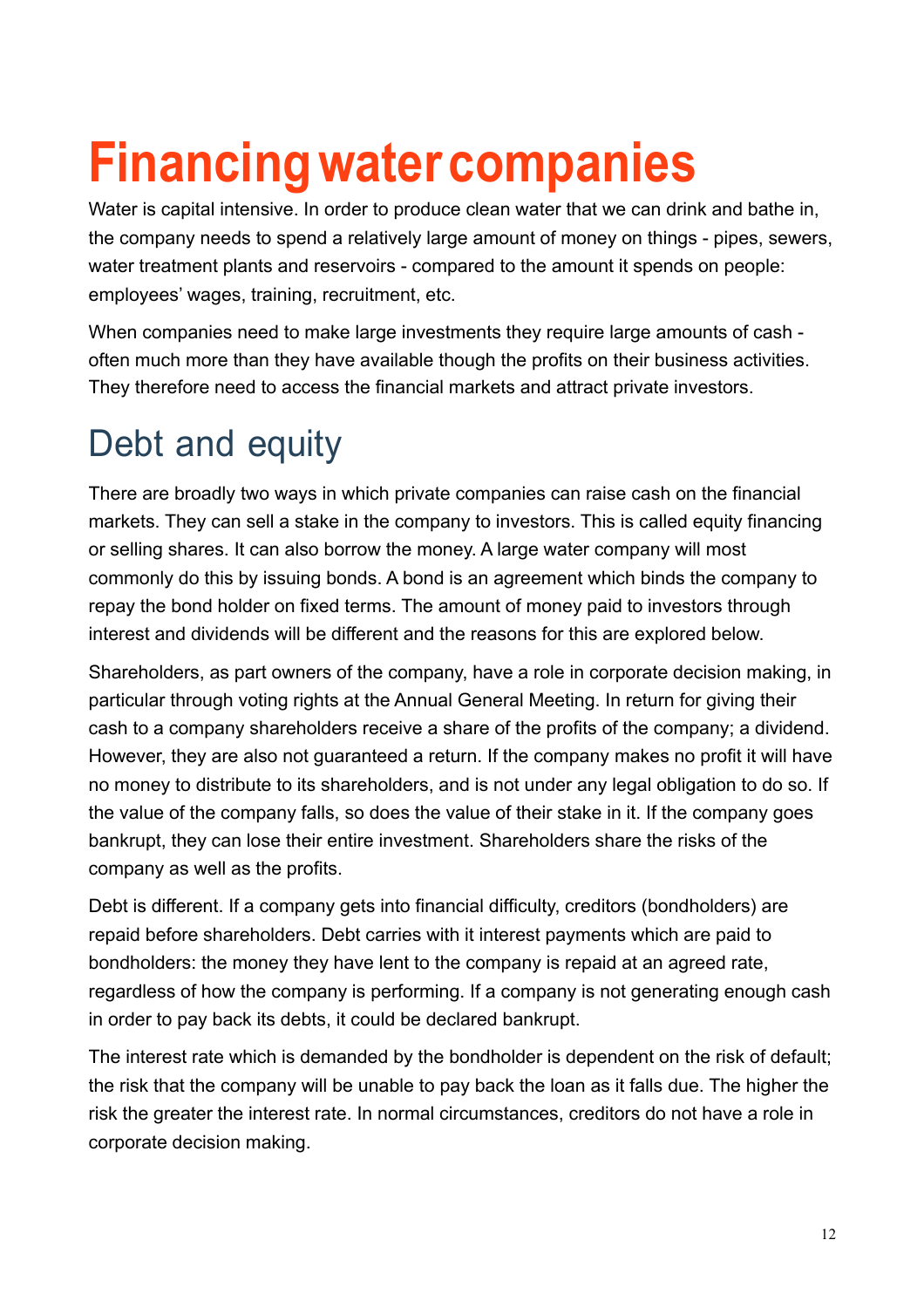Aside from the financial markets companies can also use their own profits to invest. If a company uses its own profits, and the investment is successful, the return should go to shareholders who will see the value of the company's assets increase, and with it the value of their share of the company. Using retained profits is therefore similar to shareholders investing in the company. They are foregoing a share of the profit today, in the hope of a greater payoff tomorrow. Instead of a payment in dividends, the shareholders benefit from the increase in the value of their shareholding.

The entire value of a company can be expressed through the amount of debt and equity the company has. The company's enterprise value is arrived at by adding the total amount of debt it has and the value of its shares. The principle behind enterprise value is that anyone acquiring the company would have to buy all of the shares and also take on the obligation to pay back its debts. The proportion of the value of the company which is accounted for by debt relative to equity is called the company's capital structure or its gearing.

For example, a company which has shares valued at £4m and debts of £6m, would have an enterprise value of £10m and a gearing of 60%.

#### Why choose debt?

There are two main reasons why debt is an attractive method of financing. Firstly, it is significantly cheaper for companies to invest through borrowing money than it is to sell equity. The uncertainty of the return that shareholders will receive, together with the increased risk that they take on as owners of the company, mean that shareholders typically demand a greater return on their investment than bondholders demand in interest.

The second is tax. When a company makes a profit on its operations, it is taxed on that profit before it can distribute the profit to its shareholders. This is corporation tax. But interest payments are considered a cost to the business so are paid out of pre-tax profits. This is called the 'tax shield'. Companies can avoid paying a significant amount of tax by choosing to finance their operations though debt rather than equity.

To illustrate how companies can save money through debt financing take two fictional companies: Company A and Company B, which are shown in Table 1 below. The figures are purely illustrative and designed only to show the relationship between gearing, tax, profits and financial flexibility in a static market. The numbers presented do not represent any water company or the real rates of return but have been made up for simplicity to understand the basics of the relationships involved.

Both companies are worth £10bn. But Company A has a relatively small amount of debt. It has £1bn; 10% of the company's value with the remaining £9m being in equity. Company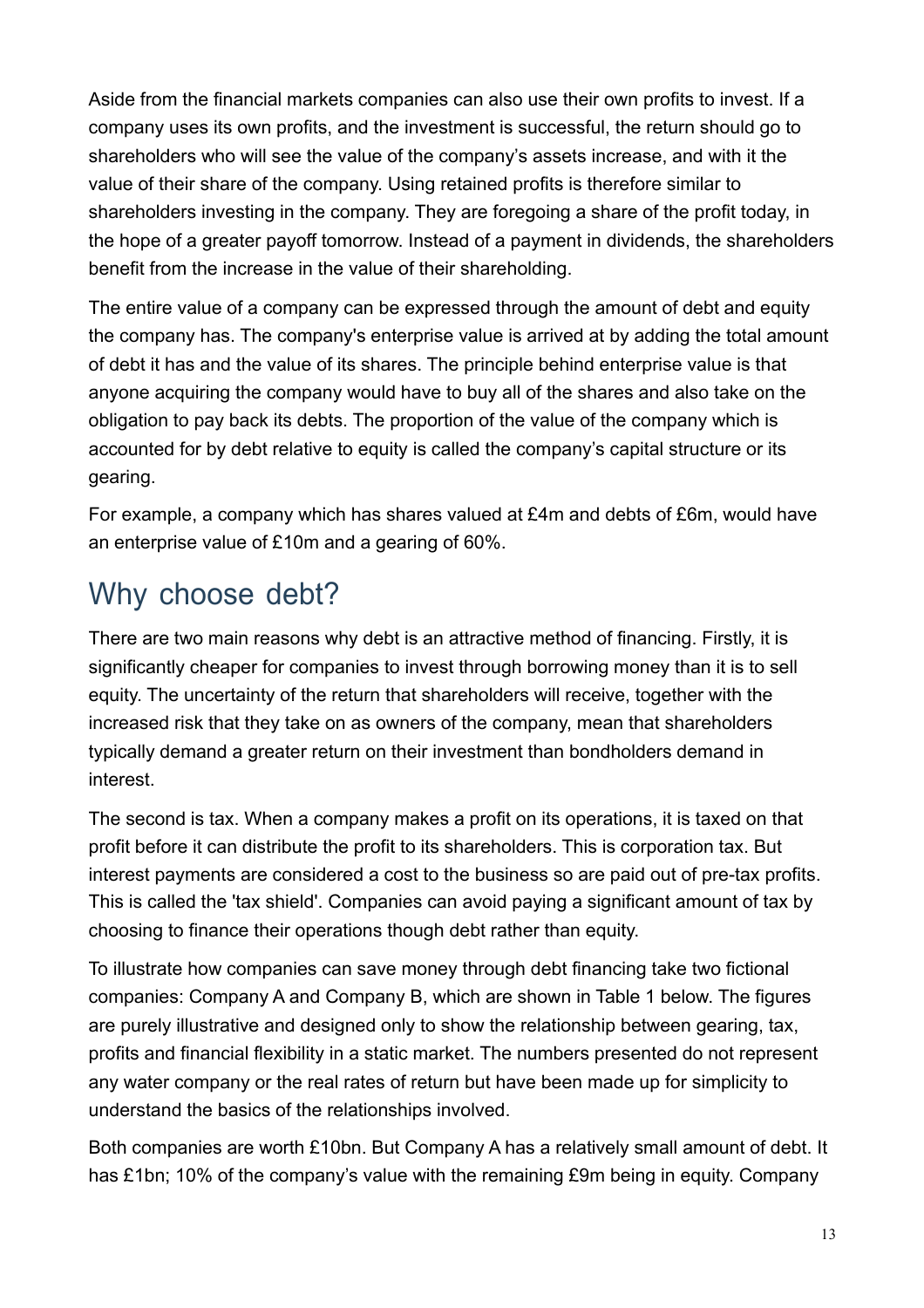B has much more debt in its capital structure. It has £9bn in debt and £1bn in equity. Both make an operating profit of £600m each year.

Company A pays off the interest on £1bn of debt at 5% which is £50m, leaving it with £550m in profit before tax. It then has to pay corporation tax of 23% of that £550m, which is £126.5m. This leaves it with £423.5m in post-tax profits. The shareholders want a 6% return on their investment of £9bn which is £540m. In this case this is more than is left over in profits and so the shareholders will either have to accept a lower dividend, or the company will have to borrow the money.

Company B has much higher interest payments of £450m because it has borrowed much more money. This leaves it with a profit before tax of £150m on which it pays £34.5m in corporation tax. Company B's shareholders have invested much less money than Company A and therefore a 6% dividend is £60m. At the end of the year Company B has £55.5m left over in cash. It could use this to boost the dividends of the shareholders further, save the money, or re-invest it in something else. If in this case the company boosted its dividend payments shareholders would receive a return of almost 12%.

I have also added a third column to the table which demonstrates what the situation would be if interest payments were not deducted from profits before tax; that is if there were no tax shield and returns on debt were treated the same as returns on equity for tax purposes. The difference is significant.

| Figures in millions            | Company A - 10%<br>Debt | Company B - 90%<br>Debt | Company B - no tax<br>advantage on debt |  |
|--------------------------------|-------------------------|-------------------------|-----------------------------------------|--|
| Debt                           | 1000                    | 9000                    | 9000                                    |  |
| Equity                         | 9000                    | 1000                    | 1000                                    |  |
| <b>Operating Profit</b>        | 600                     | 600                     | 600                                     |  |
| Interest - 5% of total debt 50 |                         | 450                     | 450                                     |  |
| Taxable profit                 | 550                     | 150                     | 600                                     |  |
| Corporation Tax - 23%          | 126.5                   | 34.5                    | 138                                     |  |
| Profit after tax               | 423.5                   | 115.5                   | 12                                      |  |
| Dividend - 6% equity<br>value  | 540                     | 60                      | 60                                      |  |
| Cash flow                      | $-116.5$                | 55.5                    | $-48$                                   |  |

**Table 1 - Financial impact of different capital structures and the tax shield**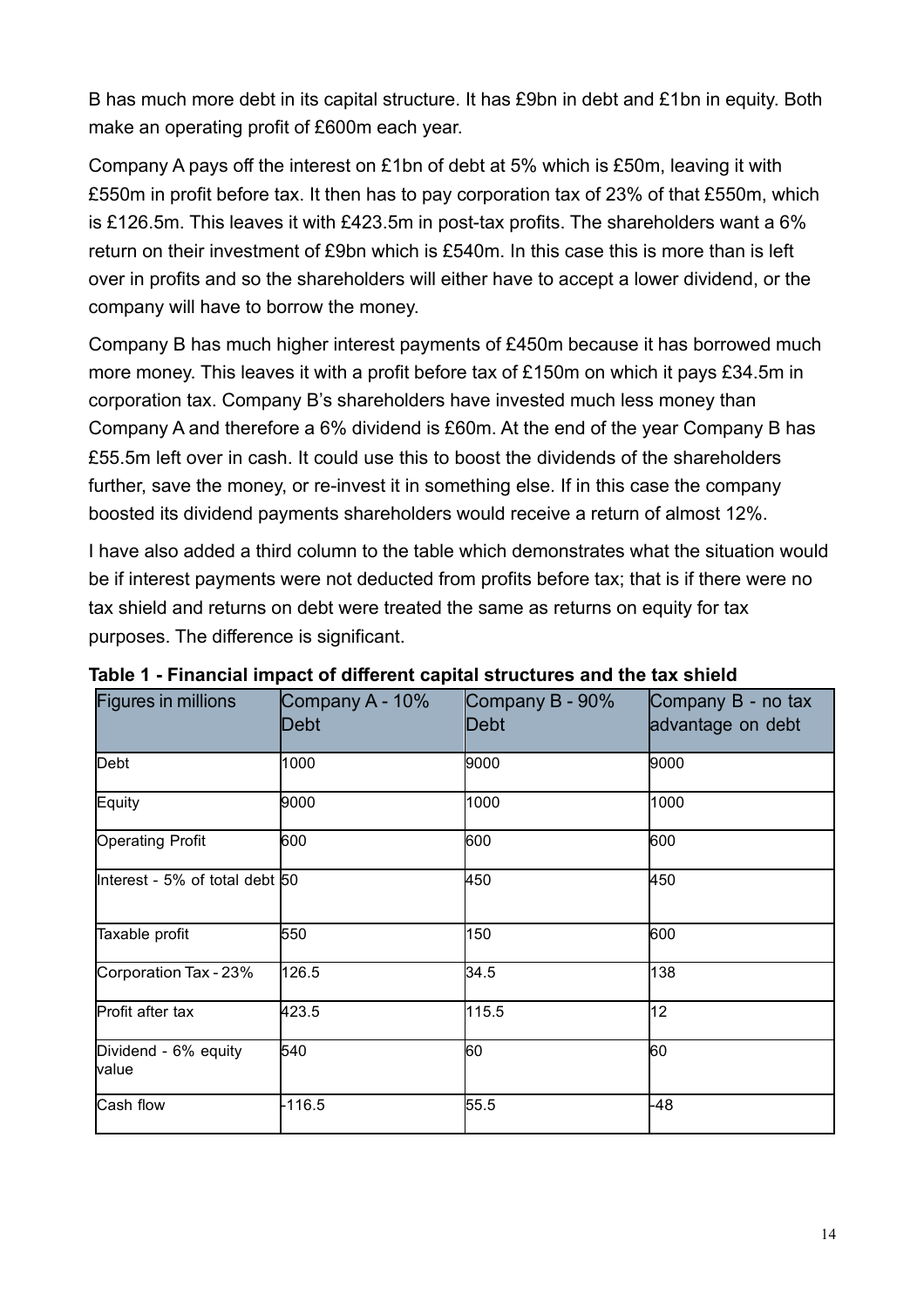The tax shield is considered one of the most important factors behind how companies structure their finances. Indeed a joint Ofwat and Ofgem paper which looked at how infrastructure networks should be financed defined optimal capital structure as "a trade off between the tax benefits of debt finance and expected costs of bankruptcy".13

Companies have certainly made use of the shield, with many highly geared companies now paying little or no corporation tax at all. The annual reports of Anglian Water show that the company paid no corporation tax on its regulated water business in the financial year ending in March 2012. The company paid £500,000 corporation tax in the previous year (2011) and £1.4m the year before (2010). Anglian is a profitable company. It made an operating profit of £492m in 2012.

Yorkshire Water received a tax rebate in 2011 and 2012 according to their profit and loss accounts. Profits at the company were increased by £75.3m in 2011 and £9.2m in 2012 through tax credits. The company made an operating profit of £303m in 2012 but most of this was wiped out by an interest charge of £235m.

#### More tax

There are other reasons why the tax system favours debt. As outlined in the Centre Forum Paper "The path to IPO", equity is taxed four times. <sup>14</sup> On purchase of shares equity holders pay stamp duty. Corporate profits as we have seen are subject to corporation tax. The individuals receiving dividends pay income tax on that income. When the owners sell their shares they pay capital gains tax.

Finance theory suggests that these tax provisions mean that investors often only invest in equity if they can achieve higher returns than debt in order to get back some of the tax costs they incur. This pushes the cost of equity for companies even higher. This is something that Ofwat recognises by targeting a post-tax return on equity to calculate their price caps.

However, it is also the case that investors in companies may look to increase debt financing if they can capture the tax benefits of debt financing which normally go to the company.

In this case investors loan the money themselves to the company. The interest rates on those loans would be higher than what would normally be expected when one considers the lower tax costs for companies usually associated with debt.

This can only work when the same investors loaning money to the company also have very tight control over it as there is no benefit to the company in doing this. It is where tax

<sup>13</sup> Ofgem and Ofwat, Financing Networks, a Discussion Paper, (February 2006) p11

<sup>14</sup> Tom Papworth andAdam Corlett,*The Path to IPO:Funding SME Jobs and Growth*, Centre Forum (February 2013)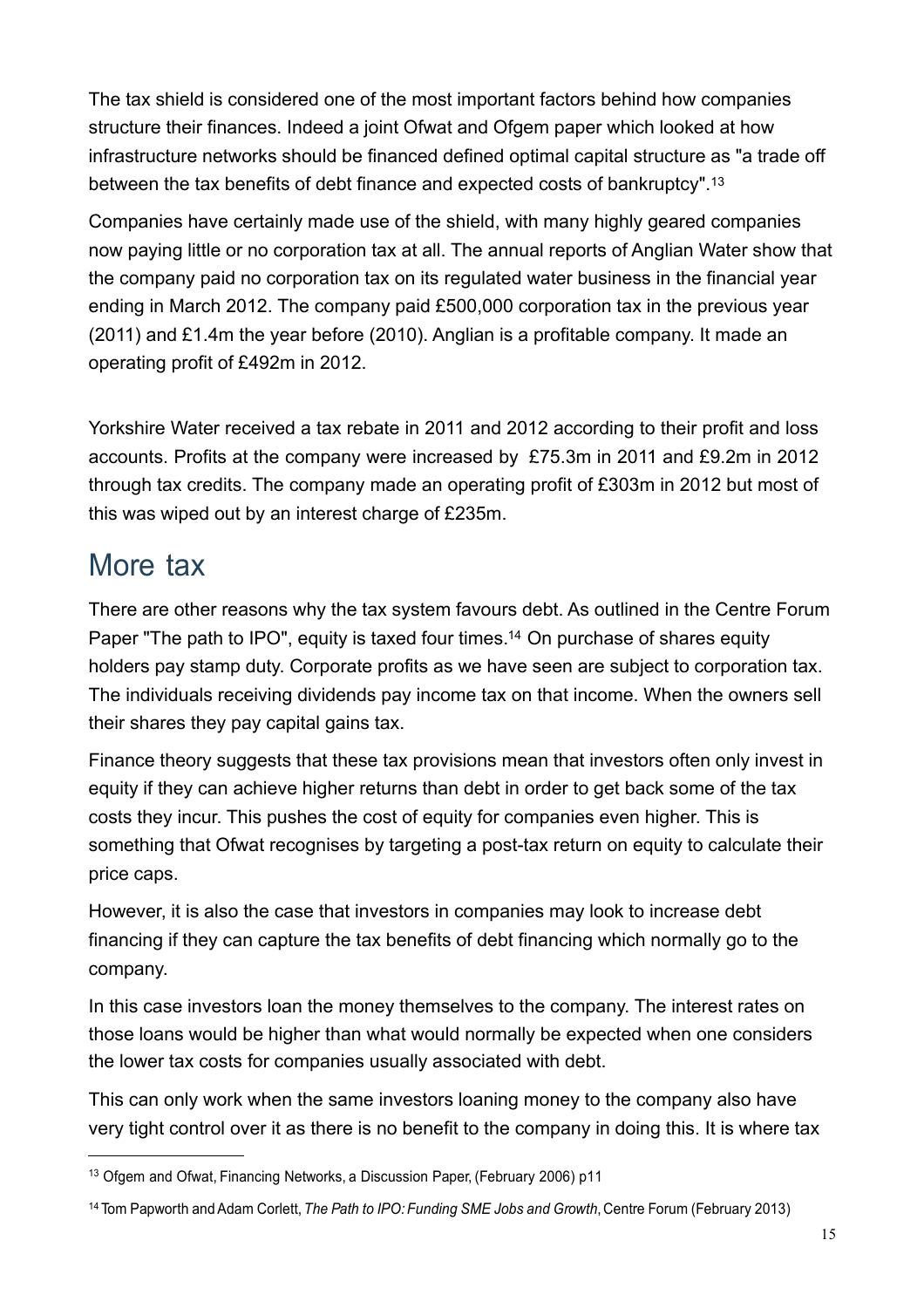avoidance can easily step into tax evasion. Inland Revenue rules state that transactions must be done on an arms length basis. It is illegal for companies to negotiate with their owners over interest rates in this way. When the owners of companies loan money to companies they must do so on the basis that you could find the same rate if you went to the market.

However, on the margins, it is almost impossible to detect. As we shall see later, even the regulator, who should have a very intimate knowledge of the debt market for the water industry can overestimate the interest rates that water bonds should attract by up to 1%. It would be impossible for the Inland Revenue to be able to tell whether a bond owned by investors was overvalued by a few tenths of a percent. However, even a 0.1% difference in a £500m bond is half a million pounds a year.

The task is made even harder when the bonds are issued through companies based in the worlds tax havens where tax inspectors in the UK can not find out who owns the bonds. Several companies, including Thames Water and Yorkshire Water, have finance subsidiaries based in tax havens.

A recent report from Corporate Watch claimed that several water companies are issuing Eurobonds quoted on the Channel Islands Stock Exchange at inflated rates to avoid paying taxes. The same report highlighted loans made to Northumbrian Water from their owners Cheung Kong Group of £1bn, which pay an interest rate of 11%. This is more than double the interest rate one would expect a loan obtained on the markets to attract for a low risk water utility.<sup>15</sup>

#### Why choose equity?

Because debt needs to be paid back at a set rate, a company needs to be confident that it will have the revenue in the future to pay back the loan.

Take the fictional examples of Company A and B above. Although it seems Company B is healthier because of its positive cash flow, Company A has much more flexibility and is much more capable of dealing with shocks; unforeseen events which cause a sudden loss of profit.

In a water company, a shock could be that a significant number of people stop paying their bills, or the unexpected failure of a large piece of infrastructure which needs an urgent and expensive repair.

A shock will affect a company differently depending on its capital structure. To take the example above, if there was a significant problem which affected both of our companies and caused a sudden drop in their profits by £200m Company B would no longer be able

<sup>15</sup> CorporateWatch, *Leaking away: the financial cost of water privatisation*, available from http://www.corporatewatch.org/? lid=4685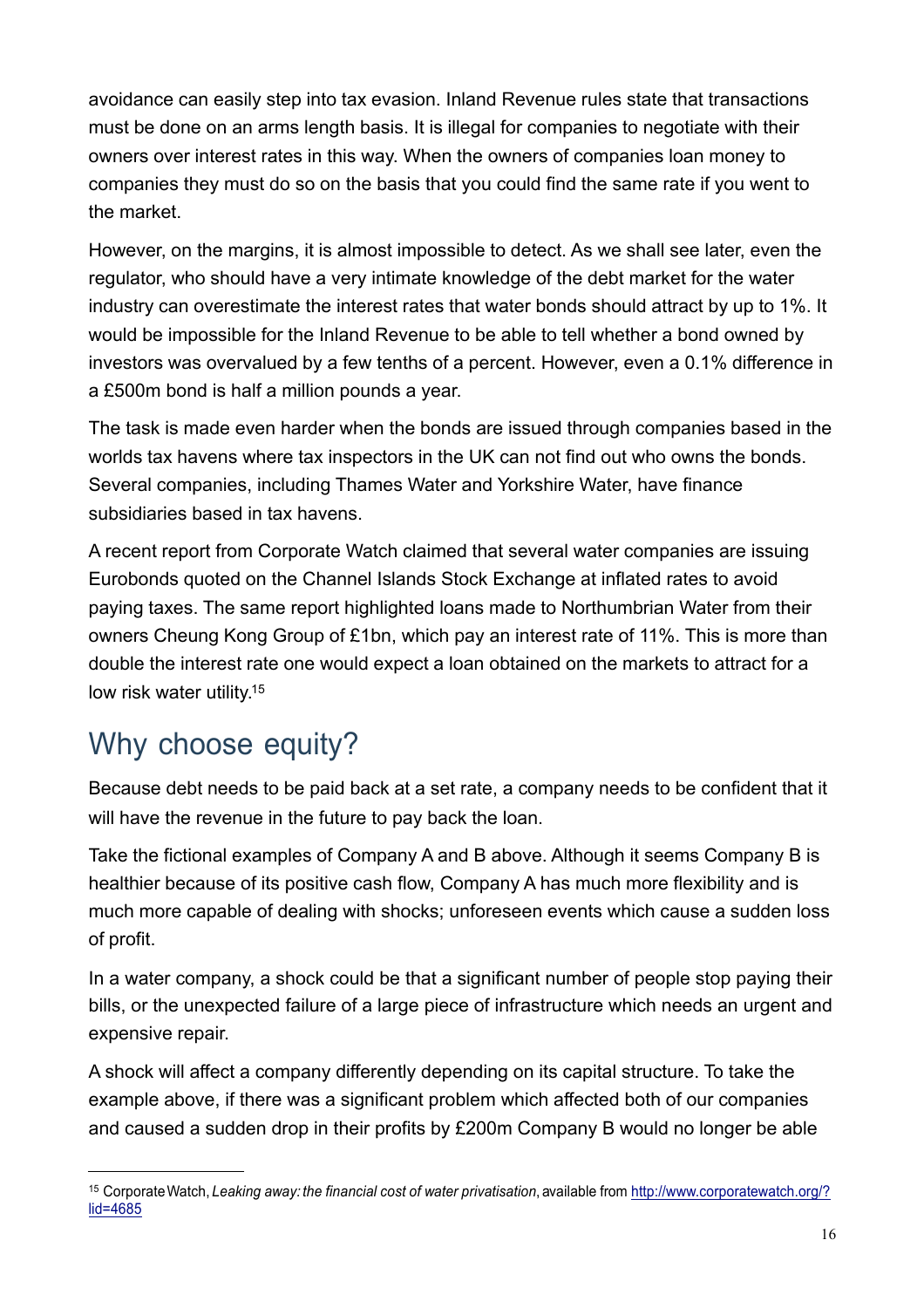to meet its interest payments. Failure to pay interest is a very serious matter and the Creditors of Company B could force the company into bankruptcy. Company A, on the other hand, could simply lower its dividend payment for that year, or not pay one at all, leaving it with the cash required fix the problem.

To illustrate the point, Table 2 revisits the two hypothetical companies discussed earlier, this time confronting them with a sudden drop in their operating profit from £600m to £400m. Both pay no dividend this year. Company A has ample funds left over at the end of the year, but Company B cannot pay the interest on its loans.

| <b>Figures in millions</b>     | Company A - 10%<br><b>Debt</b> | Company B - 90%<br><b>Debt</b> |
|--------------------------------|--------------------------------|--------------------------------|
| Debt                           | 1000                           | 9000                           |
| Equity                         | 9000                           | 1000                           |
| <b>Operating Profit</b>        | 400                            | 400                            |
| Interest - 5% of total debt 50 |                                | 450                            |
| Taxable profit                 | 350                            | Ю                              |
| Corporation Tax - 23%          | 80.5                           | Ю                              |
| Profit after tax               | 269.5                          | $-50$                          |
| Dividend - 6% equity<br>value  | 0                              | Ю                              |
| Cash flow                      | 269.5                          | $-50$                          |

**Table 2 - Effect of economic shocks on different capital structures**

## Defining credit risk

How companies deal with economic shocks is the key concept in assessing risk and how debt should be priced. Capital structure is clearly a fundamental part of this. The greater the amount of debt a company holds the less room it will have for manoeuvre and the lower capacity it will have to withstand shocks. This makes the company more of a risky investment and lenders will demand a higher interest rate to reflect this.

An increase in risk will also lead shareholders to demand higher dividends. As shareholders are much more sensitive to increases in risk than bondholders an increase in gearing will increase interest rates by a little bit, but it will increase the return demanded by shareholders a lot more. This is again because shareholders risk losing their investment in a crisis.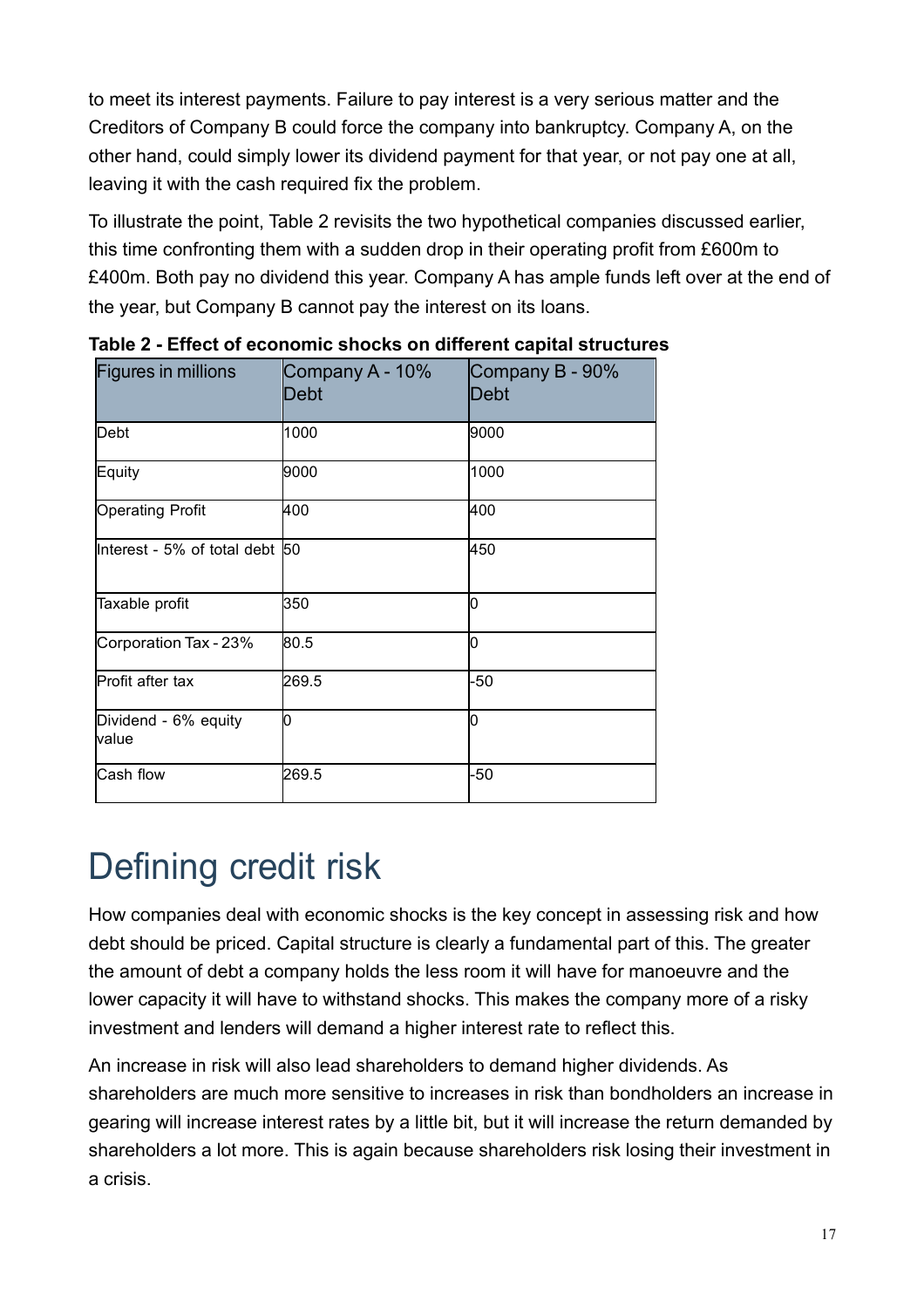#### **Credit ratings**

The three credit ratings agencies use similar scales in order to grade credit risk. The top grade is AAA, followed by AA, A, BBB, BB, B and so on. There are further sub-divisions with each company using a slightly different nomenclature to differentiate their credit ratings. Bonds rated AAA are very safe investments. The company issuing the bond (the issuer) shows very strong resistance to financial shocks and there is a very high probability that a loan will be paid back. Speculative grade bonds are issued by companies showing a much lower resilience to shocks and the investor is taking a significant risk when investing in these bonds.

| <b>AAA</b><br><b>AAA</b><br><b>Prime</b><br>Aaa<br>Aa1<br>$AA+$<br><b>High grade</b><br>$AA+$<br>Aa2<br><b>AA</b><br><b>AA</b><br>Aa <sub>3</sub><br>AA-<br>AA-<br><b>Upper medium grade</b><br>A <sub>1</sub><br>$A+$<br>$A+$<br>A <sub>2</sub><br>$\overline{A}$<br>$\mathsf{A}$<br>A3<br>$A -$<br>$A -$<br>Baa1<br>Lower medium grade<br>BBB+<br>BBB+<br>Baa2<br><b>BBB</b><br><b>BBB</b><br>Baa3<br><b>BBB-</b><br><b>BBB-</b><br>Ba1<br>Non-investment grade<br>BB+<br>BB+<br>speculative<br>Ba <sub>2</sub><br><b>BB</b><br><b>BB</b><br>Ba <sub>3</sub><br>BB-<br>BB-<br><b>B1</b><br>$B+$<br>$B+$<br><b>Highly speculative</b><br><b>B2</b><br>B.<br>B.<br><b>B3</b><br>$B -$<br>$B -$<br>Caa1<br>CCC+<br><b>CCC</b><br><b>Substantial risks</b><br>Caa <sub>2</sub><br>CCC<br><b>Extremely speculative</b><br>Caa <sub>3</sub><br>CCC-<br>In default with little<br>prospect for recovery<br><b>CC</b><br>Ca<br>$\mathbf C$<br>$\overline{C}$<br>In default<br><b>DDD</b><br>D | <b>Moody's</b> | <b>S&amp;P</b> | <b>Fitch</b> |  |
|-----------------------------------------------------------------------------------------------------------------------------------------------------------------------------------------------------------------------------------------------------------------------------------------------------------------------------------------------------------------------------------------------------------------------------------------------------------------------------------------------------------------------------------------------------------------------------------------------------------------------------------------------------------------------------------------------------------------------------------------------------------------------------------------------------------------------------------------------------------------------------------------------------------------------------------------------------------------------------------------|----------------|----------------|--------------|--|
|                                                                                                                                                                                                                                                                                                                                                                                                                                                                                                                                                                                                                                                                                                                                                                                                                                                                                                                                                                                         |                |                |              |  |
|                                                                                                                                                                                                                                                                                                                                                                                                                                                                                                                                                                                                                                                                                                                                                                                                                                                                                                                                                                                         |                |                |              |  |
|                                                                                                                                                                                                                                                                                                                                                                                                                                                                                                                                                                                                                                                                                                                                                                                                                                                                                                                                                                                         |                |                |              |  |
|                                                                                                                                                                                                                                                                                                                                                                                                                                                                                                                                                                                                                                                                                                                                                                                                                                                                                                                                                                                         |                |                |              |  |
|                                                                                                                                                                                                                                                                                                                                                                                                                                                                                                                                                                                                                                                                                                                                                                                                                                                                                                                                                                                         |                |                |              |  |
|                                                                                                                                                                                                                                                                                                                                                                                                                                                                                                                                                                                                                                                                                                                                                                                                                                                                                                                                                                                         |                |                |              |  |
|                                                                                                                                                                                                                                                                                                                                                                                                                                                                                                                                                                                                                                                                                                                                                                                                                                                                                                                                                                                         |                |                |              |  |
|                                                                                                                                                                                                                                                                                                                                                                                                                                                                                                                                                                                                                                                                                                                                                                                                                                                                                                                                                                                         |                |                |              |  |
|                                                                                                                                                                                                                                                                                                                                                                                                                                                                                                                                                                                                                                                                                                                                                                                                                                                                                                                                                                                         |                |                |              |  |
|                                                                                                                                                                                                                                                                                                                                                                                                                                                                                                                                                                                                                                                                                                                                                                                                                                                                                                                                                                                         |                |                |              |  |
|                                                                                                                                                                                                                                                                                                                                                                                                                                                                                                                                                                                                                                                                                                                                                                                                                                                                                                                                                                                         |                |                |              |  |
|                                                                                                                                                                                                                                                                                                                                                                                                                                                                                                                                                                                                                                                                                                                                                                                                                                                                                                                                                                                         |                |                |              |  |
|                                                                                                                                                                                                                                                                                                                                                                                                                                                                                                                                                                                                                                                                                                                                                                                                                                                                                                                                                                                         |                |                |              |  |
|                                                                                                                                                                                                                                                                                                                                                                                                                                                                                                                                                                                                                                                                                                                                                                                                                                                                                                                                                                                         |                |                |              |  |
|                                                                                                                                                                                                                                                                                                                                                                                                                                                                                                                                                                                                                                                                                                                                                                                                                                                                                                                                                                                         |                |                |              |  |
|                                                                                                                                                                                                                                                                                                                                                                                                                                                                                                                                                                                                                                                                                                                                                                                                                                                                                                                                                                                         |                |                |              |  |
|                                                                                                                                                                                                                                                                                                                                                                                                                                                                                                                                                                                                                                                                                                                                                                                                                                                                                                                                                                                         |                |                |              |  |
|                                                                                                                                                                                                                                                                                                                                                                                                                                                                                                                                                                                                                                                                                                                                                                                                                                                                                                                                                                                         |                |                |              |  |
|                                                                                                                                                                                                                                                                                                                                                                                                                                                                                                                                                                                                                                                                                                                                                                                                                                                                                                                                                                                         |                |                |              |  |
|                                                                                                                                                                                                                                                                                                                                                                                                                                                                                                                                                                                                                                                                                                                                                                                                                                                                                                                                                                                         |                |                |              |  |
|                                                                                                                                                                                                                                                                                                                                                                                                                                                                                                                                                                                                                                                                                                                                                                                                                                                                                                                                                                                         |                |                |              |  |
|                                                                                                                                                                                                                                                                                                                                                                                                                                                                                                                                                                                                                                                                                                                                                                                                                                                                                                                                                                                         |                |                |              |  |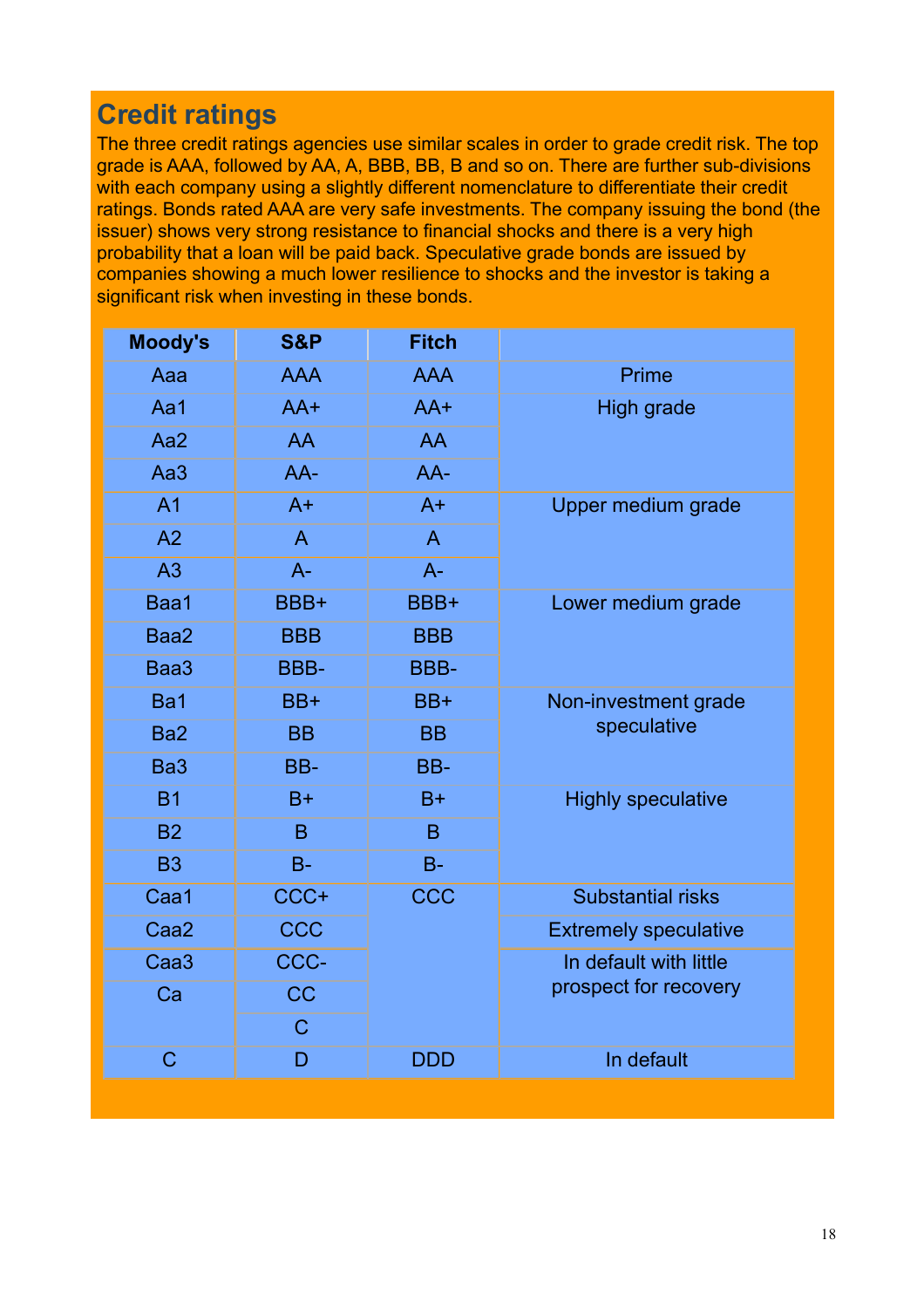Looking at credit risk, the assessment of the risk that a company will default on their loans, is not left up to individual investors. Credit ratings agencies assign ratings to companies based on how they feel that a company can withstand economic shocks and the likelihood that they will pay back their loans on time. Ratings agencies are private companies which receive a fee for their ratings. There are three major ratings agencies, Standard and Poor's, Moody's and Fitch. The ratings they assign are an important influence on the price companies will be able to obtain on debt. If a company's rating is downgraded by any of these agencies they will most likely face higher interest rates when they next try to borrow money.

There are broadly two categories of rating: investment grade ratings and non-investment grade ratings (also know as speculative-grade or junk). Investment grade ratings are defined as having a good capacity for repayment. Non-investment grade ratings are seen as speculative, as economic shocks could mean that the company which owes the debt may not be able to pay it back at all.

One of the primary reasons why it can be difficult for companies to raise money through debt if they have a speculative grade credit rating is that large institutional investors such as pension funds are not allowed to lend money to companies with non-investment grade credit ratings. If a water company was to drop below an investment grade rating it could well face difficulty in raising funds.

#### Other factors affecting credit risk

Although capital structure is an important part of assessing credit worthiness there are other factors too. Size is a factor, with larger companies being more able to withstand shocks than smaller companies. Ofwat compensates smaller water companies by allowing them higher bills because of the greater cost of capital they face. If a company has a strong governance structure which encourages responsible behaviour and good management that will make it more creditworthy than a company without that structure.

Another very important part of the calculation is how likely it is that a company will be subject to a shock. This is dependent on the characteristics of any particular industry. Some industries are fiercely competitive and consumer preferences change quickly. Fashion would be a good example of this kind of industry: unforeseeable and sudden changes in preferences can seriously affect a company's revenues and their ability to pay back loans.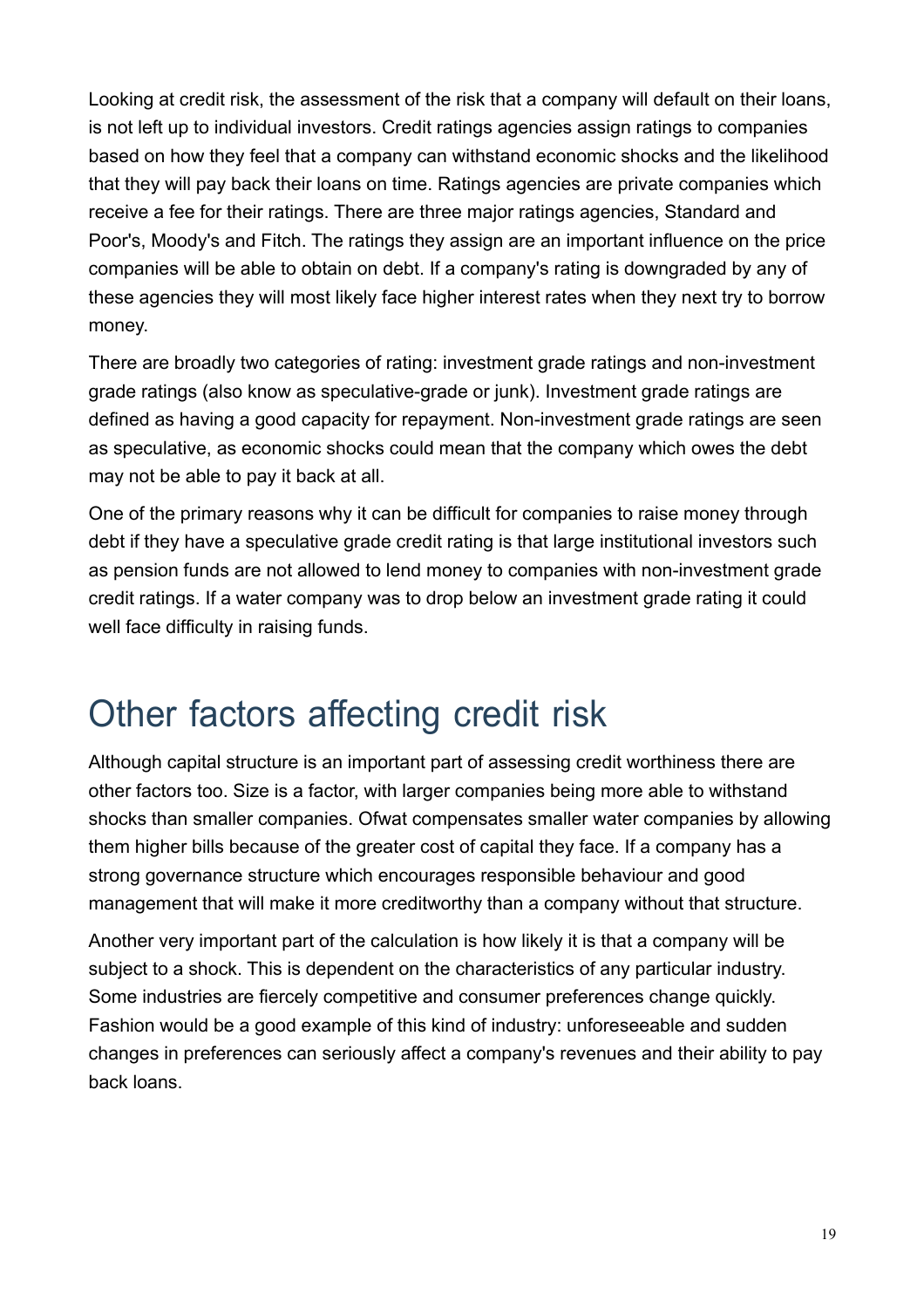### The optimal capital structure

For businesses, the right capital structure is about finding a balance which allows them to finance their activities as cheaply as possible, but still leaves them enough room to be able to deal with any shocks, avoid bankruptcy and finance their future activities. What this balance is will be influenced by the tax environment, the risk profile of the industry as a whole and regulation as well as market sentiment.

In finance theory this is called the trade-off theory of capital structure. This theory posits that there is an optimum level of gearing for any company. At this optimum level the cost of capital will be at its cheapest. This is because as the company starts to substitute cheaper debt for equity the price of capital falls, until the increased risk of higher gearing gets to a point where it starts to raise the cost of capital again.



Figure 3.1 **Trade-Off Theory of Capital Structure** 

#### The capital structure of the water industry

Water is a safe bet for investors. It is simply not vulnerable to the same kinds of shocks that companies in the rest of the economy are subject to. This leads to a very predictable revenue stream and cost structure which does not need the great flexibility offered by very high levels of equity financing.

The reason is that the water industry has several factors which make it very very predictable and extremely low risk. These are:

 **Monopoly** Unlike energy where customers can chose their supplier, in the UK the water industry is run by monopoly suppliers. There are 10 water and sewerage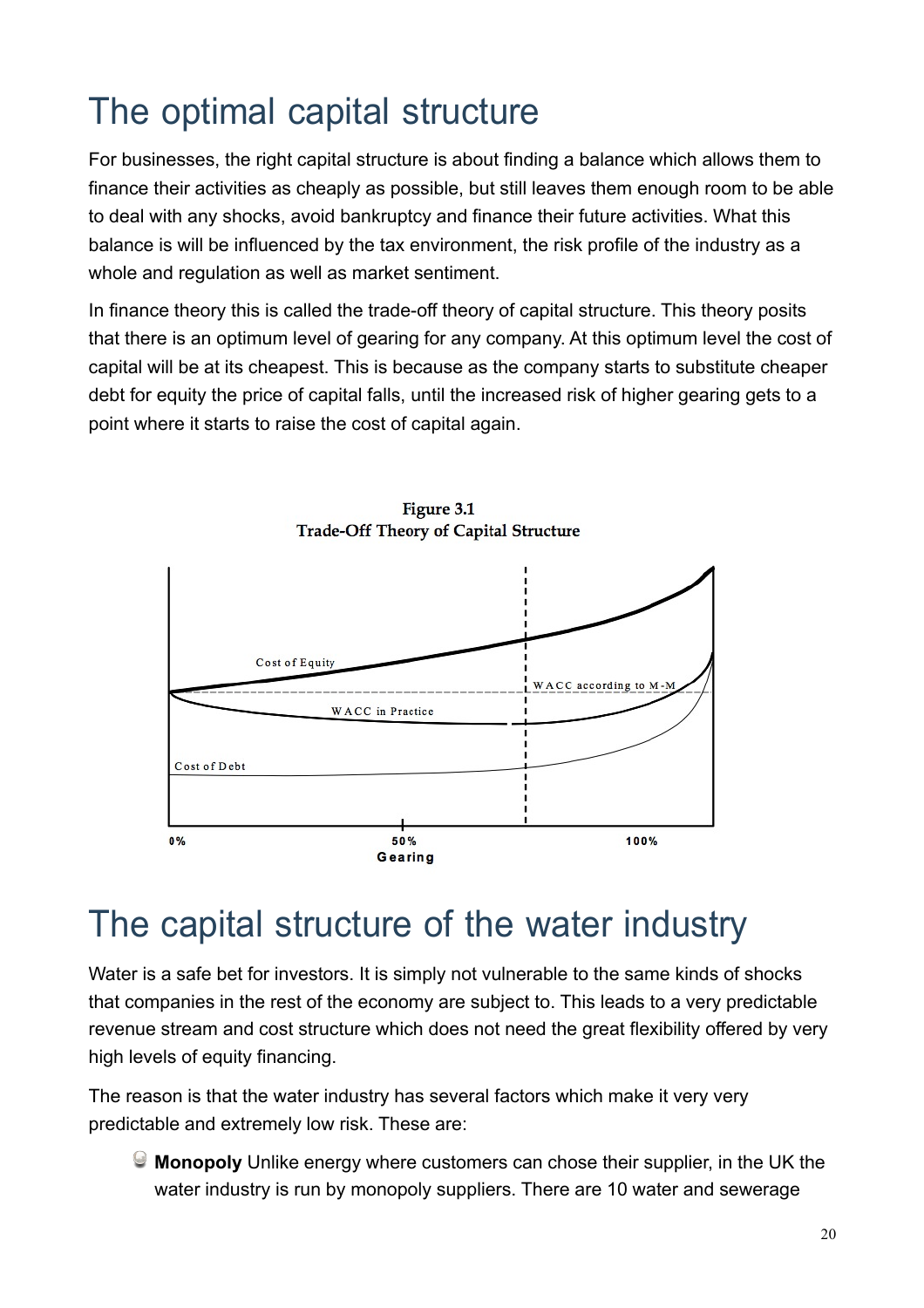companies in England and Wales with each one covering a region. These are large companies.

- **Basic need** Water is a basic need. Customers can not substitute water with other products as they could do in other industries.
- **Regulation** The industry is highly regulated. Monopoly supply of a basic need means that we are extremely dependent on our water supplier. Without regulation the potential for exploitation would be huge, and therefore the state has to regulate prices. It does this in five year price reviews which gives long term price stability to the industry. It also mandates how much companies should be investing.
- **Fixed prices** Water is largely unmetered. In the UK today only 40% of households have water meters while the rest pay rates; a fixed bill every year.
- **Too important to fail** As a basic need a water company failing to maintain supply would be completely unacceptable to the government. Because of this water companies are not subject to the same bankruptcy proceedings as other companies. Instead, the administration regime for the water industry sees a special administrator appointed by the Secretary of State. The special administrator keeps the company going until a new owner can be found. Their overriding concern is to keep the company operating and providing water.

Together these factors mean that the water industry is in the privileged position of knowing, to a great deal of certainty, the costs of its industry, how many customers it has and how much it will receive from each of them over a five year period. Although more households have water meters (Anglian and Southern Water are even introducing compulsory metering), water companies still operate over a large enough population base to make meaningful predictions on use.

This means that in theory water companies should be able to sustain much higher levels of gearing than most firms. Not being subject to the same market forces and potential shocks other companies face means that they have less need for financial flexibility.

However, something has clearly gone wrong. Today, the average debt to equity ratio of an English water company is around 70%. Some water companies have reached debt to equity ratios of 80%, meaning that 80% of the value of the company has been borrowed with only 20% invested by the shareholders.

These high levels of debt have led to a long term decline in the credit worthiness of the industry. According to Standard and Poors' 16

*Since the privatization of the U.K. water utilities in 1990, our long-term corporate credit ratings (CCRs) on these companies have fallen from an average of between 'AA-' and 'A+' to 'BBB+' and*

<sup>16</sup> Standard and Poor's, *Regulation Provides Stability for UKWater Companies,But High Leverage LimitsTheir Room For Maneuver,* 10 February 2012 p.3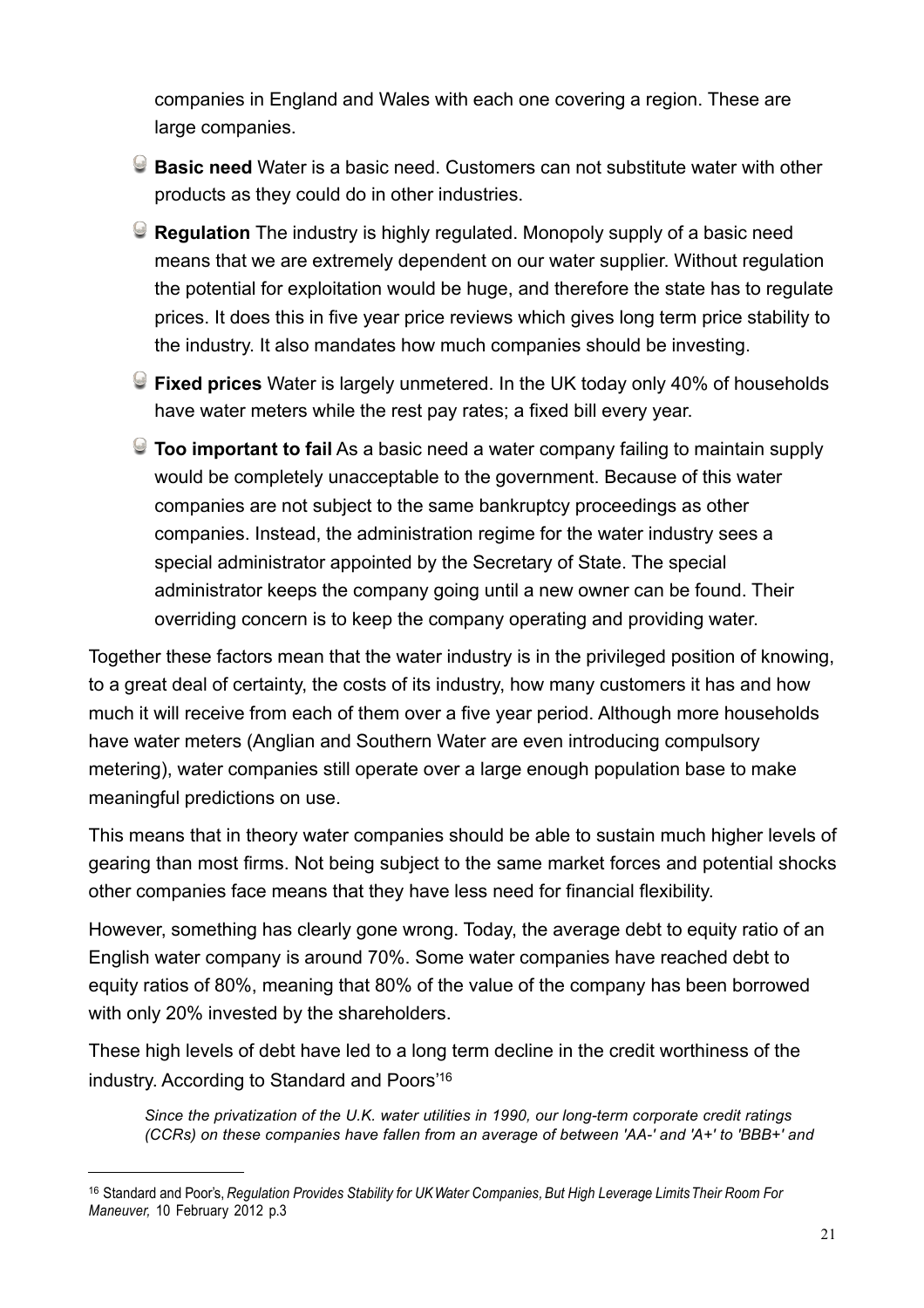*'BBB'. This decline is the result of rising debt to fund both high levels of investment in aging infrastructure and sizable dividend payments, against a backdrop of tightening efficiency targets set by the regulator.*

We are now at the point where some companies cannot sustain a further deterioration in their credit rating and this is restricting their ability to invest in large infrastructure projects. This is most clear in the case of Thames Water.

Thames' preferred solution to deal with the sewage outflows in the Thames is to build a tunnel through London which collects the sewage overflows from the sewer during a storm and takes them to the vast sewage treatment plant at Beckton. The tunnel will cost a large amount of money; £4.1bn at current estimates.

Thames currently has over £8bn in debt and Moody's, one of the credit ratings agencies, says in its latest report that even if Thames were to assume a limited responsibility for the tunnel this could present problems for the company:<sup>17</sup>

*If TWUL [Thames Water Utilities Limited] was required to assume responsibility for the entire project this would likely place significant strain on the company's credit standing. More limited involvement could also weigh upon the company's creditworthiness given the liabilities typically associated with projects of this type and TWUL's limited financial flexibility given its high level of gearing.*

This is not a problem unique to Thames and its Victorian sewers. A report from Severn Trent Water published in 2010 looked at the amount of investment that would be required to meet regulations on water quality, waste water and other water regulations across the industry. It estimated that a capital programme of £96bn would be required over the next 20 years. On the current way the industry finances itself this would require an additional £27bn in debt. The report concludes:<sup>18</sup>

*It is questionable whether the industry can continue to rely on borrowing to finance a programme of such a size, particularly following the recent global financial crisis which has led to a re-pricing of risk. An additional £27bn of debt does not look fundable particularly given the very different position that the industry is in today compared with that at the time of privatisation in terms of the level of gearing, companies' credit ratings and the allowed returns*

Some companies have found themselves in this position because they have raised too much debt and too little equity in order to finance their activities. In fact since privatisation the entire growth in the value of the industry has been financed though debt with the level of equity remaining more or less constant.<sup>19</sup>

Having established that the difficulties facing the water industry are a result of a capital structure which has too much debt, we will now look at how companies got themselves into this position.

<sup>17</sup> Moody's Investor Service, *Bond Report - Thames Water Utilities Ltd.* (30 April 2012)

<sup>18</sup> Severn Trent, Changing Course: *Delivering a Sustainable Future for the Water Industry in England and Wales*, p9

<sup>&</sup>lt;sup>19</sup> Ofwat, Financeability and financing the asset base - a discussion paper, (2011) p.18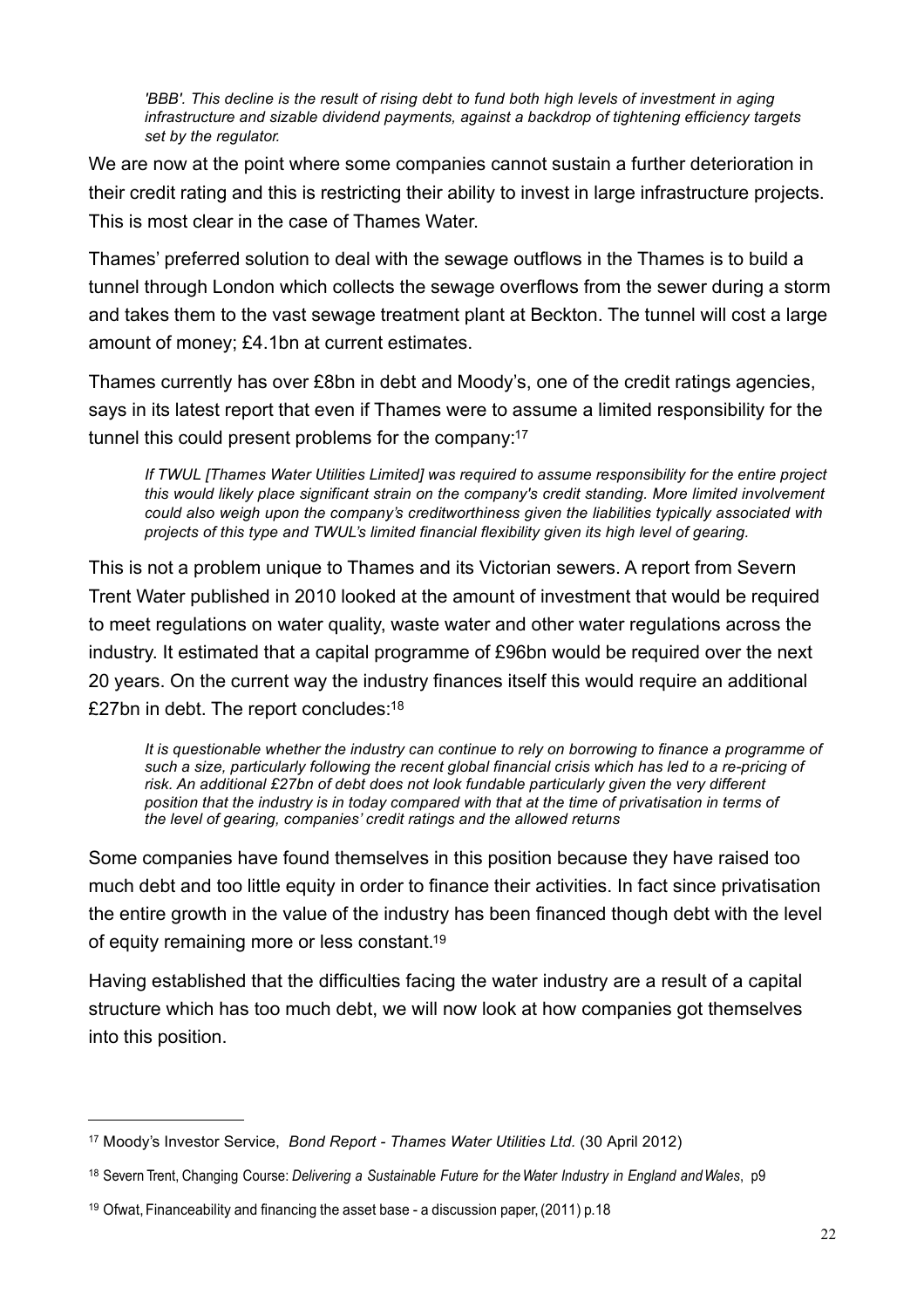# **Regulation**

#### Government regulation of the water industry

At privatisation, the government set up three new regulators to look after the industry. The National Rivers Authority regulated discharges from water companies into rivers and coastal waters, and had other functions such as flood control. It was later merged into the Environment Agency. The Drinking Water Inspectorate was set up to regulate the quality of drinking water, and the Director general of Water Services (subsequently the Water Services Regulation Authority, or Ofwat), was set up to regulate the supply and discharge of waste water.

Water companies in the UK operate under a license granted by the Secretary of State. Ofwat is the guardian of this license and can make a recommendation to the Secretary of State to take it away.

The license places several conditions on water companies including conditions on companies to maintain adequate financial resources to finance their ongoing activities.

A water company needs to retain an investment grade credit rating. In the event a company's credit rating drops below investment grade there is a cash lock-up mechanism which prevents the dividends being taken out of the company until its credit rating is restored.

The ultimate penalty and the ultimate safeguard in the water industry is the special administration regime. Under normal circumstances a company which cannot finance its obligations is bankrupt. It is put into the control of administrators who can liquidate the company (sell off its assets) in order to pay off the creditors. Anything left is distributed amongst the shareholders.

The overriding obligation of the special administrator is to keep the company going and water in the pipes. The special administrator will take action to make the company financially sound and then pass the company onto new ownership.

If this happens the equity investors are likely to be punished heavily as the company may be sold on at a fraction of the price that it was worth before it got into difficulty. Creditors may also suffer as, in order to make the company financially viable, debt may need to be restructured.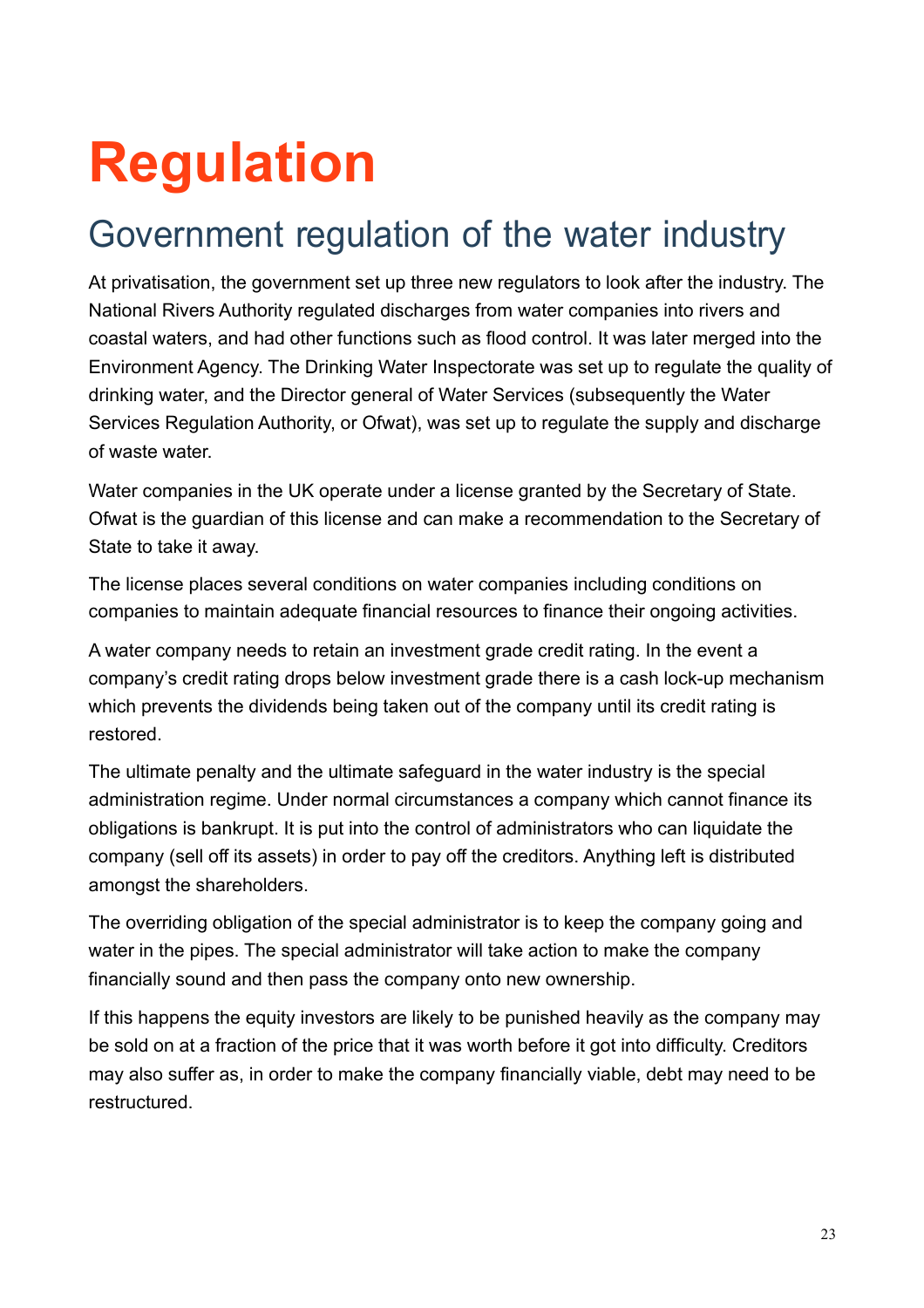### Price regulation

Ofwat's legal duties are to protect the consumer and to make sure water companies have adequate resources to carry out their legal duties. It does this by setting prices.

In setting price limits Ofwat takes into account the cost of meeting environmental objectives set by the government, the cost of maintaining the infrastructure of water companies, the day to day operating costs, tax, companies' individual investment programmes and the cost of financing the activities; a reasonable return for investors.

This process requires detailed knowledge of each company's business plans and operating costs as well as market conditions. The price setting process takes several years and decisions on future prices are made every five years.

Finance is a key part of the assumptions made by the regulator in setting price caps. As a capital intensive industry the cost of capital is substantial. Today the cost of capital (not the cost of investments but the cost of financing them) accounts for just over a quarter of our bills. A 0.1% increase in the cost of capital can increase bills by £2.<sup>20</sup>

Investors of course want the highest returns possible. Customers they happy with paying just the necessary required to attract enough investment to meet the needs of the company and no more. Ofwat has to balance these two demands by keeping bills as low as possible and making sure companies generate enough revenue to pay a decent return and attract investors.

In coming to a view on a reasonable return for investors, the regulator looks at the Weighted Average Cost of Capital (WACC). This is the cost of the dividend needed to attract equity investors and the interest rates demanded by debt investors taking into account the mix of debt and equity which will need to be raised.

For example, the WACC would be the return on equity in a business which only raised equity, and the cost of debt (the interest rate) in a company which only raised debt. In a company which financed its activities with 50% equity and 50% debt the weighted average cost of capital would be halfway between the two. In effect the WACC is the amount which companies can charge their customers to pay the interest and dividends needed to keep and attract investors.

The price setting process is not designed to provide a floor on investors' profits. When coming to a final decision on prices Ofwat uses an incentives approach. Certain assumptions are made about the efficiency gains that companies will be able to achieve over the five year price review period. Companies are then encouraged to beat the regulator.

<sup>20</sup> Ofwat, *Financeability and financing the asset base - a discussion paper,* (March 2011)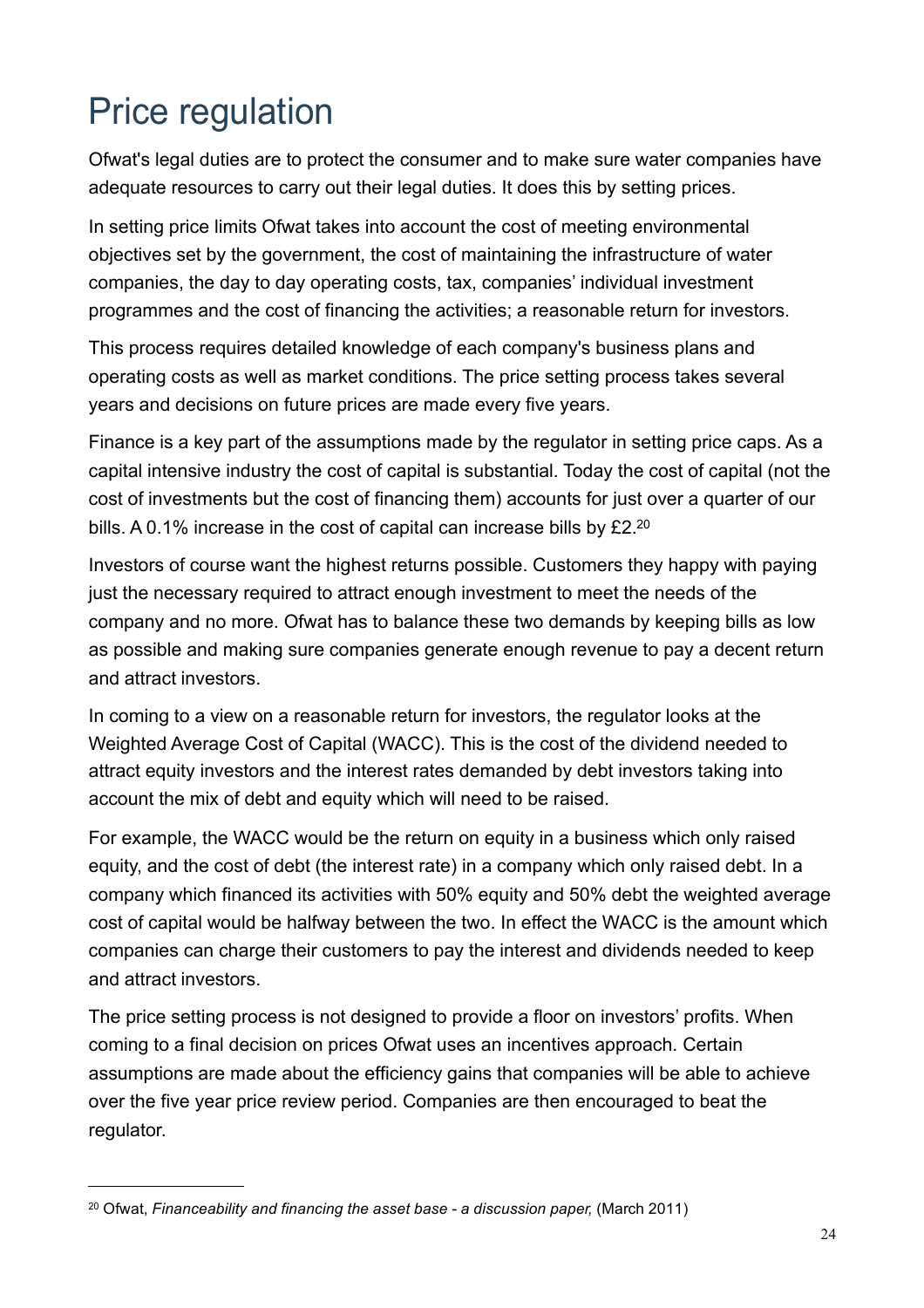If companies do not achieve these efficiency gains they will make a lower return than the cost of capital assumed by the regulator. If they improve efficiency over and above that expected by the regulator then they get to keep the benefits of their performance until the next price review. This will lead to higher returns to shareholders. After the next price review the benefits of the increased efficiency should be returned to customers by the regulator lowering the cap on bills.

#### Regulation and capital structure

At the time of privatisation the industry was largely debt free. In recognition of the need for the newly privatised water companies to raise large amounts of money to finance their capital programs the government wrote off many of their debts, which at the time were worth over £5bn. At privatisation their level of gearing was around 5%.

As we have seen the capital structure can have an effect on cost of capital. Debt is cheaper than equity as shareholders expect a greater return in the form of dividends than bondholders demand in interest. If a company has very low levels of debt it can be in the best interests of customers to allow debt to increase.

By the mid 1990s the gearing of the industry had increased to 25%. Credit ratings of English and Welsh private water companies remained very good and the average water company had a rating of AA- on the Standard and Poor's scale.

In the early 1990s Sir Ian Byatt, the then director of Ofwat recognised that the industry could sustain significantly higher levels of debt and that this could result in lower bills for customers. He published a consultation paper which suggested gearing assumptions of 50% or even 75%.21

At the time the average gearing of UK companies across the whole economy was around 25% and the city thought this assumption reckless. In fact the whole economy would experience a sharp rise in gearing in the early 2000s but even after this the average UK company today has a gearing of around 30%. 22

In the 1999 price review Sir Ian introduced a 55% gearing assumption. This meant that prices were set using a standard gearing assumption across the industry in the price review. Regardless of the capital structure of individual companies, the price setting process would treat all of them as if they had a gearing of 55%.

As companies were only allowed to charge customers for a cost of capital which assumed more debt than they were carrying, this encouraged companies to take on more debt and made sure the cost benefits of that were passed onto customers. Indeed the 55%

<sup>21</sup> Sir Ian Byatt, *The Regulation of Water Services in the UK*, in "Utilities Policy" Vol. 24 March 2013 p.6

<sup>&</sup>lt;sup>22</sup> Peter Bierley and Philip Bunn, The Determination of UK Corporate Capital Gearing, Bank of England Quarterly Bulletin,Autumn 2005.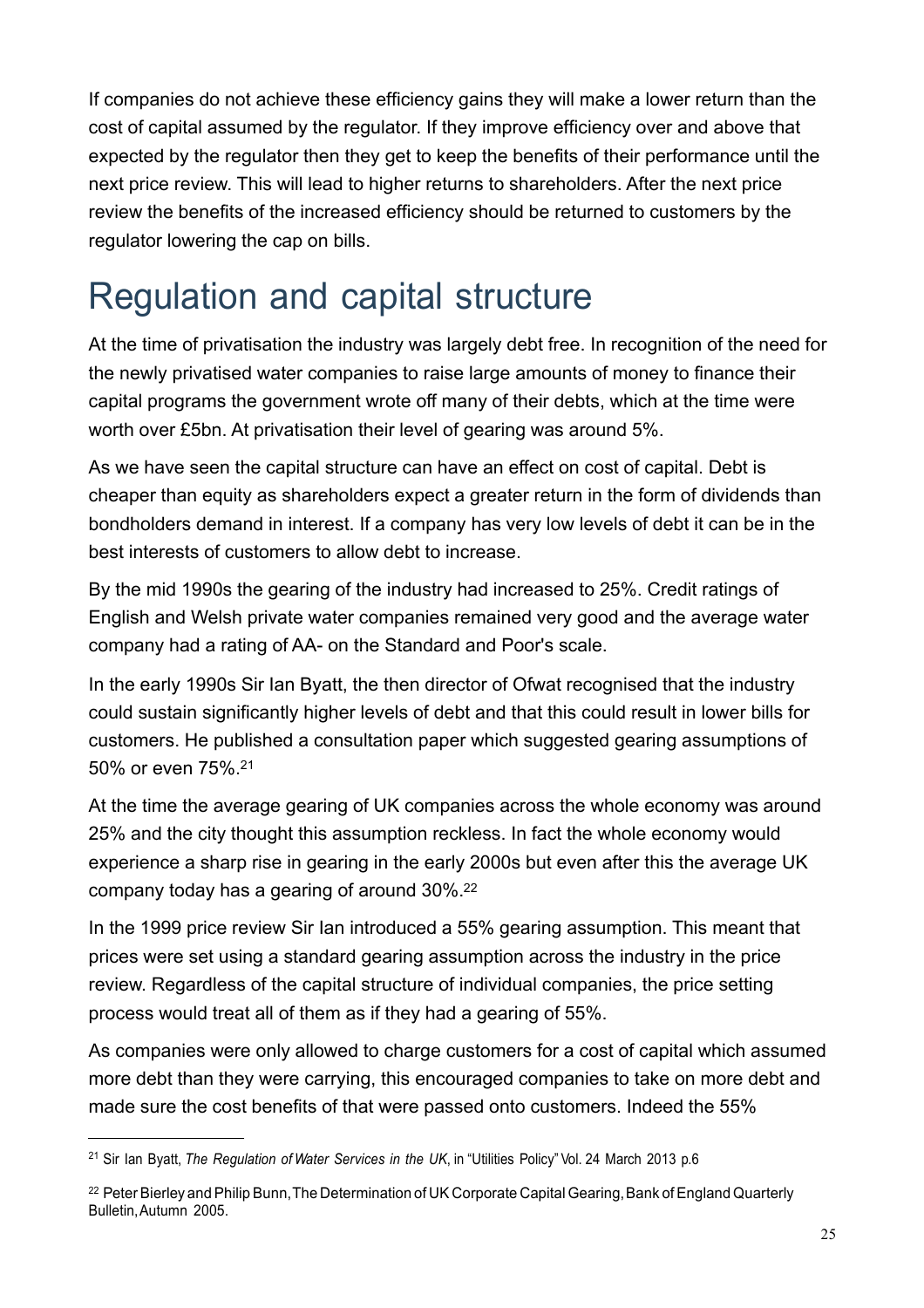assumption was one of the key drivers of the large price cuts which Ofwat imposed on the industry in 1999.

Despite the scepticism from the city, the higher levels of gearing in the end were comfortably sustained by water companies and credit ratings stayed well within investment grade.

### The maximum level of debt

Although the gearing assumption of 55% was supposed to encourage companies to take on debt there was no limit on the amount of debt which companies could take out.

This is because there was an assumption that the market would place a limit on the amount of debt companies could access. Ofwat are clear about this in their policy statements.23 If we recall our earlier discussion on how companies make decisions on how to finance themselves there should be a cost to increasing debt above an optimum level. At a certain point the increased risk of higher levels of gearing will lead to higher interests rates being demanded by lenders and a greater return from shareholders. This would begin to outweigh the benefits of increasing levels of debt.

In response to Sir Ian's proposals to set a gearing assumption in the 1999 price review a paper commissioned by Water UK, the trade association for the water industry, from National Economic Research Associates argued that a gearing ratio of 55% was consistent with the requirement to keep an A grade credit rating. The report took the view that companies which dropped below grade A would face increasing difficulty in financing their activities at a reasonable cost as institutional investors such as pension funds would not invest in debt with lower credit ratings. It predicted that companies with a BBB rating would find debt 0.5% more expensive than A rated companies.<sup>24</sup>

However, as we have seen, the water industry has far exceeded the levels of gearing foreseen even in 1999 and the average water company today has a gearing of 70%, with some as high as 80%.

### How have companies managed to outperform debtassumptions?

The trade-off theory suggests that today's levels of gearing should not be possible. It states that there is an optimum cost of capital and when companies start to increase their gearing above this they will be faced with increasing costs. If the regulator sets a WACC to

 $23$  See for example Ofwat webpage on capital restructurings - http://www.ofwat.gov.uk/industrystructure/ capitalrestructuring/

<sup>24</sup> Dr Bill Baker, Dr Richard Hearn and Matthew Bennett,"*Capital Structure, Interest Coverage and Optimum Capital Structure*,(NERA, July 1999), http://www.nera.com/extImage/4792.pdf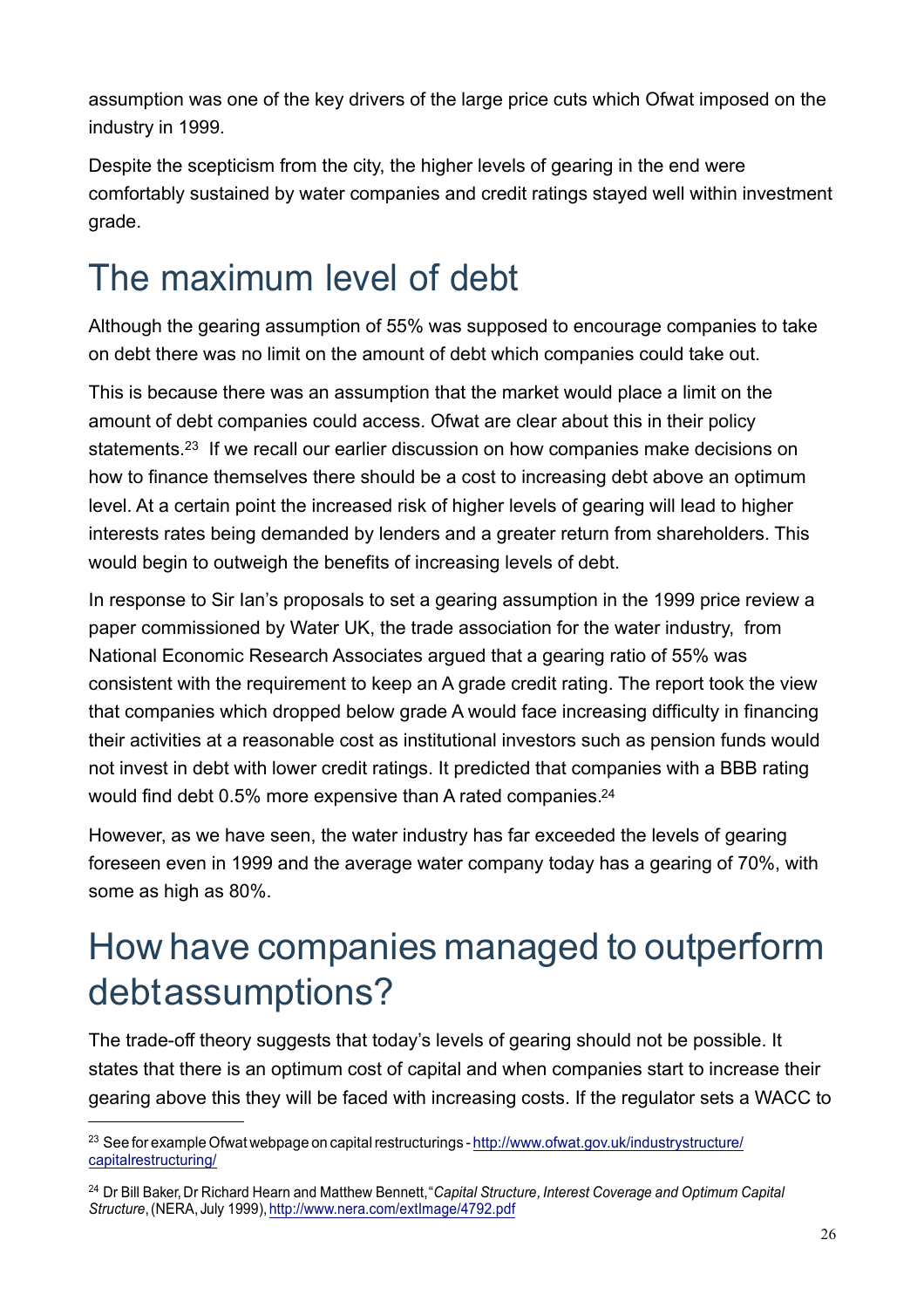reflect the optimum level of gearing then increases in gearing will mean that companies do not have the revenue to cover their finance costs. However, if there is a miscalculation in the cost of capital, the mechanism will not bite where it should. Setting the cost of capital is not a straightforward task as in order to set prices accurately Ofwat needs to take a view of what will be happening in the financial markets in five years time.

In the water industry the cost of both debt and equity has been overestimated for some time. A paper by Jim Cuthbert published last year calculated that the actual cost of debt for water companies between 1990 and 2009 has been between 2.45% and 3.41%. However Ofwat in 1994 estimated a cost of debt of between 4% and 5%, in 1999 between 2.8% and 3.5% and in 2004 3.3% and 4.4%. $25$  In the 2009 price review the cost of debt was estimated to be between 3.4% and 4.3%. 26

As water companies hold a lot of debt a small overestimation in the cost of capital can make a big difference. Severn Trent currently has £4.3bn in debt. If the allowance for debt interest in its price cap was overestimated by 1% this would allow it to collect an extra £43m each year in bills. Severn Trent has 4.2 million customers and so this would be the equivalent of about an extra £10 on everybody's bills.

The allowance for equity has also been consistently overestimated. In order to estimate the cost of equity Ofwat needs to make a judgement about the rate of return required to attract equity investors. Ofwat cannot use the real rate of dividends paid, as excess profit can inflate dividends above what is necessary to retain investors and if prices were set at the real rate of dividends there could be a danger that customers would be overpaying.

One thing Ofwat does to estimate the appropriate rate of return is look at changes in the value of shares on the stock market as a whole to assess the risk of holding shares. This can cause a problem if the regulator does not make an adequate allowance for the different levels of risks inherent in different industries. As discussed in a paper from the Consumer Council for Water in 2008, Ofwat's cost of capital estimates are based on the assumption that the risk of holding shares in a water company is the same as an average company.27 However as we have already seen, risk in the water industry is in fact much lower. This has led to a cost of equity in the cost of capital calculation which was too generous. 28

<sup>25</sup> Jim Cuthbert, *Excessive profits and overcharging,* (The Jimmy Reid Foundation, July 2012) p.11

<sup>26</sup> Ofwat, *Future Water and Sewerage Charges 2010 - 2015, Final Determinations,* (Ofwat, 2009) p.130

<sup>&</sup>lt;sup>27</sup> Nigel Hawkins, Cost of Capital in the Water Sector, a review of the cost of capital set at the 2004 price review, (CCWater, 2009) p5

 $28$  In the 2004 review the equity beta was 1 (with 1 representing the same volitility as the rest of the stock market) This has been reduced to 0.9 in the current review period but CCWater say that in Ofwat's own analysis the beta is consistantly below 0.5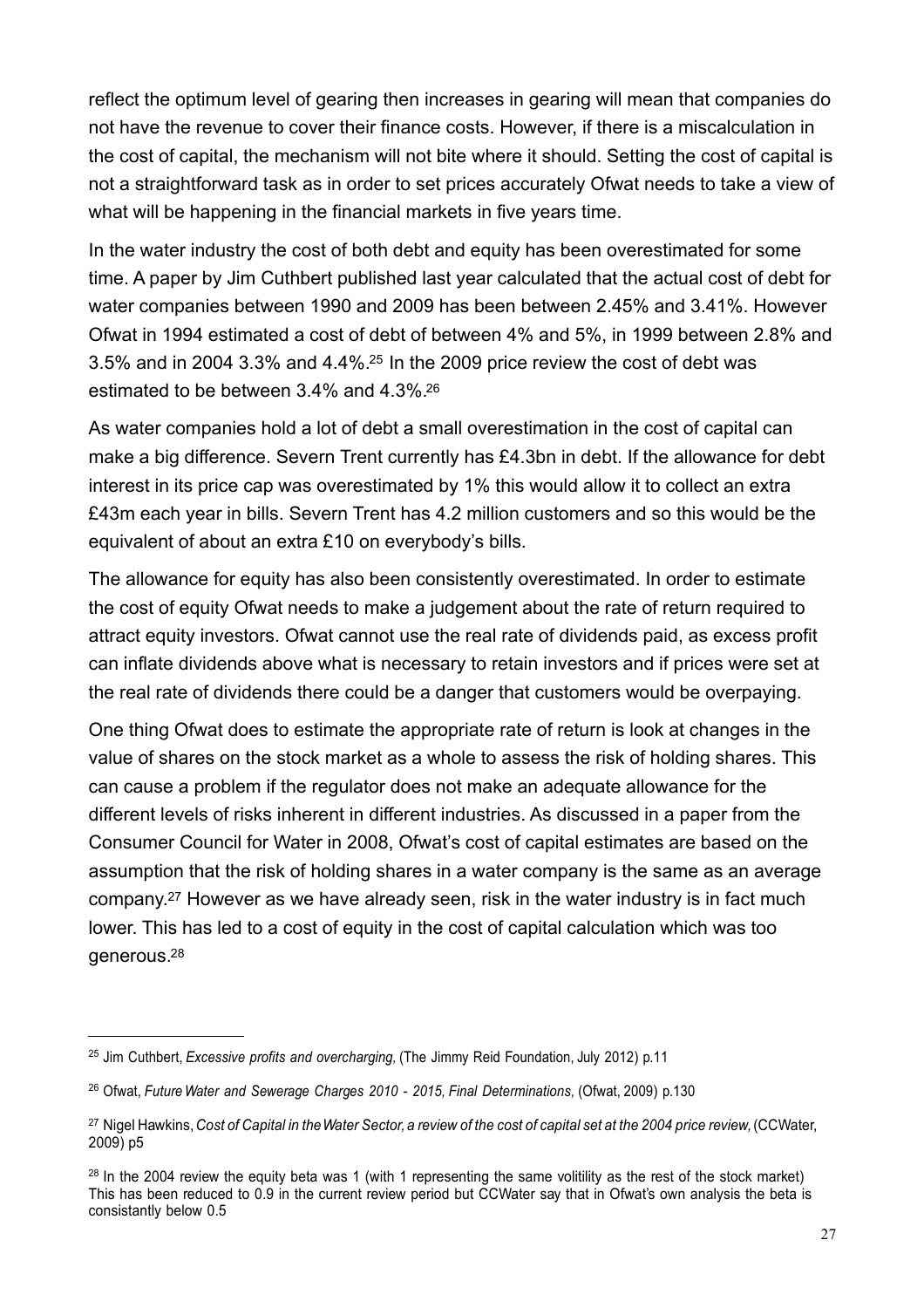# **Debts, profits and private equity**

#### Why have companies got themselves into so much debt?

If customers are paying too much for their water through the regulator making overly generous price settlements water companies will have more cash. They can use this to invest more in their network, giving a better service to customers, to lower bills or to pay out to investors through dividends.

In a normal business operating in a market system the owners of the company may see a strategic advantage in using their cash to cut prices or provide a better service. It will make their products more attractive against others and help them increase their market share. However, in an industry where customers can't go anywhere else and investment is mandated through regulation, the extra cash will end up in the pockets of investors unless the management is feeling particularly benevolent. This difference is starkly demonstrated in a report by the New Policy Institute which compares profits, interest payments, dividends and retained profits between the UK non-financial sector and the water industry. It demonstrates that between 2008 and 2011 the water industry did not retain any of their sizable profits for investment.<sup>29</sup>

Ofwat is alive to this issue which is why the new Director, Jonson Cox has floated the idea of introducing a "gain sharing" mechanism in a recent lecture setting out his priorities as regulator.30

If companies did nothing more with the extra cash than distribute them in dividends then there would be no increase in the gearing of the company. Extra cash would come in, and leave in dividends, the assets of the company would not increase and neither would its liabilities. However the theory suggests that higher prices can also mean that companies can sustain a higher level of gearing. The question is why would they want to do this.

If we look at the graph demonstrating trade-off theory we can see that as gearing increases the rise in the cost of capital disproportionately comes from equity. Shareholders expect more in shareholder return than bondholders do in interest rates. The equity component of a company's financial structure is far more sensitive to risk than debt.

<sup>29</sup> Adam Tinson and Peter Kenway, *The Water Indsutry:A case to answer,* (New Policy Institute, 2013) p.12

<sup>30</sup> Jonson Cox, *Observations on the Regulation of the Water Sector,* (Ofwat, March 2013) p.13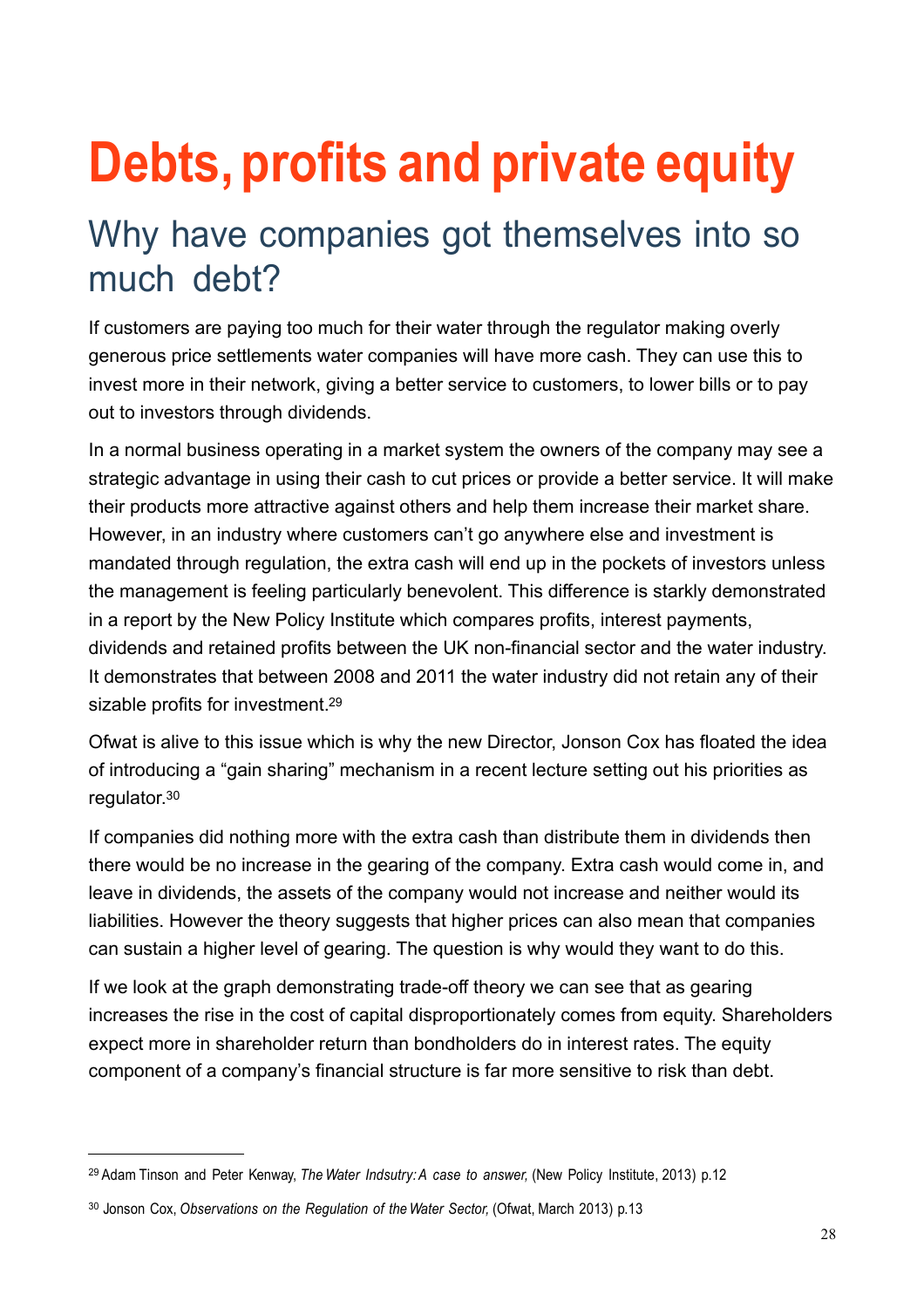This is because it is shareholders who will lose the most in a bankruptcy. Bondholders are the first to be paid back. This sensitivity is particularly relevant to a water company as water companies cannot be wound up. Whoever takes over the new company will eventually take over their loans as well, but as far as the shareholders are concerned there is no guarantee that the new owner will be willing to pay them what they paid for their shares originally.

An increase in gearing can therefore be beneficial for the holders of equity if the company revenues can sustain higher levels of gearing and the shareholders have sufficient appetite for the increase in risk which comes with it.

If the shareholders also own the debt, and the evidence suggests that in many cases this is happening, then they will capture all of the increase in investor returns that are created by the increase in gearing.

Finally, increasing gearing does not mean that the company is necessarily just using debt finance to fund their investments in a greater proportion than equity finance. Sudden step changes in gearing can be very profitable in the short term. This is done through a process called capital restructuring.

## Capital restructuring

When we borrow money, we are getting the cash we hope to earn in the future today and repaying it later. Debt is a transfer of wealth through time.

Companies can do the same thing. Companies can borrow the money which they hope to receive from the sale of their products in the future and have the cash today. They could do this to invest in new plants and machinery so that they can produce more tomorrow and sell more tomorrow, allowing them to pay off their loan and increase their profit.

However the cash which the company has borrowed does not necessarily have to be spent on the company's capital infrastructure, or on employees or anything else the company might find useful. It can also be taken out of the company thorough dividend payments to investors, who can then spend it on whatever they like, much like a personal loan, which could be spent on education or on improving your home, or spent on fags and booze.

To illustrate the point let's look at a real water company and how it increased its debt ratio to pay extraordinarily high dividends.

Ofwat used to publish an annual report on the financial performance of the water industry. Table 3 below uses figures from this report to show the financial position of Yorkshire Water and covers the period between 2004-2009 (brackets represent negative values).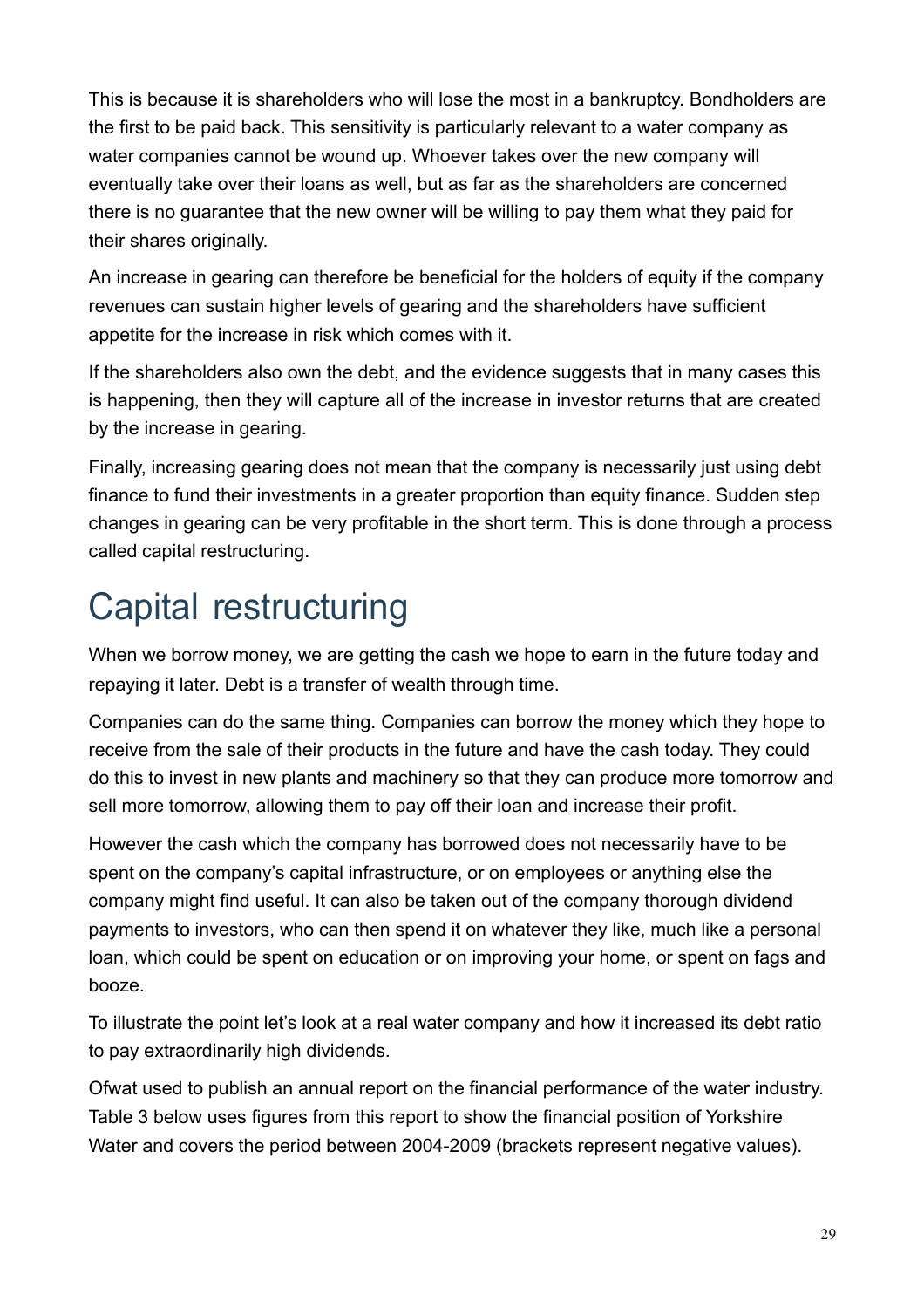| Figures in millions<br>$(2009)$ prices)                    | 04/05   | 05/06   | 06/07   | 07/08   | 08/09   | <b>Totals</b>    |
|------------------------------------------------------------|---------|---------|---------|---------|---------|------------------|
| Cash Flow from<br>operating activities                     | 490.6   | 483.0   | 460.7   | 532.5   | 502.4   | 2,469.2          |
| <b>Net Interest</b>                                        | (80.2)  | (95.2)  | (76.8)  | (122.5) | (73.1)  | (447.9)          |
| Corporation Tax                                            | (21.6)  | (21.4)  | (52.7)  | (75.9)  | (52.8)  | (224.3)          |
| Investments                                                | (360.8) | (319.4) | (367.5) | (337.7) | (316.4) | (1,701.7)        |
| Cash after interest, tax<br>and investments                | 28.0    | 47.0    | (36.3)  | (3.6)   | 60.1    | 95.2             |
| <b>Dividends</b>                                           | (114.6) | (298.5) | (886.8) | (114.5) | (311.6) | (1,725.9)        |
| Cash Flow                                                  | (86.6)  | (251.4) | (923.0) | (118.1) | (251.5) | (1,630.7)        |
|                                                            |         |         |         |         |         | Difference 05-09 |
| <b>Net Debt</b>                                            | 1469.9  | 1680.9  | 2493.2  | 2554.7  | 2829.8  | 1359.9           |
| Regulated Capital<br>Value (year average)                  | 3729    | 3960    | 4116    | 4240    | 4345    | 616              |
| Gearing - Net Debt to<br><b>Regulated Capital</b><br>Value | 39.8%   | 42.2%   | 60.6%   | 66.3%   | 72.1%   | 32.3%            |
| Dividends + Interest as 5.6%<br>% of capital value         |         | 9.8%    | 24.1%   | 6.2%    | 8.9%    | 10.92% (average) |

#### **Table 3: Yorkshire Water financial figures**

We see immediately that a step change in gearing in 2006 led to huge dividends being paid out to the investors in the company. In that year the company spent £36m more than it made in charges to customers yet paid out £886.8m in dividends. This included a one off special dividend of £769m on top of the usual dividend distributions. This led to a return for debt and equity investors of 24.1% in that year.

For Yorkshire the amount paid out to investors over the whole period averaged 10.92%. If we look at just the last four years which fall within the 2005-2010 price review period the return is 12.05%. The WACC during the 2005-2010 price review was set at 5.1% so investors were getting more than double the amount that was assumed by Ofwat over these four years.

Put another way, if we take the formula that an increase in the cost of capital of 0.1% can lead to a £2 rise in the average water bills,<sup>31</sup> the return to Yorkshire Water investors represents £139 every year on the average water bill. This £139 could have been used to

<sup>31</sup> Consumer Council forWater, *The Cost of Capital and Risk Mitgants, a* response to Ofwat discussion paper, (July 2011)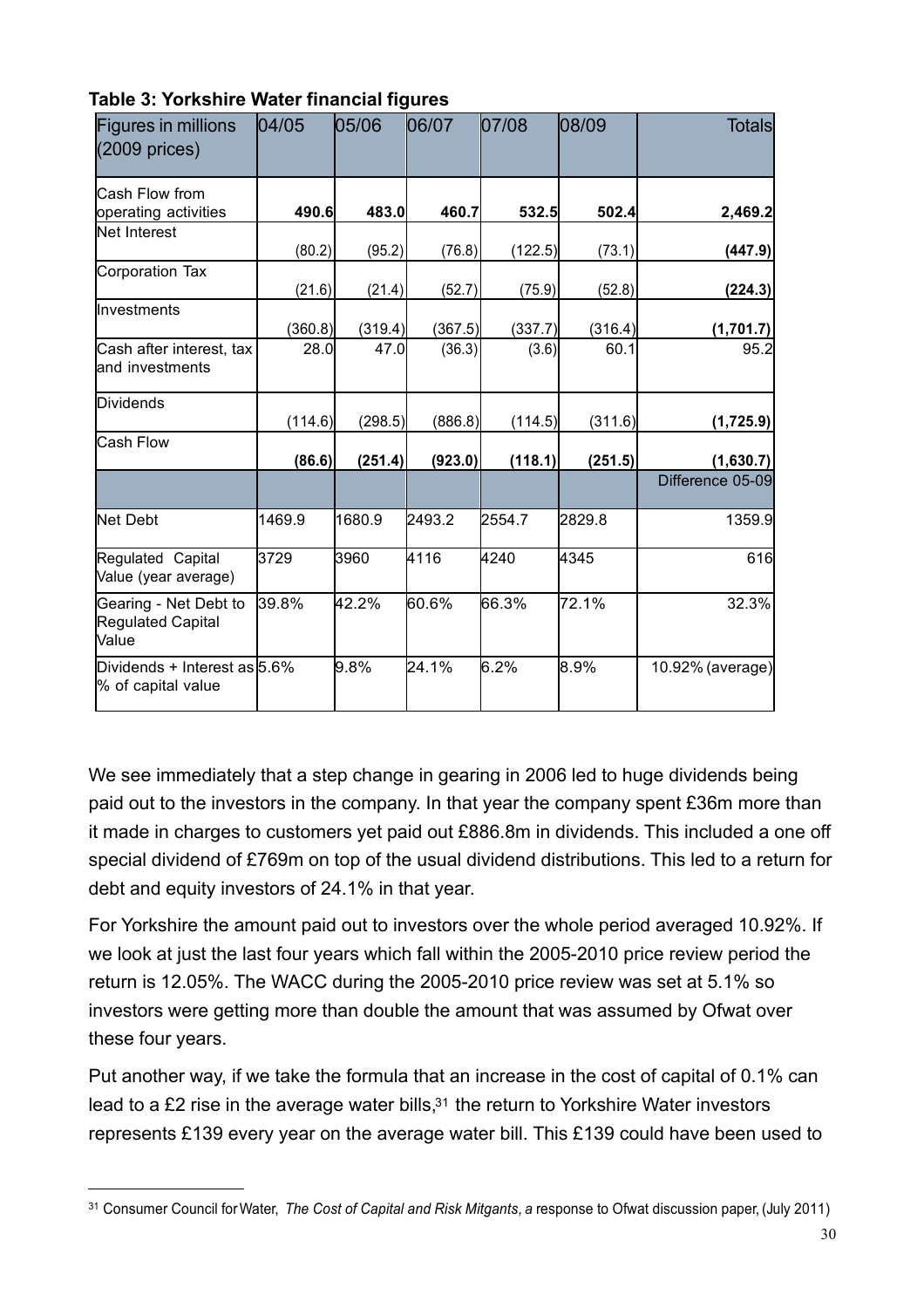lower bills or invest in the network. Instead it went straight from the pockets of customers to the pockets of investors.

This situation is actually more extreme than these figures show. Shareholders do not just benefit from dividends, they also benefit from a rise in value of their shares. In 2004 shares in the Kelda Group which owned Yorkshire Water were trading at around £4.50 each. When the company was sold to a consortium of private equity investors, the Saltaire Group in 2007, the price paid per share was over £10. On this basis shareholders in Yorkshire Water were making more than a 30% return a year on their investment over this period, before you factor in dividends.

As discussed the cost of capital is not designed to reflect the return to investors exactly. The incentives-based system means that companies will be able to pay out a return above the regulated cost of capital if they perform well. This means improving efficiencies at the company and improving the service to customers. If they are poorly managed and inefficient they will see a lower return.

However, the incentives based system cannot explain these extremely large returns as they are not designed to create upward of 30% returns as reward. In the 2009 price review the regulator considered the impact on equity returns of companies outperforming the regulatory assumptions on capital expenditure. This results in an increased return to equity investors of not more than 1%. 32

In fact, after Yorkshire reengineered its finances there was a sharp downturn in performance in terms of its customer service.



*Source, Consumer Council for Water*

<sup>32</sup> See appendix 5 Ofwat, *Future Water and Sewerage Charges 2010 - 2015, Final Determinations,* (Ofwat, 2009) p.130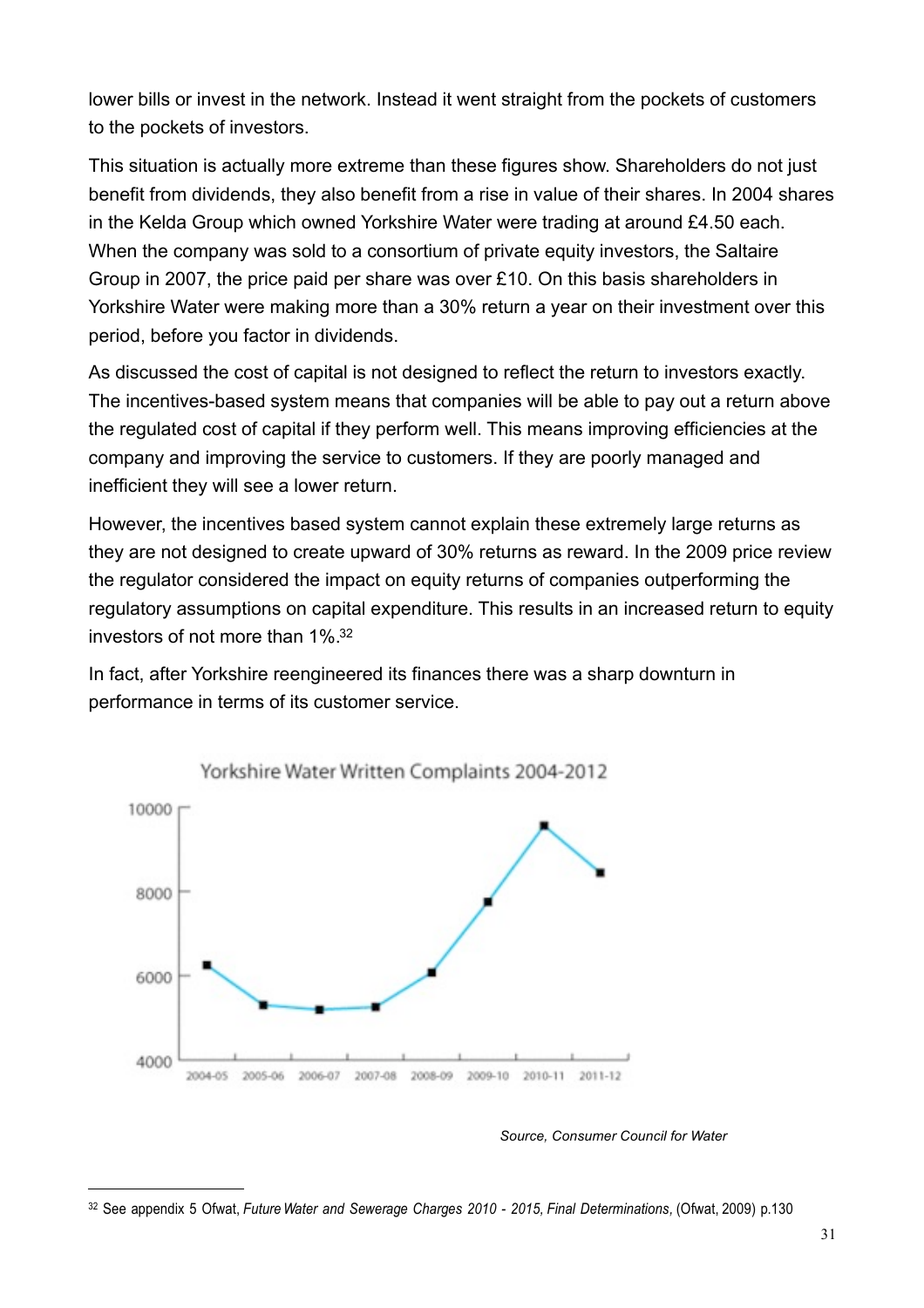These payments did not happen because of any particular jump in the cost of capital. Water did not suddenly become a riskier industry. Interest rates did not increase quickly; we can see that despite very large increases in gearing debt interest remained remarkably stable over this period. Investors received an average return of 10% each year in dividends and interest from borrowed money and customers' bills from a decision of Yorkshire Water's management.

Yorkshire is certainly not the only company to use capital restructuring. In 2006-7 alone the entire water industry paid its investors just over £2bn in special dividends which were attributed to large step changes in gearing. In total Ofwat estimates that £9bn of water industry debt has come about through capital restructuring.33

### Dividends and the regulator

The regulator has never set a cap on dividend payments, partly because to do so would be at odds with the principle of incentive based regulation. However, very large dividend payments far in excess of what should be achievable through normal efficiency improvements beg the question whether these payments can be justified and whether they should be accepted - particularly when the result is a much weakened company which has its ability to raise money impaired.

This was a question which Sir Ian Byatt grappled with in the late 1990s. At the time he considered writing back excessive dividends onto company balance sheets. This meant conducting price reviews with the assumption that excessive dividends had not been paid. In the end he did not pursue this but has said that it is an issue which should be revisited today. 34

In the short term some kind of cap on dividend payments might encourage companies to be more responsibly managed, but in the medium term the regulatory system should be able to take care of high dividend payments. This is because the regulator can cut prices at the next price review if he believes that companies have made excessive profits, thus passing some of this back to the consumer.

If a moderately geared company faced a price cut it could simply cut its dividend (particularly if that dividend was already much higher than foreseen by price reviews). However, debt is a less flexible instrument and highly geared companies find it much more difficult to deal with shocks. A price cut may be difficult to sustain.

What this means is that even a high cost of capital cannot fully explain why companies have geared up. To increase gearing companies need to be confident of high prices in the long term, and this should not be possible under five year rolling price reviews.

<sup>33</sup> Ofwat, *Financeability and financing the asset base - a discussion paper,* (March 2011) p.36

<sup>34</sup> Sir Ian Byatt, *The Regulation of Water Services in the UK*, in "Utilities Policy" Vol. 24 March 2013 p.8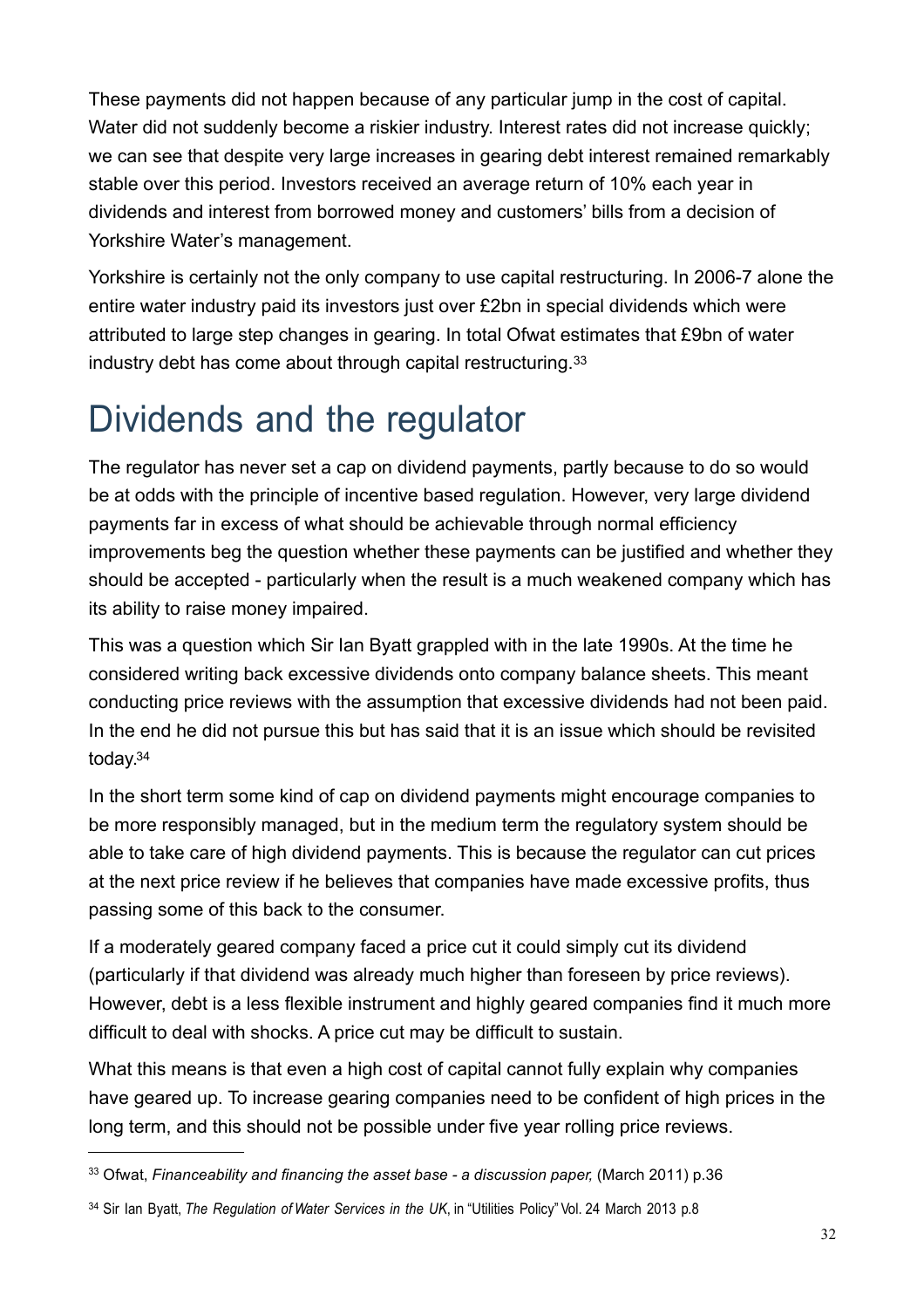Companies have got themselves into difficulties with high levels of gearing before. In the mid 1990s prices were too high and water companies had extra cash. Although most companies kept a low gearing ratio, some used this revenue stream to go empire building. Instead of using the extra cash to inflate investor returns they bought up other companies.

Hyder was the public company which owned Welsh Water in the 1990s. Welsh Water had for years used its financial strength to buy other companies and diversify into other industries. Hyder was created when Welsh Water took over South Wales Electricity, and the company diversified further into hotels, cable and other industries. To do this it took out large amounts of debt.

The investments it had made were not as successful as it had hoped and were not profitable enough to support the increased payments it had to make to finance its acquisitions. When the 1999 price review cut bills the company found itself in difficulty. The management suggested a new share issue to finance its investment programme but the shareholders opposed this. The company's share price collapsed from over £10 a share in 1998 to a low of £1.79 in March 2000. Investors who bought shares in Hyder in 1998 would have lost more than 80% of their money. This eventually led to the breakup of the company and the creation of Glas Cymru, the current owner of Welsh Water.

The obvious question is why have shareholders decided to accept large increases in gearing where there is a risk that the regulator might step in and cut prices, and see the company end up in financial difficulty, putting their investment at risk?

### Enter private equity

One of the fundamental changes which has happened to the water industry since its privatisation has been in its ownership structure.

At privatisation, all of the water authorities were floated on the stock exchange where members of the public could freely buy shares in them. Because anyone has the opportunity to own a stake in the company this is called public ownership.

In the 1990s some water companies began to be taken out of public ownership. They formed utility groups and merged with other companies. For example RWE, the German energy company, took ownership of Thames Water, and United Utilities was formed after the merger of North West Water and Norweb, the regional energy supplier. This model did not endure. The efficiencies these companies thought they would achieve by binding together various utilities were never realised. Most of these groups ended up separating their water and electricity businesses.

In the 2000s a new form of ownership came into the water industry; private equity. Private equity funds are investment funds which buy companies in their entirety and take full control of them, managing them directly. Most private equity funds get their investors from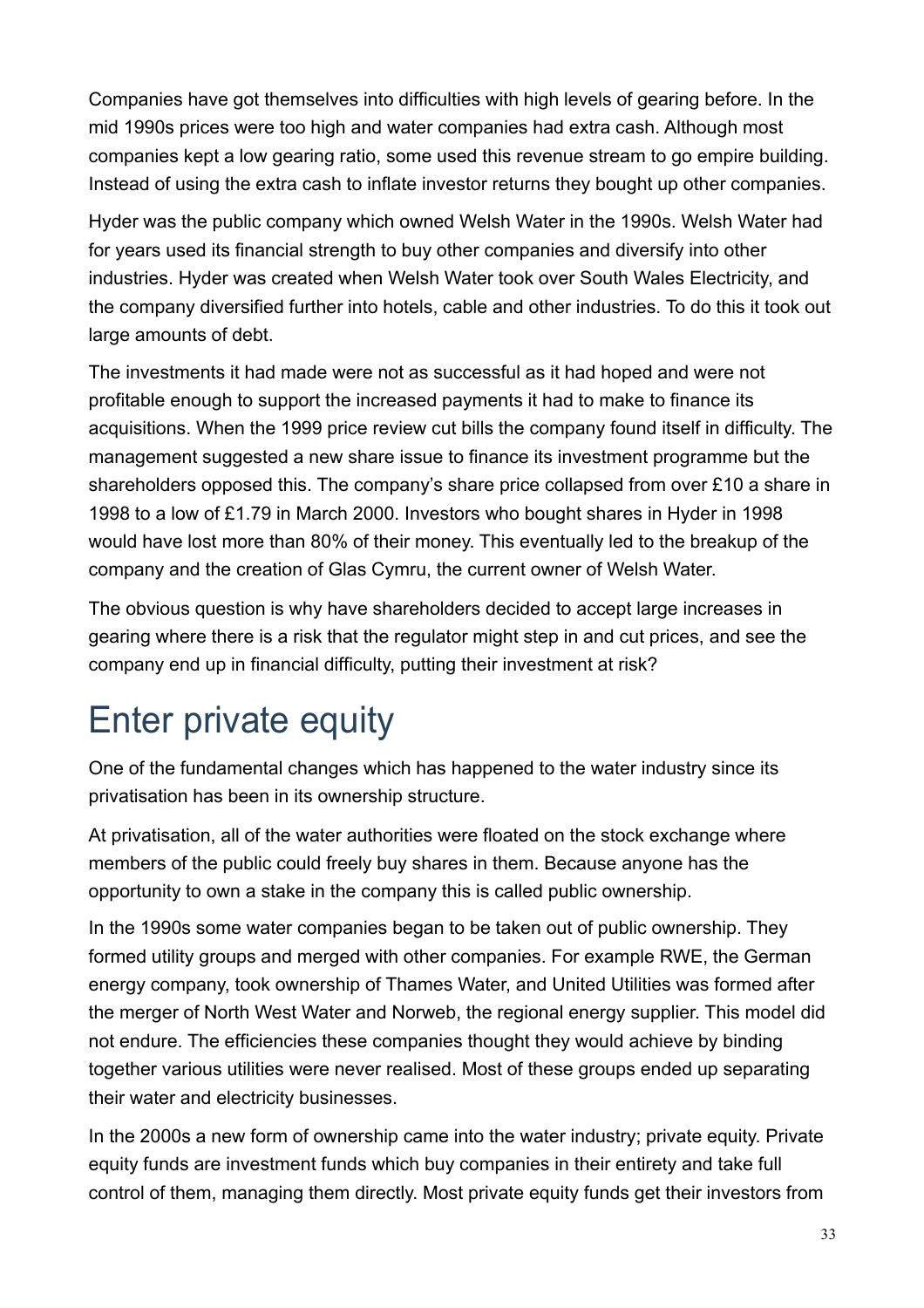very high net worth individuals or institutional investors, sovereign wealth funds and other types of investment fund. Occasionally members of the public can buy shares in private equity funds but these funds are rare.

Today, the majority of English water companies, including very large companies such as Anglian Water, Thames Water, and Yorkshire Water are privately owned by private equity funds.

When a private equity fund takes over a company it delists the shares from the stock exchange. Ownership becomes closed to the public. Control of the company moves from millions of shareholders to just a few individuals who manage the fund on behalf of their clients.

The reason why this is important is that private equity companies, with their opaque structures, low levels of accountability and highly concentrated ownership are not subject to the discipline of the financial markets.

In a public company, ownership is dispersed. The senior management of the company, the CEO, CFO and so on manage the company on behalf of millions of shareholders. The management is accountable, it has to present an annual report at an annual general meeting of its shareholders in public. If investors start to get concerned about the company becoming more risky, by perhaps increasing the gearing of the company, investors can sell their shareholding. If investors start to leave in numbers this can have an impact on the share price. As the management is obliged to act in the best interests of shareholders, and in this case shareholders recognise that their best interests are not served by seeking short term profits by taking the company to the brink of bankruptcy, the management are restrained in their actions. They should not take actions which lead to a flight of investors and a decrease in the share price.

A private equity company does not have these constraints. The fund managers exercise complete control over the company and are generally much more comfortable with a greater level of risk.

This propensity for greater financial risk is clearly evidenced in the water industry. Although all companies have increased levels of gearing, showing that even shareholders in public companies have increased their propensity for risk, the gearing ratios of private equity owned companies are significantly higher. Between 2003 and 2010 the average gearing of a non-private equity owned water company was between 50% and 60%. For private equity owned companies the average was 95% in the early 2000s declining to just under 80% by the end of the decade.<sup>35</sup> This decline had more to do with more moderately geared companies being taken out of public ownership and starting to gear up rather than highly geared companies deleveraging.

<sup>35</sup> Adam Tinson and Peter Kenway, *The Water Indsutry:A case to answer,* (New Policy Institute, 2013) p.11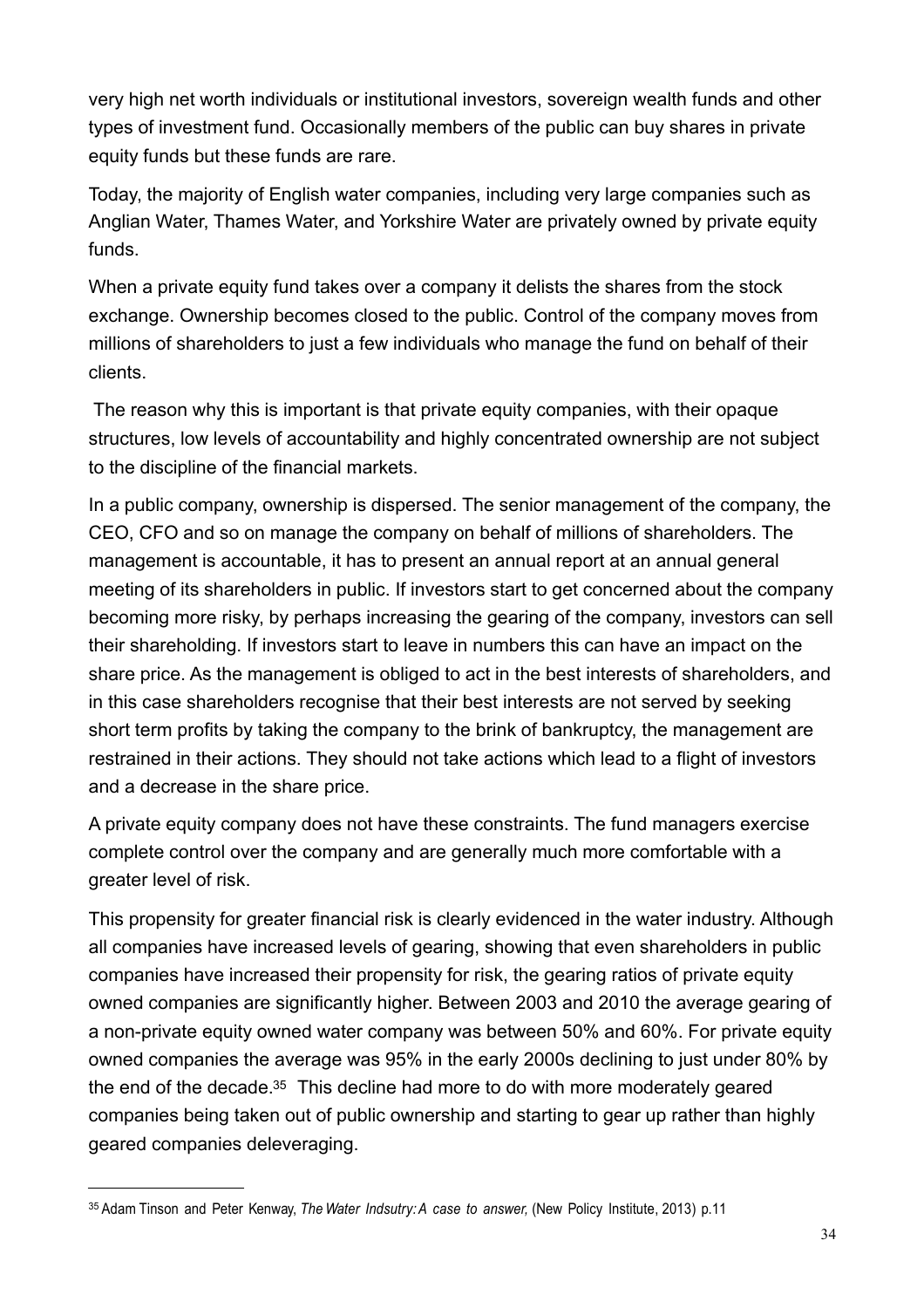Private equity owned companies are also far less accountable. Their ownership structures involve complex chains of companies ending up in tax havens or secrecy jurisdictions. Thames Water for example is owned by Kemble Water. There are 8 companies between Kemble Water and Thames Water with some being based in the Channel Islands. The Macquarie European Infrastructure Fund based in Luxembourg owns Kemble Water. Transactions in shares happen in private deals, located offshore, for undisclosed amounts. Recently both the China Investment Corporation and the Abu Dhabi Investment Authority bought into Kemble Water. We do not know how much they paid for their shareholdings although there are "market rumors" which value the company at between £5.8bn and £8bn.

As the shares are not freely traded there is no scrutiny from financial analysts in investment banks. Without Annual General Meetings for shareholders there is no public forum to hold the management of these companies to account. There are also fewer reporting requirements on private companies and given their locations in secrecy jurisdictions it is often difficult if not impossible to find information on their parent companies.

All this presents a fundamental problem for the economic regulation of the industry. Although Ofwat recognises that the product of the water industry is under monopoly control and so needs price regulation, the financial structure of the industry was supposed to be regulated by the market. Private equity companies operate a monopoly over both the product and the equity of the company. Their financial structure is not subject to, and can not be regulated by, the market.

### Locking in debt

If the problem in the water industry is that companies cannot take out more debt, because they have too much debt relative to equity in their financial structures, surely a simple solution would be for them to raise equity by issuing new shares to finance their investments. This would reduce the gearing ratio of the company and increase the level of equity.

We have already seen with Hyder this can be difficult to do even with a publicly owned company, although not impossible as United Utilities managed a successful share issue between 2003 and 2005. With more shares on the market the value of the existing shareholders stock declines and so shareholders are often resistant to new share issues. With private equity it is even more difficult as there is an institutional bias against raising equity.

The first reason for this is that when a private equity fund takes over a company they rely on total control. They need to take the company off the stock exchange to control the ownership structure. This allows them to restructure the company quickly without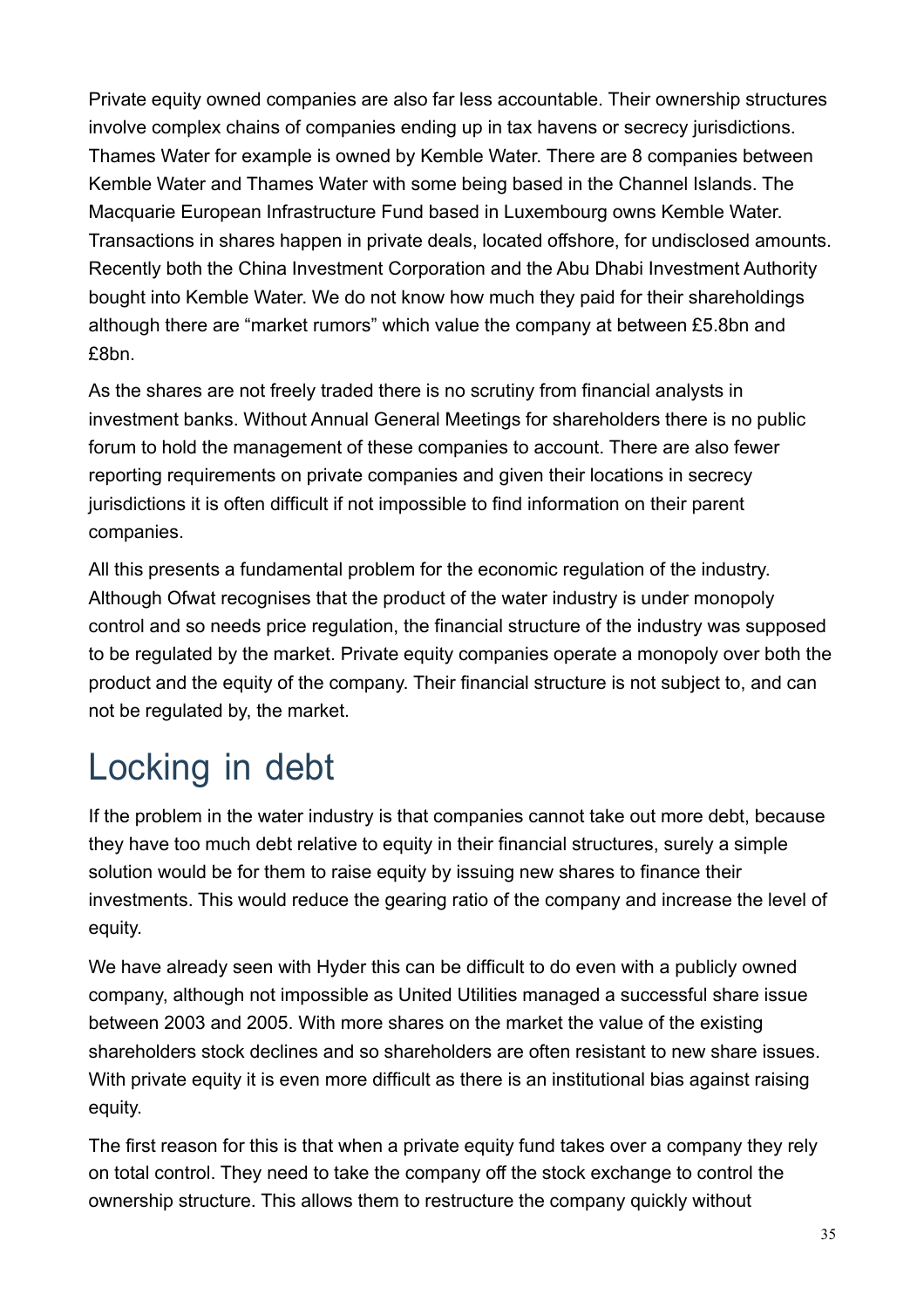opposition and difficulty. This means a small number of tightly knit investors. They cannot open their company to the financial markets where anyone could buy a stake in the company and start coming in with their own ideas of how to run the place.

Secondly and more importantly, concentrating the equity value of a company is a key part of how private equity makes its profits. When buying a company, a private equity fund will often use a leveraged buyout. This means buying the company with borrowed money. Say a water company is worth £8bn and that is made up of £6bn equity and £2bn of debt. A private equity fund might borrow £4bn and put in £2bn of its own money into the purchase (it only needs to buy the equity to control the company).

Once it has control of the water company it increases the gearing of that company by borrowing £4bn so the company has a structure of £2bn in equity and £6bn in debt. With the cash the company has borrowed it pays off the people who lent it the money to buy the company in the first place. This can be done though the special dividends paid to the parent company when the company leverages up, but there are other ways to do this also. In effect the private equity fund has spent £2bn to buy an £8bn water company.

Now say that this £8bn company rises in value by 25%. It becomes a £10bn company with £4bn in equity and £6bn in debt. The private equity owners sell it and get £4bn for their equity stake. For the private equity company it is a return of £4bn on a £2bn investment, or 100% on an increase in the value of the company of 25%.

However, if company declines in value by 25% an £8bn company has become worth £6bn. Assuming the debt has remained the same this means the equity value has been wiped out. A 25% decline in the value of the company has meant a 100% decline in the value of their investment. This is why it is called leveraged finance, because the debt taken out to borrow the company multiplies the profits or the losses made by the company for its investors.

If the water company were to issue new shares it would get the money from the new investors, but it would lower the value of the Private Equity fund's stake. Private equity funds will therefore be very resistant to making new equity issues.

Private equity has a ratcheting effect. New, large investments must be made though more debt, or retained profits (although there is a limit to how much retained profits can contribute to this). This keeps gearing high in private equity owned companies.

#### Betting against the regulator

As we have seen the water industry is highly predictable and generally low risk. However, of the factors which make the industry low risk regulation is the most unpredictable. Government is currently considering introducing greater competition into the industry by making it easier for companies to trade water and for businesses to change suppliers. This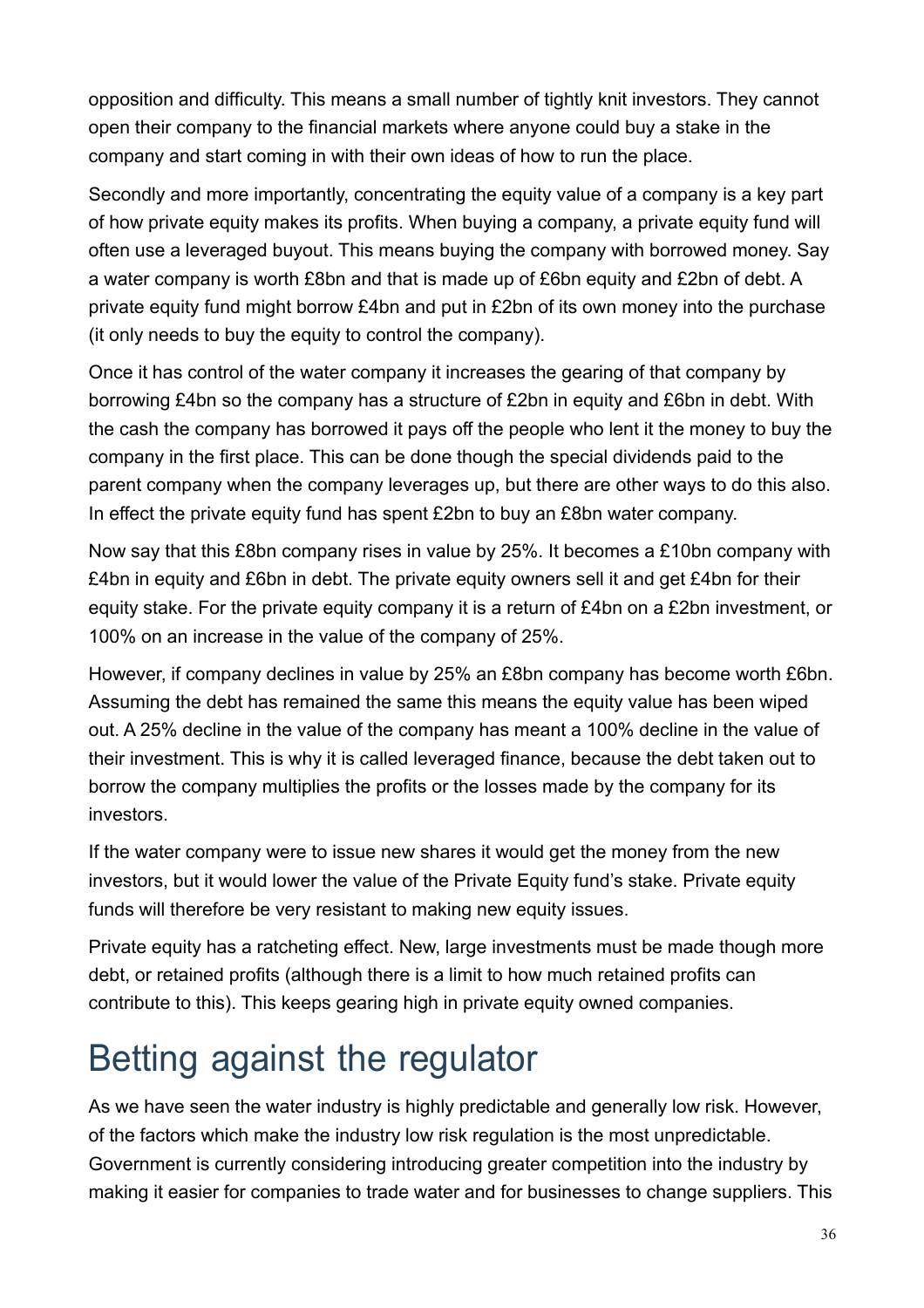should cover about 10-15% of water company activities. The vast majority of activity will still be under monopoly control.

Human beings won't stop needing water and people are unlikely to choose to bathe in Evian rather than use the tap. Although metering is on the increase, companies can still fairly accurately estimate how much an average family needs to use and they operate over a large enough population base for this estimate to be meaningful.

In the water industry investors are not concerned about the behavior of customers; for monopolies the customers will always be there. They are concerned about the behavior of regulators. This is what investors term regulatory risk.

Where investors in a normal company may be concerned that another company may undercut them on price leading to reduced revenues, in the water industry they are concerned that the regulator will cut bills.

Where investors may be keen to see a normal company invest to develop new products or improve operating efficiency, in the water industry investors care about what the regulator tells the company it needs to invest.

Water companies are insulated from the kinds of financial shocks that other industries are subject to. But the regulator has the potential to cause an economic shock as it has control over prices and can mandate investment. The regulator can also recommend to the Secretary of State that a company should have its license removed, putting it into special administration.

Because the cash lock-up steps in before a company gets anywhere near bankruptcy, it is not bankruptcy that investors fear but rather the ultimate threat that a water company may have its license taken away by the Secretary of State, and the investors made to pay a very heavy penalty.

Because the only real risk facing the industry is the actions of the regulator, by increasing risk and reducing financial flexibility private equity funds are essentially taking a bet that the regulator will not cut prices. It is able to do this because it is controlled by a small group of investors who have a much higher tolerance of risk than shareholders in a publicly owned company. It is in most cases a one time bet. Private Equity funds generally hold a company for around 5 years before exiting, selling it onto another investor or fund, or floating it on the market (by which time the equity value would have repaired enough for them to make a healthy profit on the sale). This means holding the company through one price review.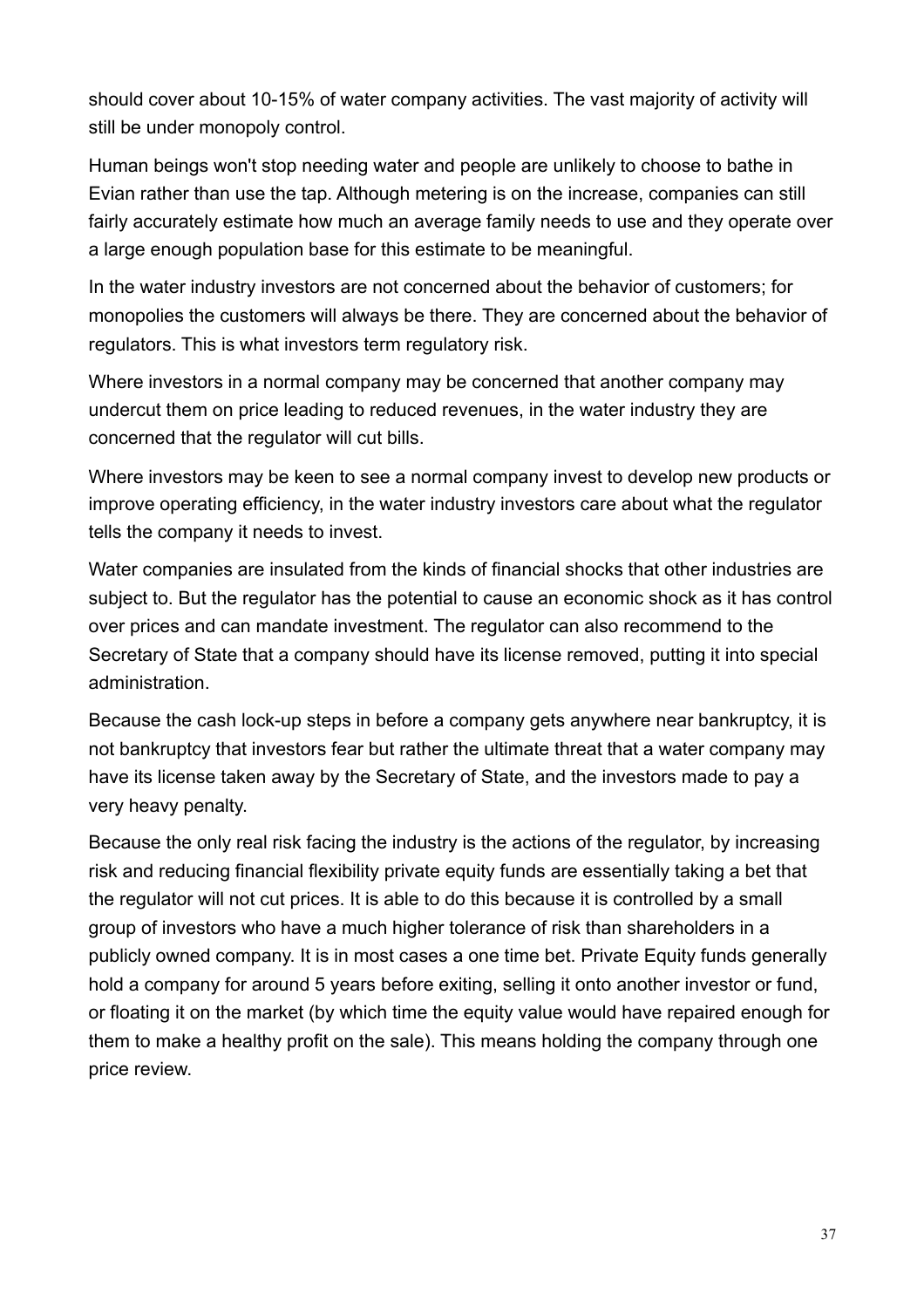## Failure of price regulation

So far the private equity funds have won their bet, and the customer has lost. As we have discussed the 1999 price review came closest to accurately estimating the cost of capital, but it was an exception. The champagne corks would have been popping in the city when the 2004 price review raised the amount companies were allowed to charge to cover the cost of capital. For the first time since the industry was privatised not one water company appealed their price limits and share prices rose rapidly off the back of the announcement.

There was a flurry of takeover activity. In 2006 Thames Water, the largest water company in the UK was bought by an Australian Private Equity Fund, the Macquarie European Infrastructure Fund. Anglian Water was bought by Osprey. In 2007 Greensands bought Southern Water and Yorkshire Water was bought by Saltaire, a consortium of investors.

Water companies again had cash to spare but instead of cutting bills or investing more in the network they simply paid out more in dividends, and some increased gearing to pay out further exceptional dividends.

In the 2009 price review, the current review, this was not corrected. Ten years after the 55% gearing assumption was introduced, despite most of the industry far exceeding the gearing assumption, high bills have been sustained.

Ofwat's assumed cost of capital was cut in the 2009 price review to 4.5% from 5.1%, but it was not cut far enough. A report commissioned by the Consumer Council for water suggested that this was too high by up to 1%.<sup>36</sup> Ofwat itself in its price review document states that it put its estimate at the high end of the range suggested by its analysis of the cost of equity and this was because of the uncertainty of the financial markets at the time. However, the Ofgem price review which took place in the previous year set a cost of capital of 4%, despite operating in a higher risk industry.

The evidence is that water companies continue to do very well from the current price review. The last two large water and sewerage companies listed on the stock exchange continue to be the targets of takeover bids. Severn Trent has rejected a takeover bid from a private equity consortium very recently and the bid has been withdrawn. The company's reason for rejecting the deal was that the price being offered for the company was too low given the 72% return on equity they have generated in this review period. <sup>37</sup> That is an almost 25% return a year.

<sup>36</sup> Chris Apostolou and Andrew Clare, *Third Report for the Consumer Council forWater,* (Fathom 2009) available from the Consumer Council for Water website http://www.ccwater.org.uk/upload/pdf/Cost\_of\_Capital\_Report\_-\_Fathom.pdf

<sup>37</sup> See Severn Trent press release - http://www.severntrent.com/severn-trent-plc-rejection-of-longrivers-revisedproposal/3793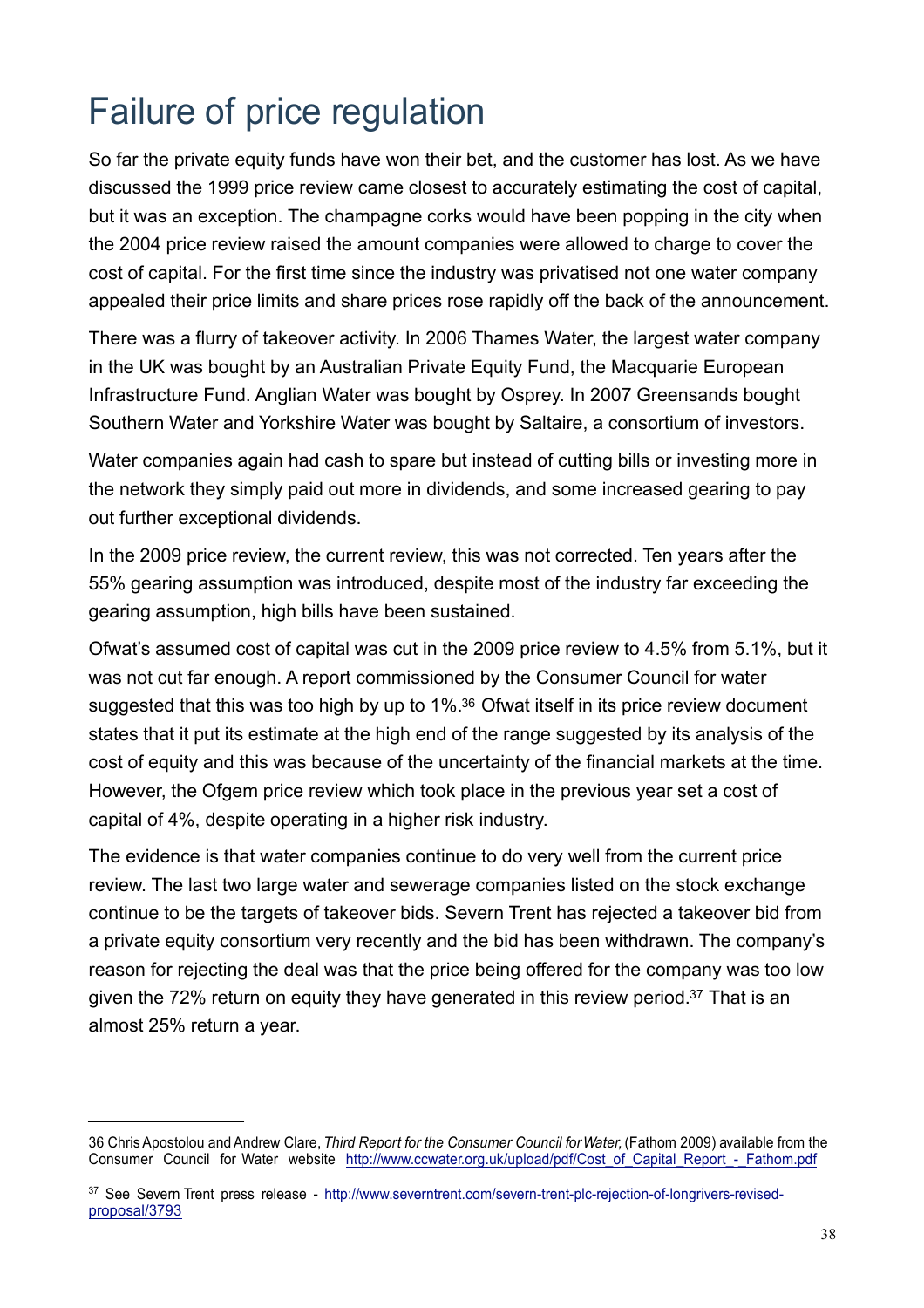Where large stakes in water companies have been sold they are being bought for up to 120% of their asset value, demonstrating that investors believe that the capacity to make healthy profits will continue, unimpaired by increases in levels of gearing.<sup>38</sup>

#### Weak regulation and the cost of capital

One final thing to consider is whether the seismic change in the ownership and capital structure of the water industry as lead to a change in regulatory behaviour. Has the increase in risk within the capital structures of water companies meant that the regulator is unwilling or unable to cut prices for fear of triggering a crisis?

If the regulator is firm and acting appropriately then the capital market will price capital to encourage companies to behave responsibly. The risk that the regulator will enforce the license should warn companies off gearing too highly. The devastating consequences for investors if a company cannot make the investments it needs and is taken into special administration means that they will be more likely to demand a heavy price for investing in companies which are highly geared and close to falling below their investment grade credit rating.

The markets will also price capital differently if it perceives the regulator is weak. If a regulator believes that it is their job to keep companies out of trouble then they may be unwilling to cut bills in case that leads to over geared companies being unable to pay their debts, even if that gearing has come about through the company's ownership extracting excess profits. It may lead the regulator not to force companies to make certain large investments if the company is going to struggle to finance that investment. It may lead the government not to enforce environmental regulations, or to find other ways of helping the industry. In short if the regulator does not discipline companies the markets will see water companies as being even lower risk and capital will become even less expensive.

This regulatory effect is apparent from the evidence. The last time the regulator cut prices in 1999 almost the entire industry suffered a downgrade in its credit rating. Credit ratings agencies cited "the regulator's harsher stance on key financial issues". <sup>39</sup> As I have highlighted before, after this price review one company, Welsh Water, did get into trouble after over-leveraging themselves. However, there is a difference between the regulator having to deal with one company getting into trouble and the regulator dealing with practically the whole industry finding itself in financial difficulty.

There were warnings of this happening in 2002. At the beginning of the 21st century the government and regulators were taking an increasing interest in highly leveraged

<sup>38</sup> GlobalWater Inteligence,*Kelda Shareholder ShuffleTests InvestorAppetite,*Vol,14 Issue 5 http:// www.globalwaterintel.com/archive/14/5/general/kelda-shareholder-shuffle-test-investor-appetite.html

*Structure*,(NERA, July 1999), p.7 http://www.nera.com/extImage/4792.pdf <sup>39</sup> Dr Bill Baker, Dr Richard Hearn and Matthew Bennett,"*Capital Structure, Interest Coverage and Optimum Capital*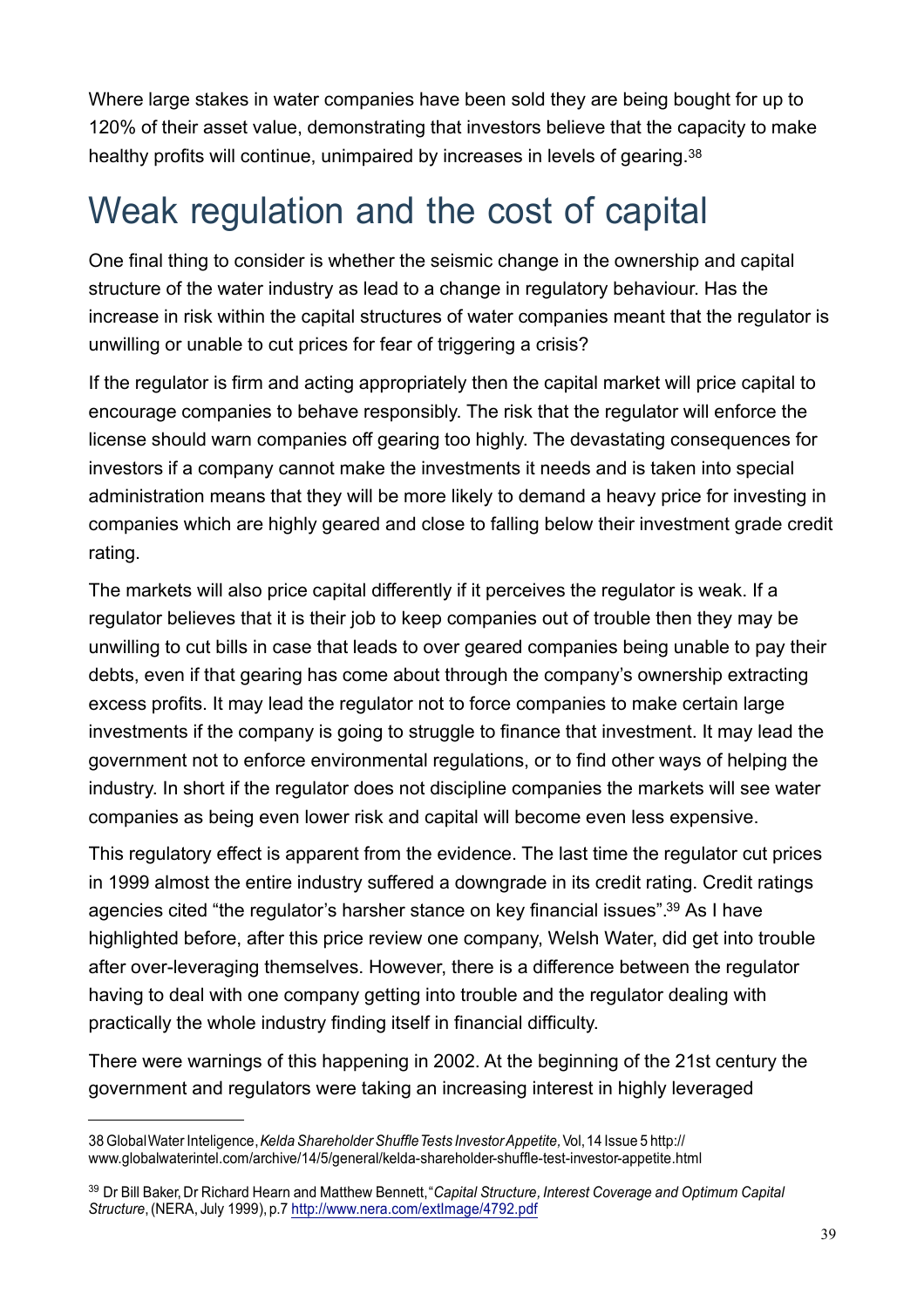structures. Ofwat commissioned a report from the economic consultancy OXERA to discover why companies were pursuing high levels of gearing.

The report surveyed investors to seek their views. Just under half of those responding placed some importance on the role of debt in decreasing regulatory risk. This meant that a significant number of investors believed that if companies took on more debt the regulator would be less likely to take action against them as action would be more likely to lead to the company experiencing financial difficulty.

The report noted that although the special administration regime should warn companies against taking this view the emergence of a large number of highly geared companies could make the regulator risk averse. With many highly geared companies the regulator could be unwilling to cut bills as he or she would be unwilling to deal with multiple companies going into administration at the same time. Instead they would be more likely to relax the regulatory regime, for example by allowing companies to move below the investment grade credit rating they are required to hold.

The report's conclusion stated that it was too early to come to a definitive view about the relationship between debt levels and regulatory risk as highly leveraged structures were relatively new and opinion in the investor community was split. However, it noted that this risk would only increase with the emergence of more highly geared companies and invited the regulator to keep the situation under review.

The report also said that Ofwat should consider measures to limit gearing, or to create a restructuring insurance fund which would be paid for by highly leveraged companies. This would mean that highly leveraged companies would pay more for the increased risks they were taking. It would also take care of the costs to the regulator of taking a company into special administration and therefore make this measure a more credible threat.<sup>40</sup>

None of these mechanisms were explored. Instead Ofwat did the opposite and made consistent public statements which said capital structure was of no concern to it but was a matter for companies only.

A discussion paper produced by Ofwat in 2011 says:

*Finally we consider the companies' choice of capital structure. We have taken the position that it is for investors and the companies to determine the capital structure that allows them to best finance their investment programme (Ofwat, March 2011)*

When Ofwat did make public statements about companies' capital structures they then did not follow through. Ahead of the sale of Thames Water in 2006 an article in the financial times reported:

<sup>40</sup> Oxera, *The Capital Structure of Water Companies,* (October 2002) http://www.oxera.com/Oxera/media/Oxera/ downloads/reports/Ofwat-capital-structure-of-Water-Companies.pdf?ext=.pdf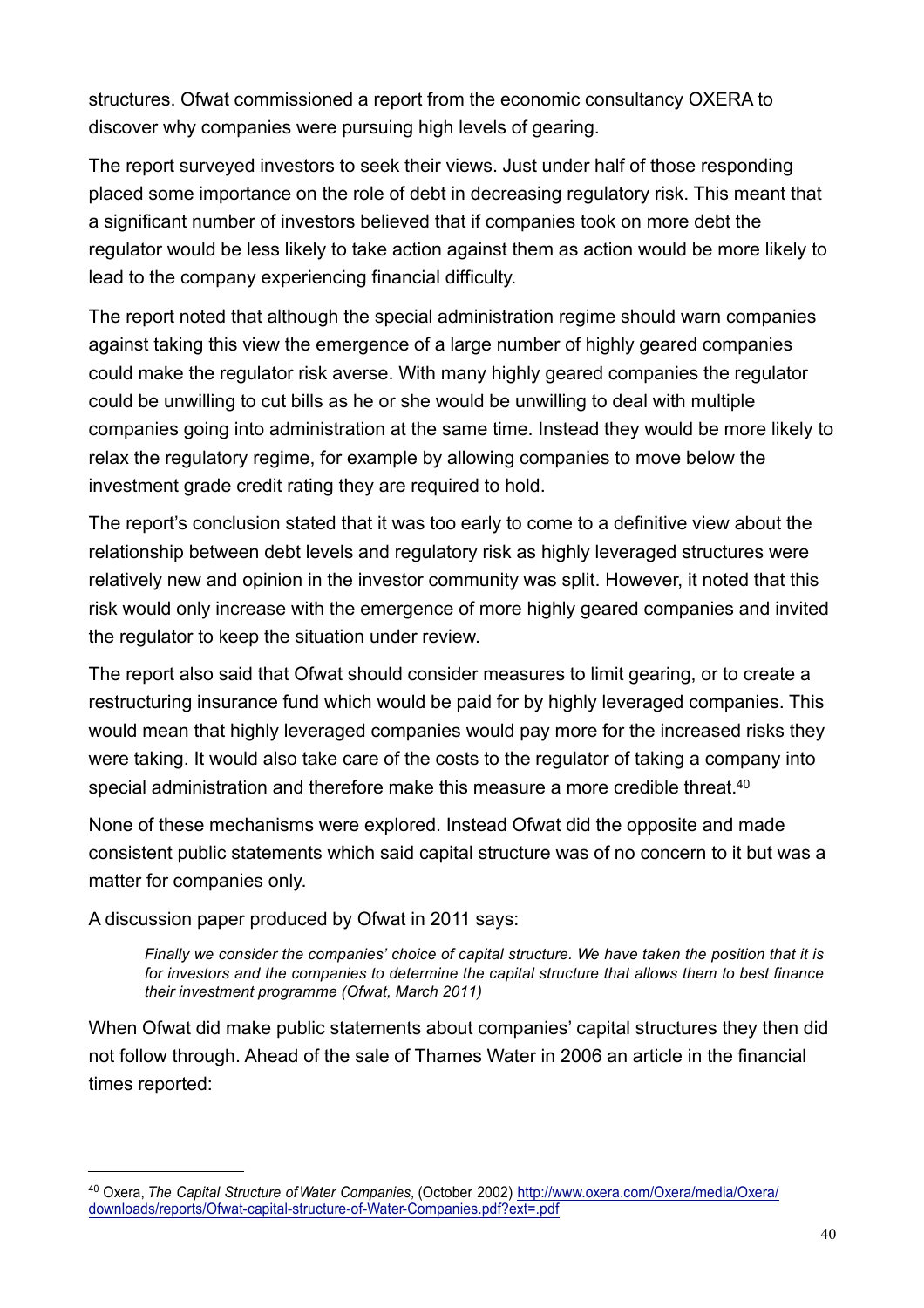*Ofwat said yesterday it wanted whoever buys Thames to preserve the company's investment grade credit rating, which would mean the level of gearing should stay below 65 per cent. (Financial Times, August 23rd 2006)*

Yet Ofwat did nothing as Thames increased its gearing to almost 80% in 2013.

Thames Water has now become the first company to face financial difficulties, as it cannot borrow the money it needs to finance the Thames Tunnel project. As a private equity owned company it is unwilling to raise more equity, instead asking for help from the government.

It wants the government to allow it to create a special purpose vehicle to finance and manage the tunnel, taking this large investment off its balance sheet. This will stop the debt that will need to be taken out to build the tunnel dragging down Thames' credit rating further and risking special administration. It also wants government guarantees for the debt of the tunnel. This further insulates Thames Water from any financial problems experienced by the tunnel.

In the face of this challenge the government has blinked. It accepted Thames' argument that it was the size of the project and not the corporate structure of Thames which was the problem. In the dying days of the Labour government parliament passed the Water and Flood Management Act. This had one clause in it which allowed the Secretary of State to create special infrastructure companies for the water industry to carry forward large infrastructure projects. The government has since committed to providing financial assistance for the scheme.

After the passing of this act, the Macquarie Bank could further raid Thames' financial strength to fund bumper dividend payments. In 2011 Thames Water paid a dividend of £271.4m out of a profit of £225.2m and in 2012 Thames declared a dividend of £279.5m and a further extra dividend of £201.4m to be accounted for in the same year. This was almost twice the profit of £247.2m which they made that year. Both of these payments further increased gearing in the company. Instead of making money through legitimate economic activity and improving the service to customers, Thames Water are making their money through politics.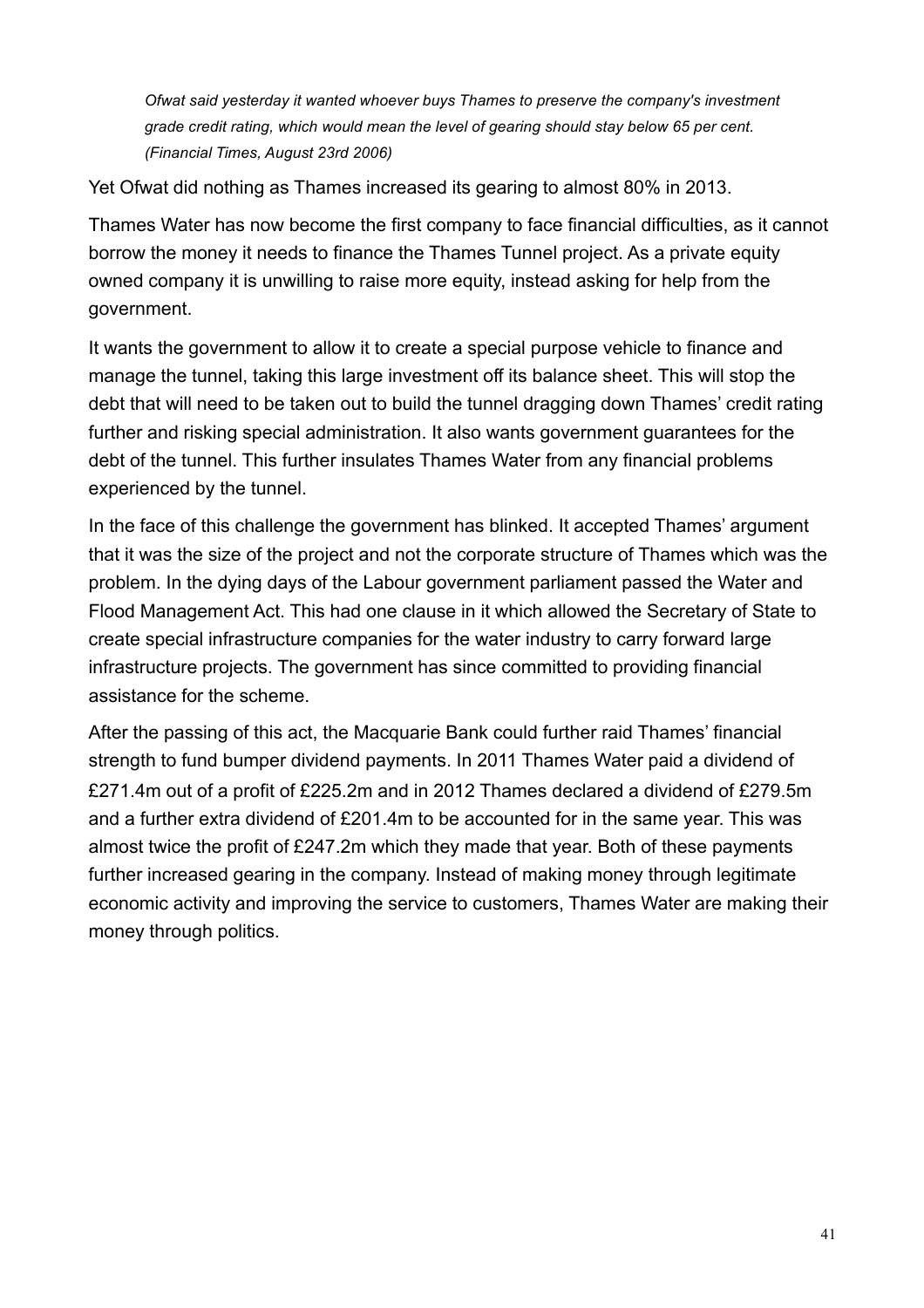# **Conclusions**

Water companies in England are in trouble. Although there is a need for them to make large investments in the future, they cannot finance them. Years of weak regulation have left companies bloated with debt to the point where they cannot borrow any more. Through their ownership they are locked into a structure which makes them unable to raise more equity.

The water companies' response has been to ask the government for help, either through direct financial assistance or through loosening regulations. Both would be unwise and unjustified. Customers have already paid for the investment needed in the industry though their bills. They have paid to have financially strong, well managed and well run companies that can sustain long term investment programmes. If the managers and owners of water companies have not been able to deliver, it is time to ask for our money back.

This issue has a particular urgency in today's economic climate. Most of England's water companies are foreign owned; the excessive profits they have made through customers bills have been exported. Imagine the economic stimulus we would have had if every Yorkshireman had an extra £100 to spend over the last eight years. If every East Anglian had an extra £50 to spend. The rise in bills which is foreseen to pay for the Thames Tunnel is £80 a year. Taking an extra £80 each year out of every London household, rather than using some of the accumulated surpluses of the company now sitting in Luxembourg, the Cayman Islands or Australia, cannot be the right solution to get our economy moving.

A common refrain from those tired of the financial gamesmanship of the water industry and its poor performance is that the industry should be renationalised. But what guarantee is there that public sector officials would run water companies any better than private sector managers? The experience of the past certainly gives us no comfort.

To nationalise the water industry would be to forget the past and ignore the principles of the problem faced in the present. Through public and private ownership the water industry has suffered from a concentration of ownership, underinvestment and short term raids on water bills. This happened in the nationalised industries where governments slashed investment to help balance the books against the interests of the environment and the public.

In economic terms there is little difference between this and private companies raiding the capital strength of companies today through extraordinary dividends before passing the parcel and selling it to its next owner.

It is worth considering that the electoral cycle of 5 years is remarkably similar to the length of time private equity funds tend to hold their investments for.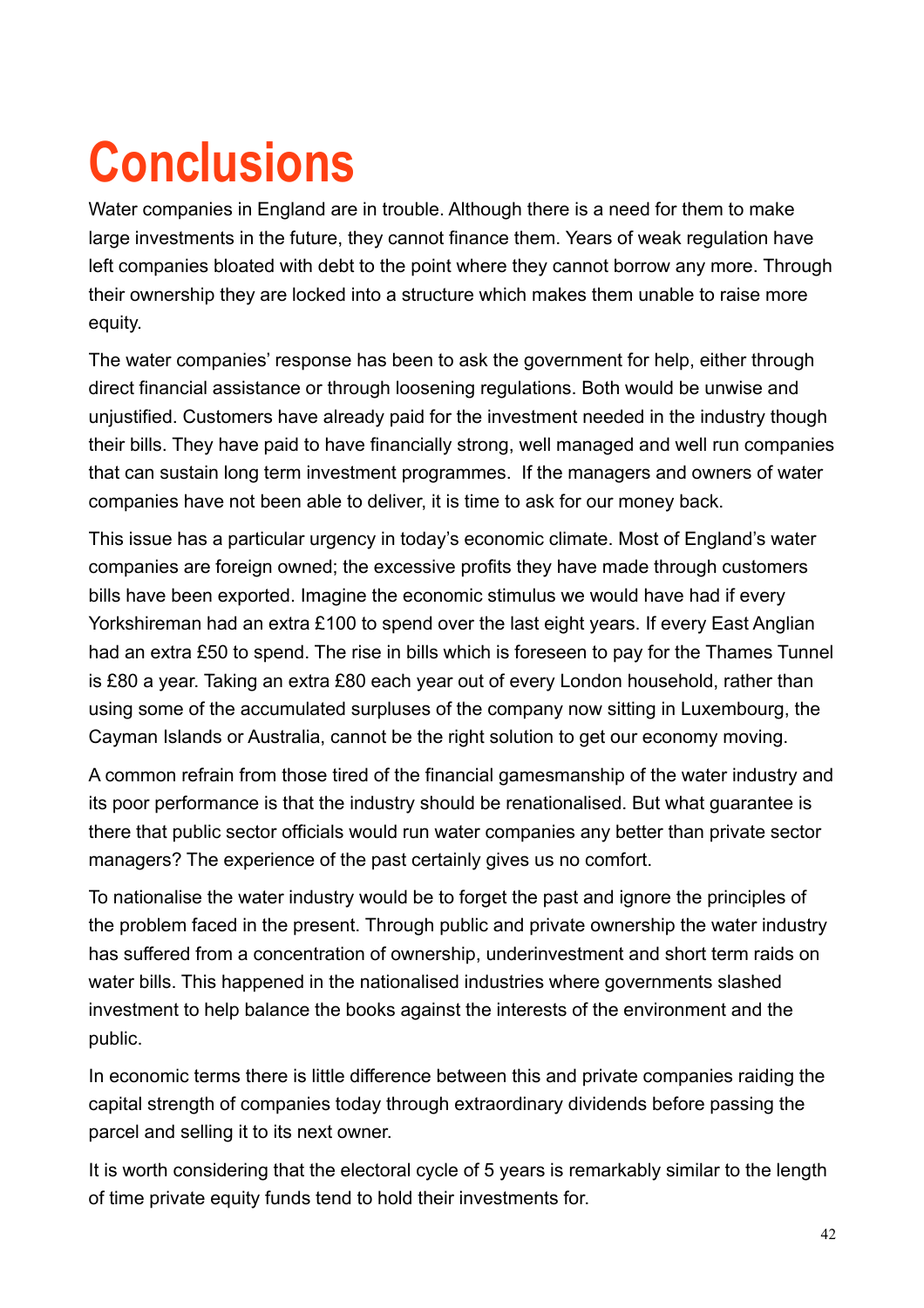#### Is there an alternative?

There is one water company which is bucking the trend. Welsh Water places a value on financial flexibility. The corporate strategy of the company is that it will lower its gearing to improve its credit rating and allow it the space to make further investments. It also pays an annual 'customer dividend' which returns some of the profits of the company to the ratepayers rather than taking them out through shareholder dividends.

Welsh Water is able to pursue this model because it has been set up as a not-for-profit company. It has no shareholders but instead is governed by 59 members who are appointed by the company in much the same way as trustees of a charity. The members have no financial interest in the company and can dismiss the management if they fail to perform. Both the customer dividend and the members' remit was introduced to assure the regulator that in the absence of shareholders there would be incentives in place to drive economic efficiency and performance.

Welsh Water moved to this model after WPD bought Hyder, which previously owned Welsh Water. WPD really wanted South Wales Electricity which was also owned by Hyder and so were willing to offload Welsh Water at a cut price. The buyers of Welsh Water were a group of former industry executives and public servants in a deal which was entirely financed by debt. The deal was given political support by the Welsh Government in Cardiff.

The advantage of the Welsh Water model is that like private equity the company can take advantage of cheaper debt financing without the difficulty which public companies might face from shareholders through increasing the risk in the capital structure. However, unlike private equity there is not the dependence on debt to increase short term profits. Indeed, as it cannot issue equity it places a particular importance on having a high credit rating so it can continue to raise the funds needed in order to continue to invest. Debt is employed as it should be, for investment in the network.

This means that after the original leveraged buyout the company can deleverage and pursue a better credit rating. Investors are happy because they have a safe investment. Customers are happy because finance efficiencies are used to lower bills rather than passed onto investors, and the regulator is happy because the company is pursuing a prudent commercial strategy which will allow it the capacity to keep investing in the network.

The performance of Welsh Water since it became a not-for-profit has been impressive. Its financial reserves have multiplied by 10 since acquisition and the gearing ratio has fallen from 93% to 65% (as there is no equity, gearing is measured against total asset value rather than debt + equity). As a result it has the best credit rating in the entire UK utilities sector.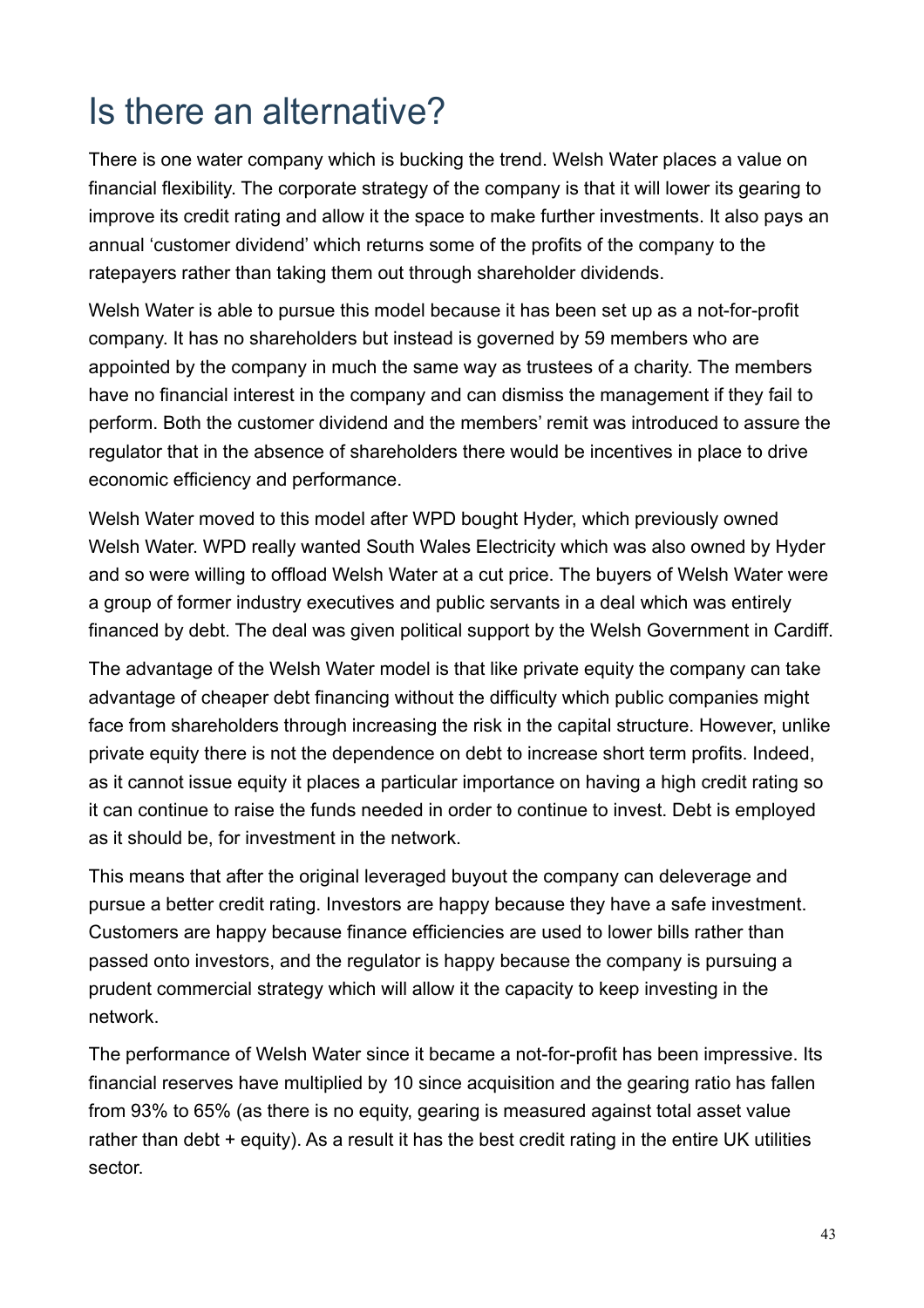Since being turned into a non-profit the company has returned £150m to customers though the customer dividend.

Being run for the benefit of customers has other advantages too. The Chief Executive of the Company, Nigel Annett, has said that they did not consider what effect the ownership structure would have on customer service and staff morale when they took over the company. But the results have been marked. Welsh Water has a customer satisfaction rate of 90%. It also receives almost as many thank you letters each year as it does complaints, which is an extraordinary statistic for any business.

Finally, there is also a regional economic benefit to having a regional water company structured in this way. Under the Welsh Water model, instead of the profits being exported, profits are redistributed locally to customers, giving a boost to the local economy.

## **Recommendations**

## **Flexibility**

The case of Thames Water shows that companies are moving away from keeping the financial flexibility required to carry out long term investment projects. The Thames Tideway Scheme is a particularly large project, but research from Severn Trent shows that the current model of financing chosen by the industry cannot deliver the investment required over the next twenty years. With private equity ownership locking in high levels of gearing more companies are likely to encounter trouble, particularly if we are to see price cuts in the future. In order to make sure companies remain strong enough to invest without relying on government support regaining financial flexibility must now be a priority for water companies.

One solution would be to remove the incentive of companies to gear up. There are parallels with the banking sector where the coalition government introduced a bank levy. The argument was that as banks were too large to fail any bank failure would necessarily mean state intervention. In order to pay for this implicit insurance, banks would be subject to the bank levy until such time as reforms were made to break them up and make them small enough that failure did not pose a systemic risk.

**A water levy on highly leveraged water companies** could be one option, and it could ensure that the increased risk from highly leveraged structures did not translate into higher returns for shareholders. This is not dissimilar to the insurance fund floated by Oxera over a decade ago. It could be applied to companies with lower level investment grade credit ratings, meaning that the sanction would not be the simple hard cap falling below the investment grade, but other penalties, or a soft cap, would kick in before that stage had been reached.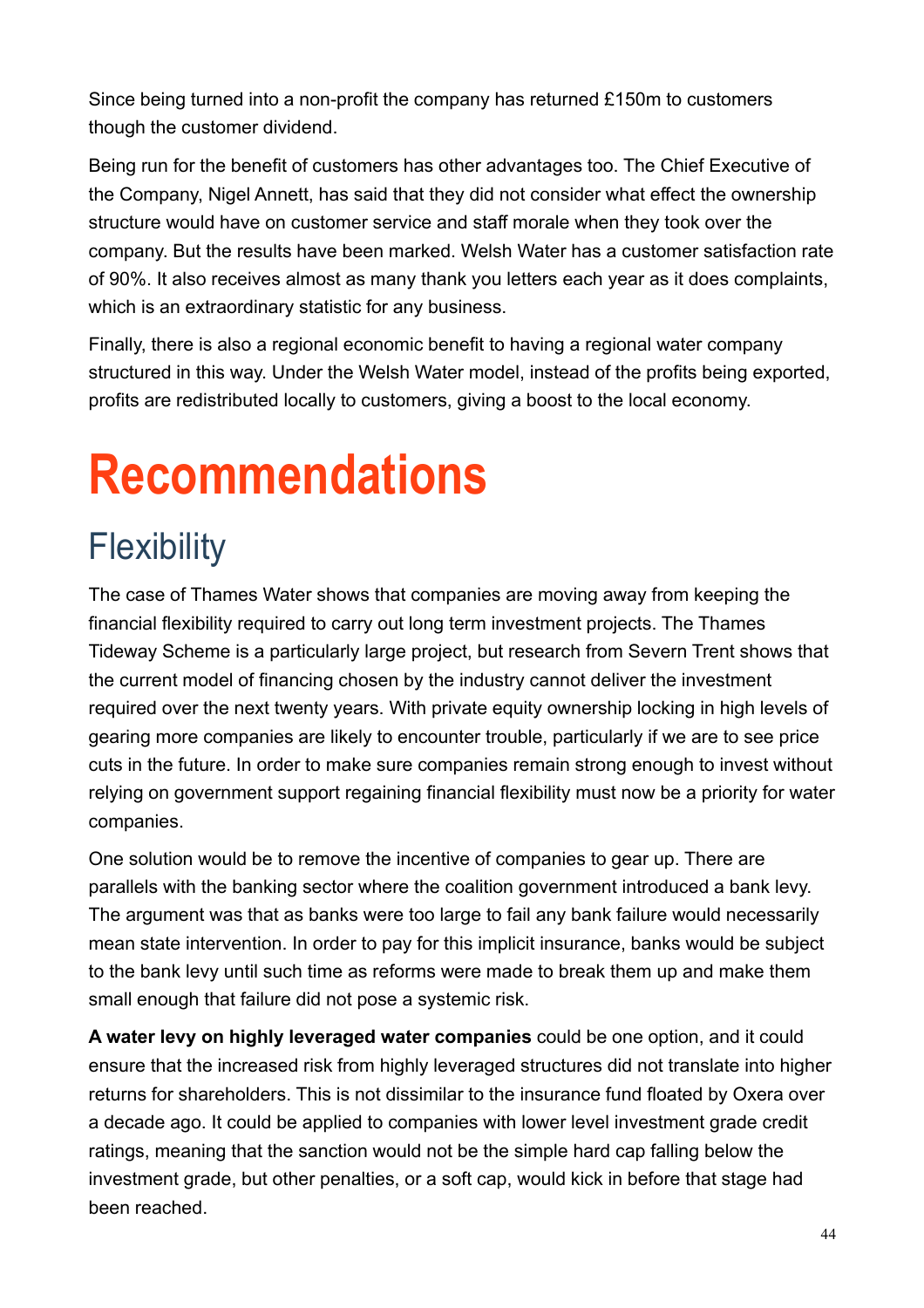The purpose of this levy should be to disincentivise companies from introducing more risk into the company though financial engineering by removing the increased return to shareholders which comes from increased risk. It should not be seen as primarily a revenue raising mechanism for the government although it may bring in revenue in the short term as companies move away from highly geared structures.

Ofwat must also deal with the situation at Thames. It is the largest water company in the UK and supplies 1/5th of the country's households. The Urban Waste Water Treatment Directive which is driving the need to clean up the Thames was passed by the European Union in 1991 with a deadline for implementation by member states by 2000.

Thames Water have known for a very long time that there would be at some point the need for a large investment to address the problem. Today it is a company with an asset value of £10.5bn, 78% of which is debt. If it had kept to a gearing level of 55% it would have more than £2bn less debt on its balance sheet today leaving it in a far far stronger position to borrow and build the tunnel.

**Ofwat should report on whether Thames Water has the capacity to finance the construction of the Thames Tunnel project and on what terms and should make its findings publicly available.** If this analysis reveals that Thames Water could finance the tunnel itself if it had pursued more modest dividend and gearing policies than there can be no justification for the government to provide support. **If raising money to spend on improving water quality in the Thames means raising new equity, and the company is unwilling to do this, Ofwat should recommend that the company is put into special administration.** The company can be sold on to another operator willing to run the company in a more responsible fashion, at a cut price to recognise the damage done to the financial strength of the company by its previous owners.

Customers have paid a price for their water services which should have allowed Thames Water to keep enough equity to remain a financially very strong company. It is just not good enough for investors to remove equity from their company in order to generate a return which is far in excess of that which the earnings of the company would normally allow and then come to the government with a begging bowl. Every customer of Thames Water deserves to know how we got here.

#### **Tax**

There needs to be a serious look at the tax treatment of capital intensive infrastructure companies. The tax advantages of debt are one of the factors which have encouraged the excessive gearing of the water sector. Ofwat has recognised this and uses a company's actual gearing rather than the assumed 55% gearing to calculate the tax allowance in the price cap. In the 2009 price review Ofwat admitted that this did not capture the tax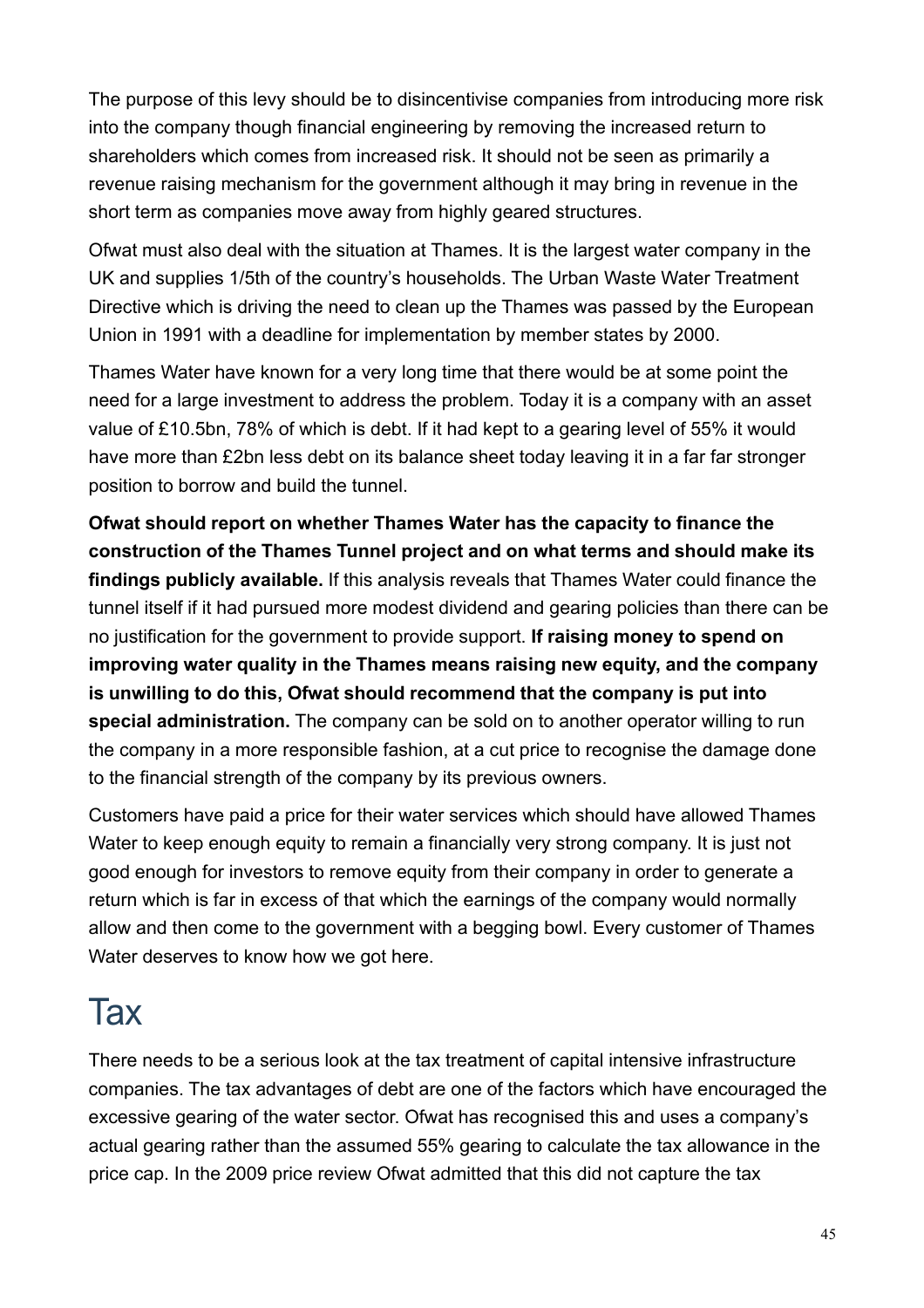advantage to companies gearing up between price reviews. Ofwat has now introduced a clawback mechanism.

However, if companies are creating debt in order to avoid tax, as has been alleged by Corporate Watch, this creates further issues which need to be addressed. By doing this companies are hiding profits and artificially increasing the cost of debt which could make accurate price reviews more difficult.

This is not a problem which only affects the water industry. Private equity funds have bought out many infrastructure providers in the UK from roads, to airports and seaports. In every case they have used the tax advantage of debt to increase the gearing of these companies and their risk. Many are not subject to a price regulation mechanism which would allow the returns generated from this to be clawed back. Arqiva for example, another Macquarie owned company which provides the UK's broadcasting network, pays a 13% interest rate on loans to its shareholders.

Germany has addressed this issue by introducing an earnings-stripping rule. This limits the tax shield from debt to 30% of earnings. It also excludes some forms of debt from the tax shield altogether.

The tax treatment of highly leveraged structures and shareholder debt was an issue considered by the last administration in 2007 when Ed Balls was the City Minister. At the time he launched a review of the tax treatment of shareholder loans. <sup>41</sup> The outcome of this review, announced in the 2007 pre-budget report, was to do nothing, and keep a watching brief. One wonders where Treasury officials have been looking as private equity firms have taken over large parts of the UK's infrastructure.

#### **It is now time for the Treasury to review the tax treatment of highly geared**

**companies.** It should in particular consider whether a German style earnings stripping rule is necessary to rebalance the tax incentives between debt and equity. The coalition has a policy of reducing corporation tax but they also have a strong commitment to fighting corporate tax avoidance. This was the deal which the German government made with business when they introduced the earnings stripping rule as this move to widen the tax base was accompanied by a cut in the corporation tax rate.

#### **Profits**

Returns to shareholders of between 20% and 30% each year from a regulated monopoly which sells a product that is so fundamental to our lives is an extraordinary form of exploitation. When these returns have been funded by raids on the equity of companies

<sup>41</sup>Catherine Craig,*Buyout firms face scruting over shareholder loans,*"e-financial news",26 March 2007 http:// www.efinancialnews.com/story/2007-03-26/buyout-firms-face-scrutiny-over-shareholder-loans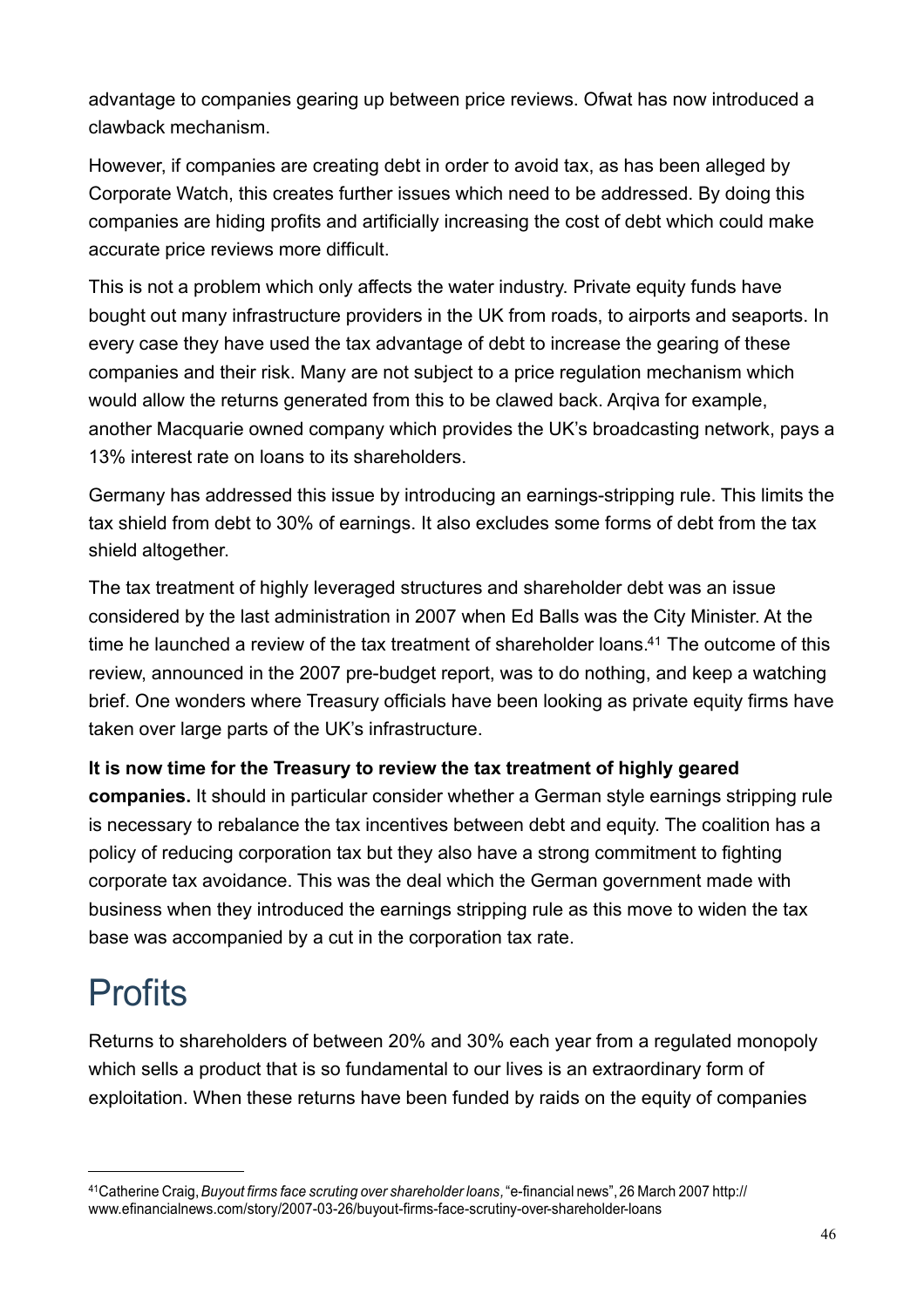built up over decades of public investment there is a risk the system of regulation will lose legitimacy.

In order to restore faith Ofwat needs to step in to cut the gordian knot which has formed around high prices, high dividends, high debt and private equity ownership. Investors took low risk companies in a low risk industry and decided to use financial engineering to create higher risk companies to boost their returns. They have done very well out of this arrangement but it is now time they experienced the consequences of high risk.

The signals which the regulator gives about his intentions for the industry are fundamental to the pricing of risk and the behaviour of the market. Ofwat needs to make loud and clear and repeated statements that the age of plenty for water company owners is coming to an end.

We are now beginning the process of another price review. **Ofwat should say now that they are actively looking at how price cuts can be implemented.** This must include looking at the long run cost of capital and what changes need to be made to stop the consistent overestimation of it.

Given the failure of the regulator to set prices at the last two reviews which have lead to a substantial transfer of wealth from customers to investors this process must have the maximum amount of public scrutiny.

Ofwat is accountable to parliament. **Parliament's Environment, Food and Rural Affairs Committee should hold an inquiry into the profits of the water industry and the return to shareholders they have generated over the last two price reviews.** This report must include the returns that we can not see: the increase in shareholder value in privately owned companies which are not listed on the stock exchange and the impact of financial leverage on those returns.

### **Transparency**

Privately owned companies can be opaque and are subject to much less scrutiny than companies under public ownership. This is especially true when they are based in countries with much lower reporting standards. But given the great public interest involved providing water there is no reason why private water companies should not be subject to the same transparency and disclosure requirements as any UK publicly owned company. **Ofwat should change the license conditions of companies to impose London Stock Exchange disclosure requirements on non-stock market listed companies.** This includes public disclosure of any shareholding above 3% and any increases in shareholding by 1%. This should include the price paid for these shares.

There also needs to be a much clearer structure in the management and ownership of the company. **The full report and accounts for every intermediate holding company in**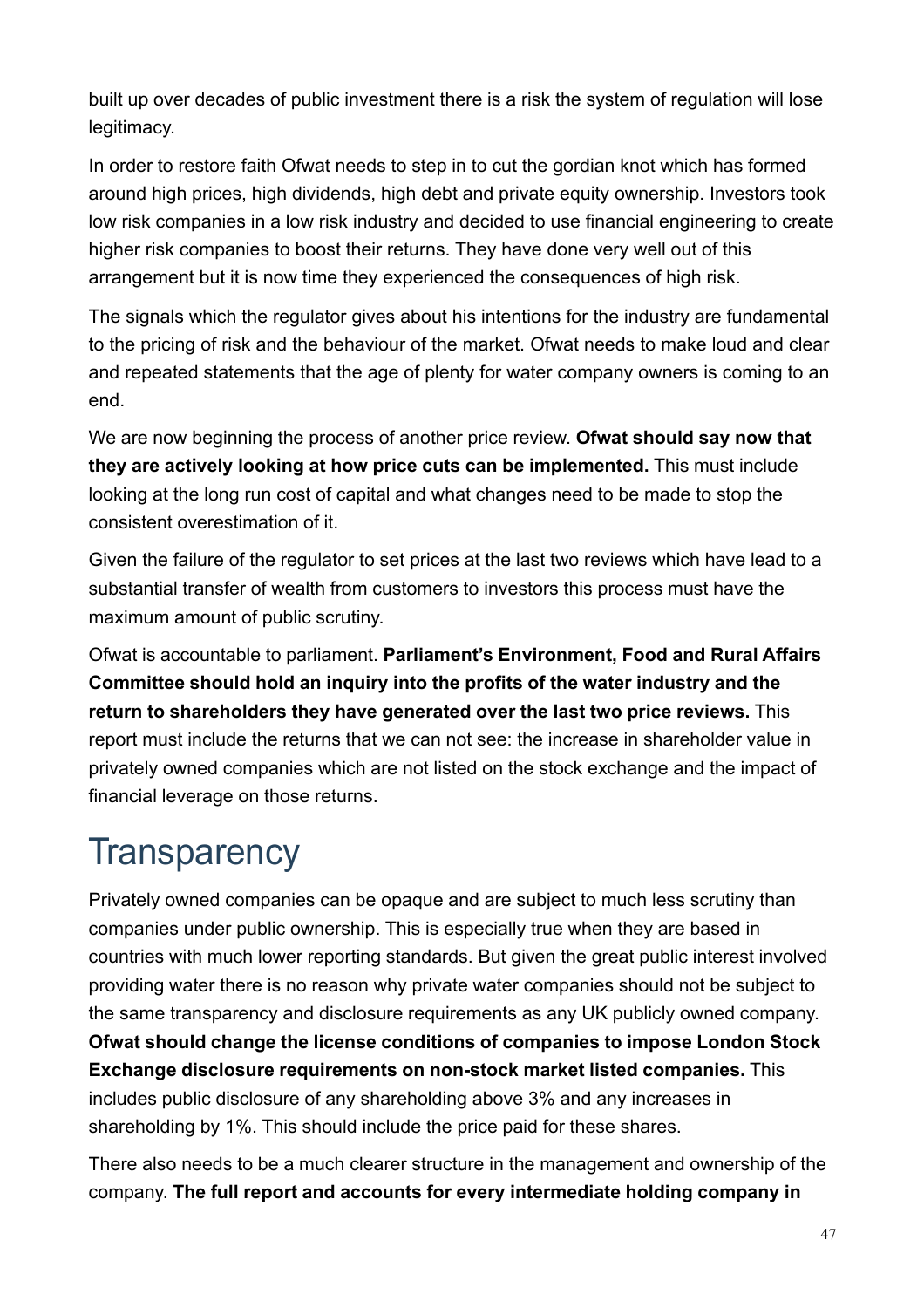**the ownership chain should be available, wherever they are based in the world.** It is not good enough for companies to hide behind the poor accounting standards of the world's tax havens.

### **Accountability**

One of the issues that this paper has identified is that private equity, with a small and powerful ownership structure have managed to dominate management decision making in a way which has not always been in the customers best interest.

**Ofwat should encourage companies to put the interests of customers front and centre when making corporate decisions.** All water companies could include a customer representative as one of their non-executive directors ensuring the voice of the consumer is present when important corporate decisions are made. This would require a change to the Companies Act but if restricted to water companies only this could be achieved through the upcoming Water Bill.

An alternative could be for the operating licence to be changed to place a duty on nonexecutive directors to pay regard to the interests of consumers in their actions. This could be accompanied by an annual statement from the non-execs to explain how they have interpreted this duty.

There also needs to be a return to public accountability for water companies. **Companies which are privately owned could be compelled to hold "Annual Customer Meetings" in the region where they operate.** This will give an opportunity for the public to question the management of the company. With publicly owned companies this requirement could be discharged through their annual general meetings, although opening these meetings to customers regardless of whether they are shareholders or not should be encouraged as good practice.

### Company ownership

The experience of 20 years of privatisation has seen almost every form of private ownership tested by the water industry, from public ownership, multinational utility ownership, private ownership and non-profit ownership. **The government should commission a robust review of the fundamental effect of different ownership structures on the strategy and performance of water firms.** This would be a useful exercise which could yield some important lessons for future regulation.

The evidence suggests that the non-profit ownership structure which is being pioneered by Welsh Water as a particularly good form of management for the industry. This allows the company to finance its operations efficiently and removes the incentive to over-leverage. The regulator could not impose a new ownership structure on the industry without the